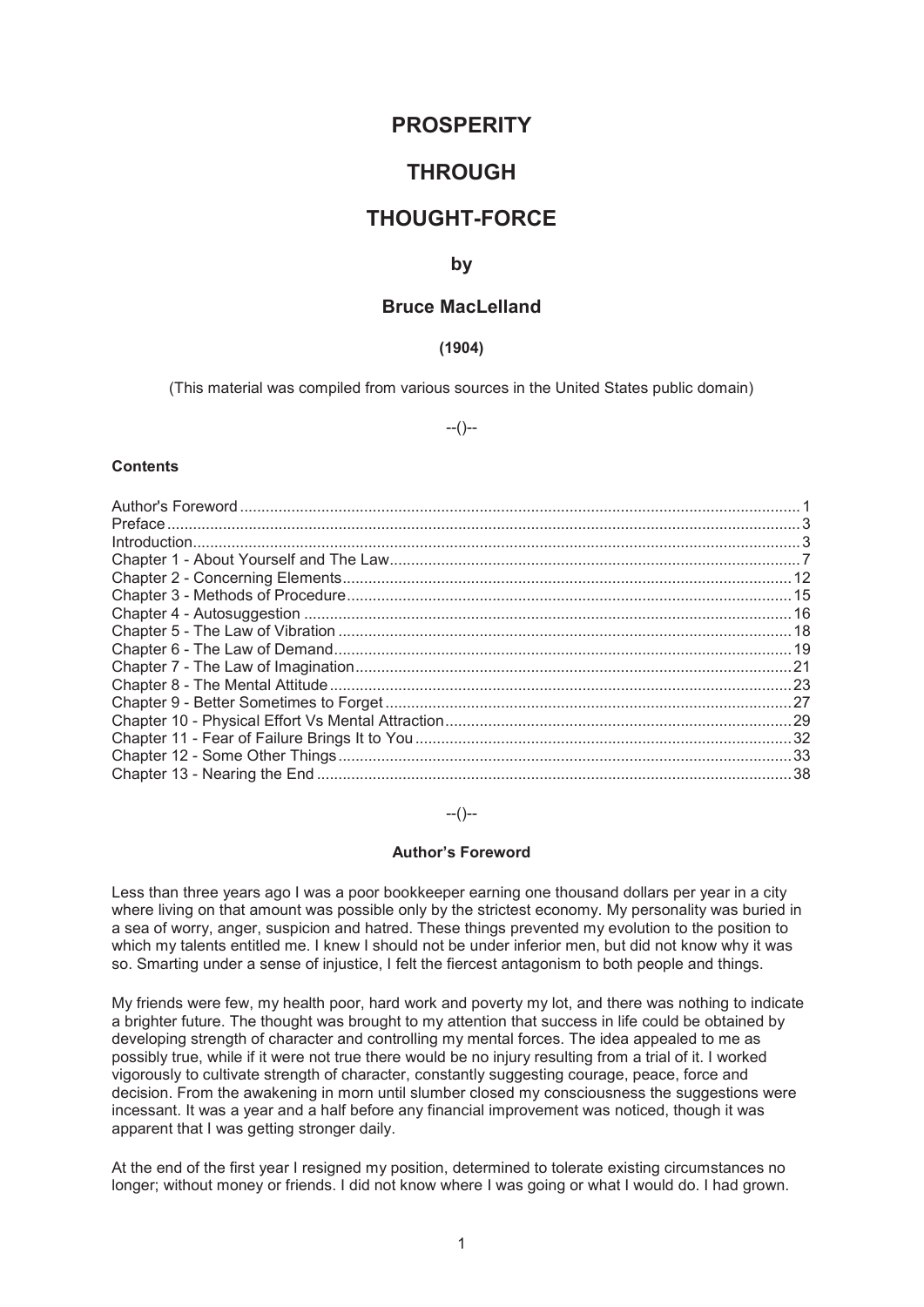Where a year before I had worried myself ill through fear of losing my position, I now voluntarily gave it up, knowing and feeling I would do better. Within twenty-four hours an offer of one hundred dollars per month was received and I accepted. In six months my salary was advanced to eighteen hundred a year because I was the right man in the right place and had, during a crisis in the business, in the absence of the manager, dared to assume authority and act independently with a successful outcome.

At the meeting of the Board of Directors I was regularly elected secretary of the corporation by which I was employed, and two months later my salary was advanced another fifty dollars a month because I conceived and carried out two ideas which netted many thousands of dollars to my employers.

At the end of the second year of self-suggestions I resigned and, without capital, opened an office for myself. I was given credit for over twenty thousand dollars, mainly on my record of past dealings. These things were attributable to the fact that those who had dealt with me had confidence in my judgment and honesty. They felt the radiations of honesty, ability and judgment from my mind. Briefly, in one year I had paid every dollar I owed and had eleven thousand dollars ahead. I then quit the business in order to have leisure to write the personal experiences upon which the ideas herein contained are based.

But I must acknowledge that even now, with plenty of money for all needs, a happy home and everything one need wish, I have moments of depression, of loss of confidence in self, lack of faith in God, as well as the occasional inability to sustain a happy buoyancy and contentment of mind. Then the reaction comes and I regain strength to calmly wait and be led, strong in my belief of a guiding hand. I hope to help those who peruse these pages by instilling courage into them until they are strong enough to accomplish their aspirations.

Readers will not find this a tale conceived in a fantastic moment of idleness. The writer dislikes to parade the sanctity of his inner life to the gaze of those who mayhap cannot understand, but this work may be the means of bringing some one out of the gloom of despond into the happy light of developed courage where he or she may calmly face the world in adverse circumstances and, by rising superior to environment, acquire happiness, peace and independence.

#### *Bruce MacLelland. New York, January, 1904.*

The above was written three years ago. In the light of retrospection I can only add, it is grandly true. Every principle set forth in this book is based on scientific truth. All are provable from the hypothesis set forth.

I moved to Oklahoma, Beautiful Land, where amid sunshine and flowers we rub shoulders with cowboys, Indians, regular soldiers, gamblers, farmers, business men and trappers, thrown together in promiscuous confusion incident to the settlement of a new country.

If we want to work, we work; if play, we play. The exhilaration of freedom reaches its acme of perfection when, on a good horse, we fly across the prairies.

I spend my life writing, reading, plowing, riding after cattle, making hay, harvesting corn and cotton, oats and alfalfa (and attending the county fair, by gosh!).

As to money? There's enough and to spare. Why spend one's life amassing a fortune? Look at the fun one, misses.

We are only here once, at least that's all we know of now. Let's get money enough, then look around a bit and see what people and things are like. *Bruce MacLelland, January, 1907.*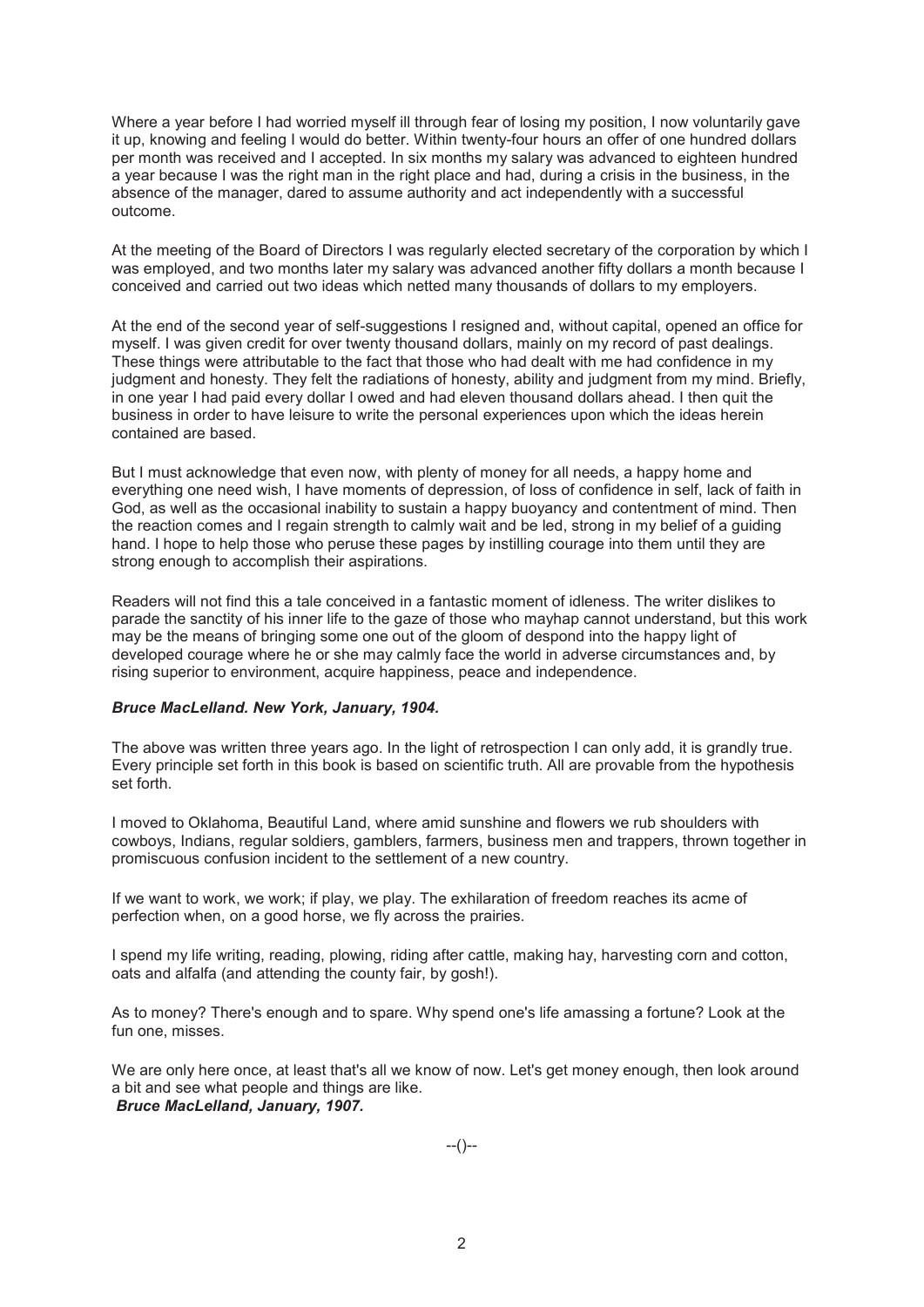#### **Preface**

In this little book I have written, in my own way, hot from the soul, what I know to be true. It is my book pure and simple, written from the fullness of a spirit at peace, written for you because it will do you good and because I could not get it off my mind until it was written.

There are many things omitted which should have been included. They may be given to you later.

If the general ideas benefit you, make your life happier, I am content; if you feel antagonistic to its teachings, I await your censure; if it conveys a truth, opposition cannot kill it; if not truthful, it will die a natural death. Its future will depend upon the call for it.

It was written solely to gratify the desire to tell others what has been of benefit to me and as such I leave it with you.

### --()--

#### **Introduction**

During the progress of my life some things worth pondering have come to my observation. Among them was the everywhere apparent fact that quiet, forceful workmen who were always absorbed with their work, enjoyed that work, owned their homes, had enough to eat and wear, treated their families kindly, were respected by superiors (comparative), and their lives seemed ideal. There was no straining and striving to outshine their neighbors, no frantic endeavors to do something or be something beyond their simple, homelike, happy selves.

It was also apparent that when there was a promotion in the shop, these steadfast, silent men were promoted, while their hustling, bustling, hurrying, worrying, fault-finding, snapping and snarling fellow workmen stayed in the ranks and were swamped by debts, forever in trouble. As I became associated with employers there seemed to be a new element in them not found in the workmen. This was a feeling of independent reliance on self, and it occurred to me that perhaps that reliance, or lack of it, was the difference between employer and employee. Later in life it became possible for me to closely observe some of the masterminds in the world of business, and to the qualities peculiar to each there seemed to be added an inherent force, a something one could feel distinctly upon coming into contact with them. They were able to think of thousands as others thought of hundreds, and obtained them as easily. They were broad, strong, hopeful individuals, who bent their energies to accomplish vast undertakings, the very thought of which would frighten an ordinary man.

It was also noted that the wisest men, those who could see the farthest into any project, were quiet, calm men, who could not be easily disturbed. Some of the wisest were not capable of making money beyond their barest needs. From which were deduced the conclusions that wisdom is induced by peace or calmness and that wisdom without force is of small value. While the one enables the mind to determine what to do, the other is absolutely necessary to carry out that determination. Force without wisdom, while expanding itself largely in useless and ill-directed efforts, accomplishes little or nothing.

It was also observed that, as wisdom increased, the mental forces were conserved, not driven to excess, exercised but not exhausted, which increased the limit of force. Accordingly one possessing wisdom and a slight degree of force could, by properly directing that force, accomplish more than one that had greater force and a less degree of wisdom. It was seen that well-laid plans and determined efforts often brought small returns, while the great successes were the outgrowth of small beginnings. That there must be reasons for all this is self-evident. Tracing backward from effect to cause, it was easily determined that physical prowess need not be considered, since some of the greatest leaders have been slight, weak men. Then the educational line was carefully investigated, and but a few of the greatest were college bred, and some were illiterate. It was evident that the secret lay not in education.

It was also noticed that some people had the ability to absorb knowledge as easily as a sponge absorbs water, yet were unable to derive any benefit from their learning, while their classmates who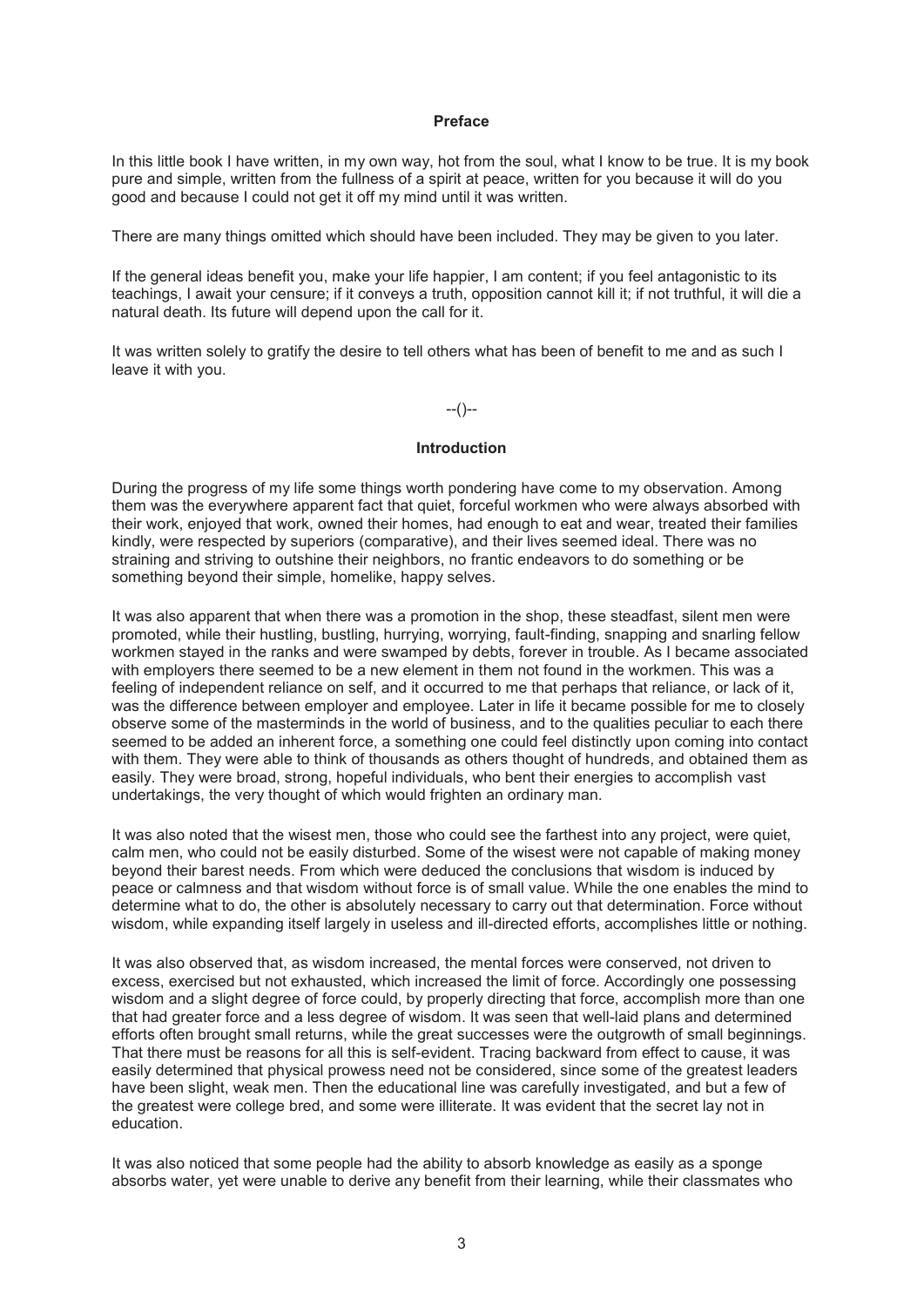were unable or unwilling to learn often startled the world by some great achievement. Negative natures make the best students, but positive natures produce the most action. Further research proved that the most obedient is boy in school often became a clerk for the worst rascal; That the educated, independent thinker was the best of all; That the man who was the most anxious to obtain money had the least; that he whose sole ambition was to own a cottage got no more; That the man who hated the most was loved the least; and that the man who tried to frighten others was himself afraid.

It was observed that haters' bodies were always tensely drawn, the muscles incapable of relaxation, both mind and body shriveled and contracted, functions deranged and the bodies full of aches and pains. The explanation was that hatred; jealousy and despondency had an attraction for a tense, inharmonious frame of mind and produced the corresponding effects in the body.

It was also seen that successful men went in herds, and unsuccessful men did likewise, but in different herds; That the man who could swear the loudest would run the quickest; That what constituted success to one was failure and humiliation to another; That one man would become a victim to circumstances, while his brother laughed at surroundings and suggestions and "sailed on"; That some men talked of doing great things, while others just did things and said nothing; That talkative people could not stop their chatter even if they desired; that silent men could talk more interestingly than the talkers; That any line of business was a medium for an accumulation of wealth to the right man.

All these things led us to believe that neither the size of the man nor the learning he possessed had anything to do with the accomplishment of his object, but that, instead, the condition of his mind, coupled with the desire and expectation of success, seemed to attract everything to him.

Then followed considerable research into the psychological makeup of the human mind in order to determine whether our friend Cassius was right, when he said, "The fault, dear Brutus, is not in our stars, but in ourselves, that we are underlings," and if so wherein lay the fault.

The study of mental language and power of suggestion showed clearly that confidence concerning one's ability to do could be developed, and that the belief made the doing possible. Its demonstration of thought projection opened the way to the realization of the fact that thought is a literal element, and the study of self-demonstrated that "Know thyself" is the deepest and best advice ever given to mankind. It embraces the knowledge that character or self can be strengthened and ennobled; That force can be added to one; That the mind attracts success in all things as it is freed from jealousy, envy, distrust, ill will, anger, haste and fear; That this study of self, or introspection, made plain to each his own - strong as well as weak qualities, or his hold on justice, force, confidence, determination, etc.

East India philosophy taught the value and power of the imagination, that one grows like whatever he thinks of himself as being, and is literally what he thinks or what he thinks himself into being. Observation impressed upon us the constant effect of the mental images brought to the attention by surroundings, that through that power some were controlled by circumstances, while others, giving less attention to the surroundings and more to some ambition, are able to rise above circumstances and control them.

We mean that a child raised in poverty is always in touch with poor people, sees in their homes as well as his own only the bare necessities of life, hears how hard it is to get money, knows his father must work hard for little wages, wears poor clothing and conforms to all the life of the poor until it becomes a part of him. The evidence he sees of wealth is not real. He feels it is not for him. The things he has seen all his life, the circumstances with which he has been surrounded, have created that frame of mind. Now let him make mental images of himself occupying a better position in life, having money and friends and everything he desires. In time that becomes the reality, while the old life is the unreal. His circumstances change as his mind changes. He has risen above circumstances, has controlled them.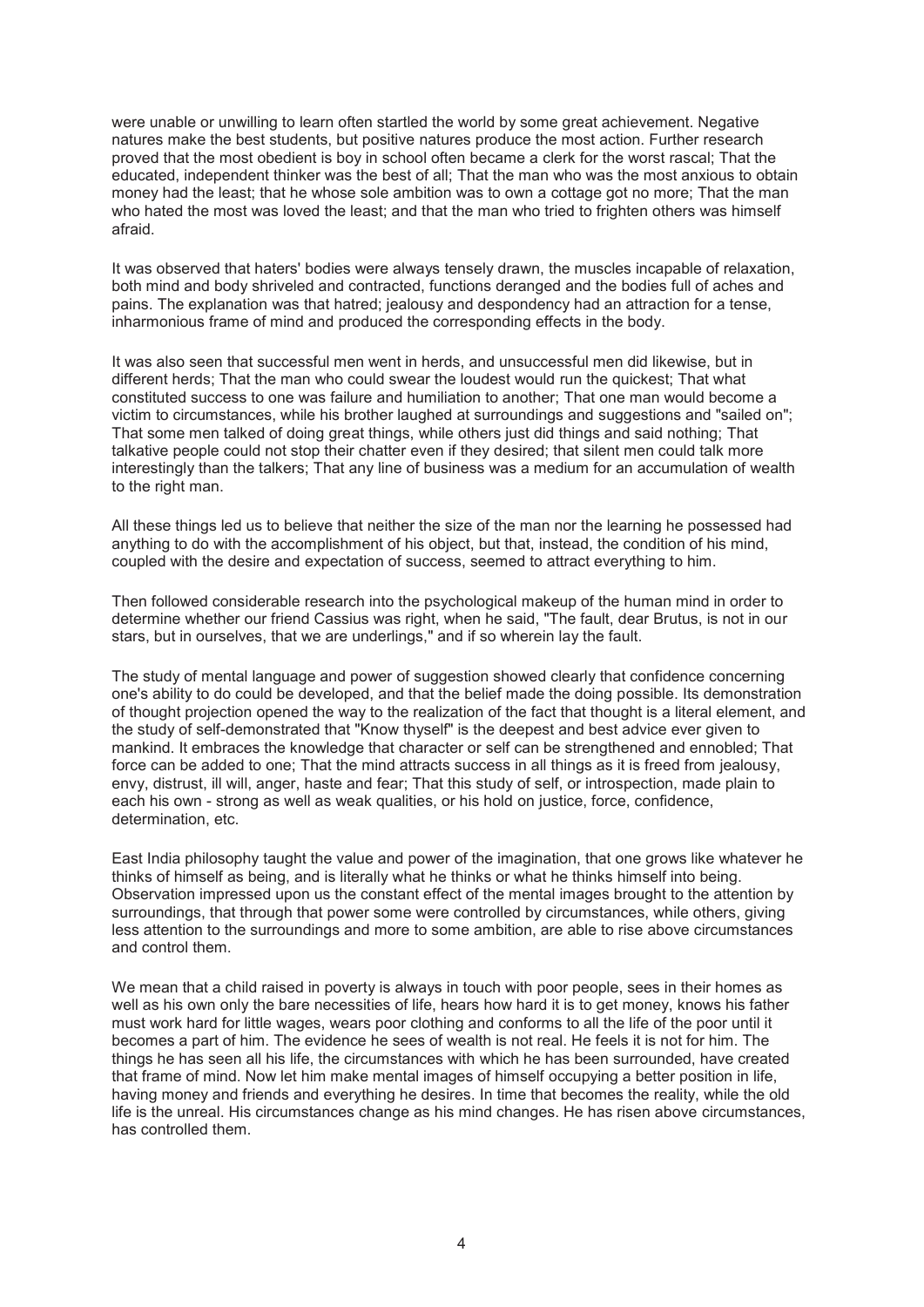The study of Nature in all her forms, the effects of desire in both animals and man, proved the existence of a Law of Vibration, and if the law was invoked vigorously to supply the deficient qualities in each mentality, their inflow followed, but, if invoked to bring money and worldly gain, there would be no response. All good things came to him who built up purity and strength of character. This alone was meant when the Christ said, "Seek ye first the kingdom of God, and his righteousness; and all these things shall be added unto you."

It was true then, and is equally true today. Seeking the Kingdom does not mean faith in any existing creed. It means to develop a condition of calmness or peace in the mind allowing an inflow of Divine Wisdom, when one becomes in rapport with the Supreme - dwells in heaven. "Heaven is within you," a condition and not a place. All this was believed, and the study of others' thoughts versus their present condition proved that their income was the effect of their strength or weakness of character, which in turn was due to their manner of thinking and the nature of their thoughts; but development of self alone gave demonstration and established the fact that success in life is due entirely to the personality of the individual; that through introspection, mental suggestions, the Law of Vibration and the power of imagination, anyone can make of himself whatever he chooses. Personality consists of elements which have been named courage, confidence, judgment, decision, determination, aspiration and truth. The degree in which they are possessed determines the power of the individual. The conditions of calmness and concentration allow the best use of these powers.

Thoughts are vital, living, actual things, as real as oxygen or hydrogen. They come from without, and their value to any mind depends on the condition of that mind. If it is strong and forceful it receives strong and forceful thoughts, which produce strength of character; if fretful, vacillating, uninspiring and cowardly it receives that class of thought which produces misery, poverty and poor health, and every thought received and issued from your mind makes a stronger or weaker person of you.

A knowledge of these things does not produce results, but realization of this truth with the resulting watchfulness and control our thoughts does, and the practice of autosuggestion develops the elements of mind, making the control possible.

These truths are of the world of mind, and the grosser condition of mind, in which ordinary individuals live, can scarcely believe it possible that there are higher planes attainable by that particular mind. By planes of mind is meant the condition producing the attitude which would cause some to ridicule any new invention or idea in contrast to the promoter, who could see clearly the feasibility of the project, and the various attitudes are shown by all those taking views between those two. It is the ability in one to see a truth when told of it, the lack of ability in the other to accept any portion of it.

These planes have existed since history begun and have been the greatest hindrance to world betterment, particularly in regard to morals and religion. The lower attitudes being numerically greater have obstructed the expression of the thought of the lesser number of advanced thinkers. Galileo was compelled to retract when he advanced the idea that the world is round, and the inquisition was instituted by gross minded churchmen in order to stop freedom of thought.

When, after the practice of autosuggestion, a higher condition is reached, it is at first but temporary, and while back in the original state, which reaction invariably occurs, one will think, "Oh, it is all nonsense"; and a revulsion, a sickening of despair, of hope lost, will hold that mind in its grasp. This experience will only come after you have sufficiently grasped the realization of the idea to give you the impetus to act, and after perhaps weary months of constant suggestions.

This principle is not based on your belief or faith - that has nothing to do with it. It is a scientific truth and it matters not what you think about it so long as you work to develop yourself. Study carefully and reflect on these ideas, one thing at a time, then do it and keep on doing it. Believe what you please about it. Keep your own counsel (this is imperative).

There are those who cannot believe these truths. Their minds are of the lower order, entirely occupied with worldly matters. They are blind to spiritual truths and call all others visionary in their superb selfsufficiency. If a mind capable of half seeing, half-believing these things is brought into contact with them it will be blinded by their blindness, and since the lower order of mind predominates the volume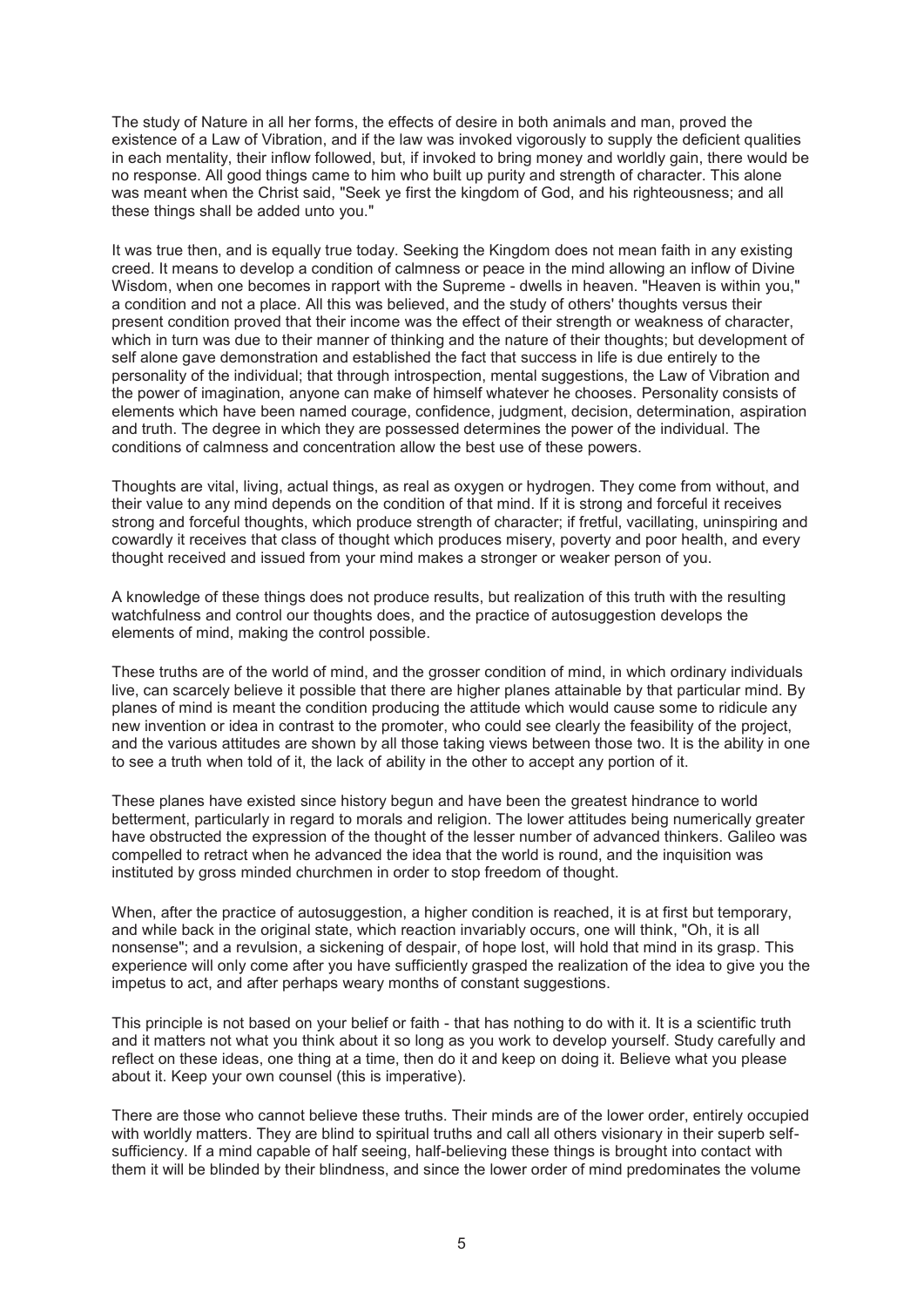is on that side, and by telling others of our beliefs when the first wave of happy enthusiasm strikes us we are apt to wreck our own lives by first inciting and then being overwhelmed by their antagonism. But if we keep still and work to develop strength, courage, power, force, push, good will, etc., we shall become strong enough to stand on our own feet in spite of any and all.

When the author was a little lad blacking boots on the street of his native village, some one asked him, in a crowd, what he intended being when grown. He honestly and earnestly replied, "An attorney"; whereupon an ignorant and loud-mouthed buffoon gave a guffaw and said, "You, a lawyer!" then laughed immoderately. The crowd laughed. His child's soul shrank within him. He gave it up. Not until now has the opportunity occurred. That guffaw cost him thirty years out of his natural vocation.

Keep your own counsel.

If, however, there are those among our friends who need these truths for their own welfare and are capable of accepting them, by all means tell them; but do not cast your pearls before swine, for they will turn and rend you. Be not afraid, do your duty each instant. Do it as well as you can. Hope and expect better things and your success is assured. The hostile action of the combined powers of earth cannot stop you. You are supreme in your own personality.

Practice economy but not stinginess – freely spend your money for needed things, but everything wanted is not needed.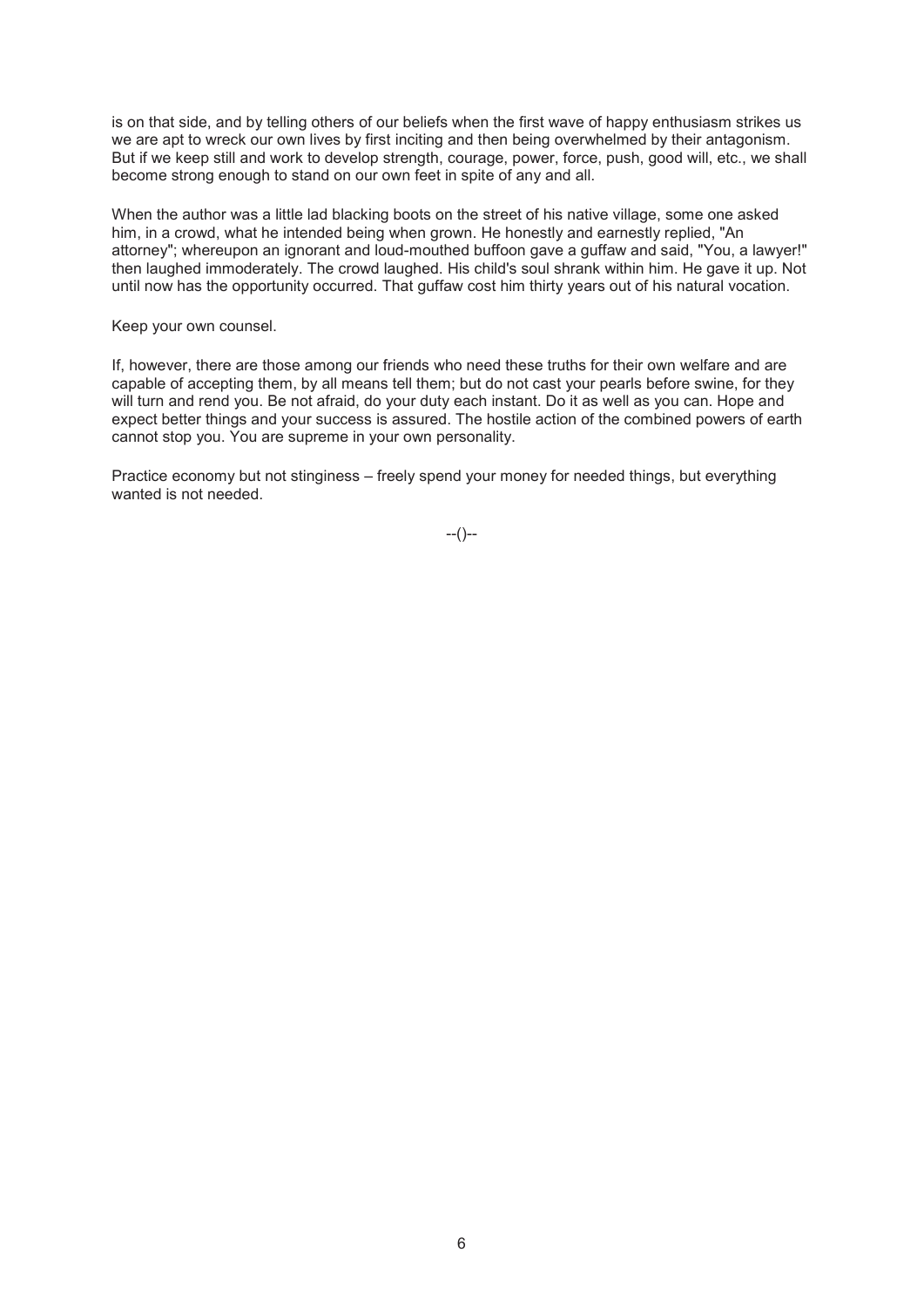### **About Yourself and The Law**

Your fortune or lack of fortune is not the result of chance but of your observance of certain fixed laws. You may not be aware of acting in accordance with sharply defined and active principles, but you do and always have so acted.

You make your own misery; you make your own unhappiness; you make your own poverty, all by the attitude of your mind, which is the result of the reflex action of your past thoughts. But you say: I was born that way. I was always impatient, worrying, anxious. I cannot change it. Yes, probably you were, but you can change it, unless you determine you cannot and do not try. If you do, that settles it. No power whatever, from God or man, can do anything for you when you assume that attitude.

Your character, the will that impels you to be indignant at one thing and pleased at another, has been formed, as it now is, by parentage and the thought aura which surrounded you. It constructed a motor, the subconsciousness, on which one electric current of life acts while an equally strong current of different construction has no effect. The current incapable of being useful or harmful to you would be received by another and the one affecting you would make no impression on him. This is due to the different construction in your mentalities. The one may have been calm, and this will produce wisdom; the other, hair brained, and this produces foolishness; and the one or the other predominating in you brought you to the present condition through the attractive power of your mentality.

A man is the product of his ancestors' thoughts and conditions.

His present condition is the result of past thoughts.

His future condition will be the result of present thoughts.

Your mind is that all-permeating life which holds the atoms composing the body together, sends the warm, sparkling life blood surging through the veins, renews the tissues, and, if withdrawn, would leave the body, inclusive of brain, a cold, senseless mass. Mind is not entirely in the body, but acts on and through the body both consciously and subconsciously, and determines the status of the individual. By mind we do not here refer to the brain, which is as truly a portion of the body as are the nerves, muscles and sinews.

Conscious mind is the intelligent recognition of self. This will be read by your conscious mind. Conscious mind is positive in its relation to subconscious mind and controls your thoughts through desires, and literally builds into your subconscious mind that of which you think. If you are deficient in courage, or any other quality of mind, by dwelling on thoughts of courage, or the other deficient qualities, through repeating the word which to you is a symbol of the thought, you attract to the subconsciousness the element desired, and by so doing build up your personality, thereby insuring success in both spiritual and material matters, in health and wealth.

Passions develop gradually through generations. A bundle of uncontrolled emotions, your present self, may have had its birth generations ago and been handed down from your ancestors through your parents to you. These may have been foreign to your real self but grafted on to your nature through the aura of thought with which you were surrounded.

This inoculation of success or failure, of health or disease, is not due to the spoken words or actions so much as to the quality of thought coming from a parent's mind. If the parents are quiet and conservative in disposition, the child is very apt to be likewise; if restless, impatient, anxious, hurrying (which means cowardly), the children will be affected by it.

They unconsciously receive the thought and it becomes a part of them. If the parents have a large degree of courage in themselves, every thought is tinged with it and the child, though cowardly in its nature, grows into a vigorous, courageous man or woman. Courage is a positive element and, if developed, overcomes fear, a negative property, in every instance. The little child has his own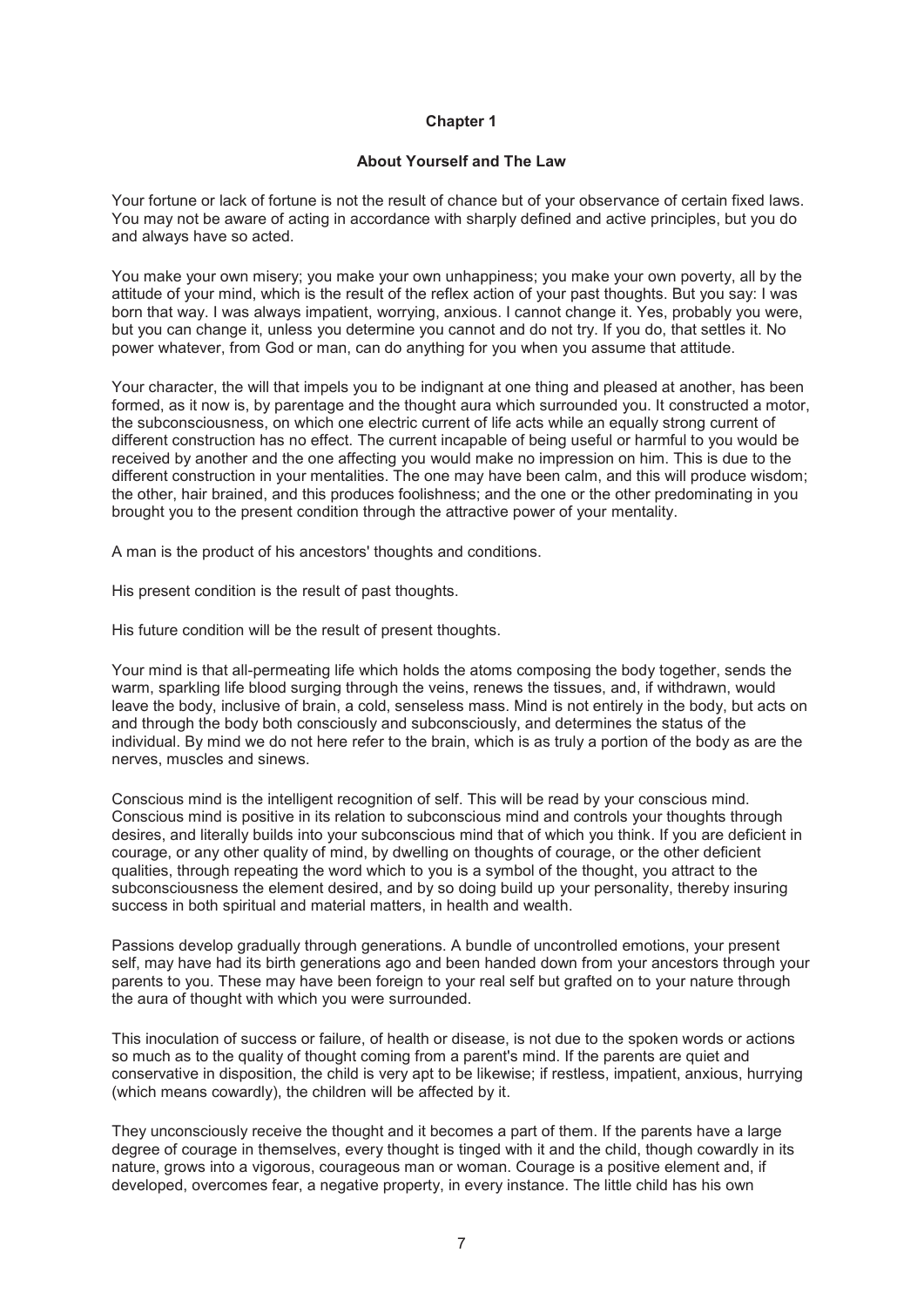personality and is subject to grafting just to the extent that the individuality of the parents exceeds his own. If receptive, he readily grasps the qualities of success or failure that are in the parents. If positive in his own individuality, he would not be inoculated with the parents' characteristics to as great a degree. This explains why some children are so different from others in the same family.

This subconscious mind is a magnet of attractive and repellent qualities. It receives thought, a literal element, and sends it out again reinforced in volume and intensity in proportion to the operating power of the will. It is attractive in its relation to the Supreme at all times and receives power from the Force of Nature. It is the operating force which gains health, fame and wealth. It is the mind which enables a sleeping person to do certain things, such as climbing to the top of high buildings by the water pipe, swimming rapid rivers, and other actions impossible while awake.

Subconscious mind has no volition of its own and only acts on suggestions from your conscious mind or the Source of Wisdom. If you say, "I cannot," the subconscious mind receives the suggestion, assimilates it, and it then becomes a part of you. This connects you with other despondent minds through the quality of your thought, and you feed each other with failures.

One object of autosuggestion is to impress upon your subconscious mind the thought that you can and will, and success follows. This mind also reacts on your conscious mind. If you have been an "I cannot" chap for years, every time you think a vigorous "I can" thought your other self says, "No, you cannot," and depresses you, making your efforts spasmodic and unfruitful. You must first get that mind trained to feel that you can, and it will sustain you if you feel discouraged. This takes time, the length depending on your receptiveness and flexibility. There can be no failure.

Every cheerful, happy thought reaches the subconscious mind, it is digested as thoroughly as the condition of the mind will allow, and the remainder is rejected, just as the stomach digests food. Some stomachs are in such a condition that they can only receive liquids; others assimilate solid foods, while a healthy stomach requires a variety of strong foods. So with minds. Some are so burdened by worry (fear) that thoughts of strength make but light impressions; others can receive a greater portion, while the healthy mind accepts it as a matter of fact. During suggestion the growing mind receives the next, similar thought and more thoroughly assimilates it until at last all such thought is received and retained. Then your progress is rapid, your successes are assured, and returns come in hard cold cash. From that time on you are working out accomplished facts and you may tell your friends if you desire, although gush is detrimental and to be avoided.

So your mind is today your ancestors' power of love, justice, confidence, truth, determination, aspiration, and those other qualities which make up personality, increased or diminished by the kind of thoughts you have used during your life, and they are not names of an indefinable something but the literal realities which compose individuality.

If parental suggestions and your surroundings made you believe as you do now believe, would not a change in surroundings and different suggestions change your belief? Why not then make the suggestions yourself? And a change in the improved mind will bring improved surroundings.

These elements are not only received from people but from the Divine Life which surrounds us and permeates us and of which we are composed. They flow from one brave man to another, constantly strengthening them, and both are connected with the great body of these elements from which they receive a constant inflow. This, we know, may be hard for our readers to understand and harder to believe. Some cannot believe it. They are groping in the dark and do not believe there is anything to see. The two elements of mind, love and intellect, constitute the whole mind of man. Will, affection, emotion, in fact all sensations, are the divisions of love; while understanding, thought, language and instinct are of the intellect.

In the successful man affection and emotion, and, to a certain extent, sensation, must be under the control of the will, and this in turn must be guided by understanding, from which is evolved harmonious thought, which in turn draws the material success that is desired. Therefore, to be successful you must bring all fear and its resulting emotions under the control of the will or destroy them entirely, and to that end we will devote our attention. When the mind is in a condition of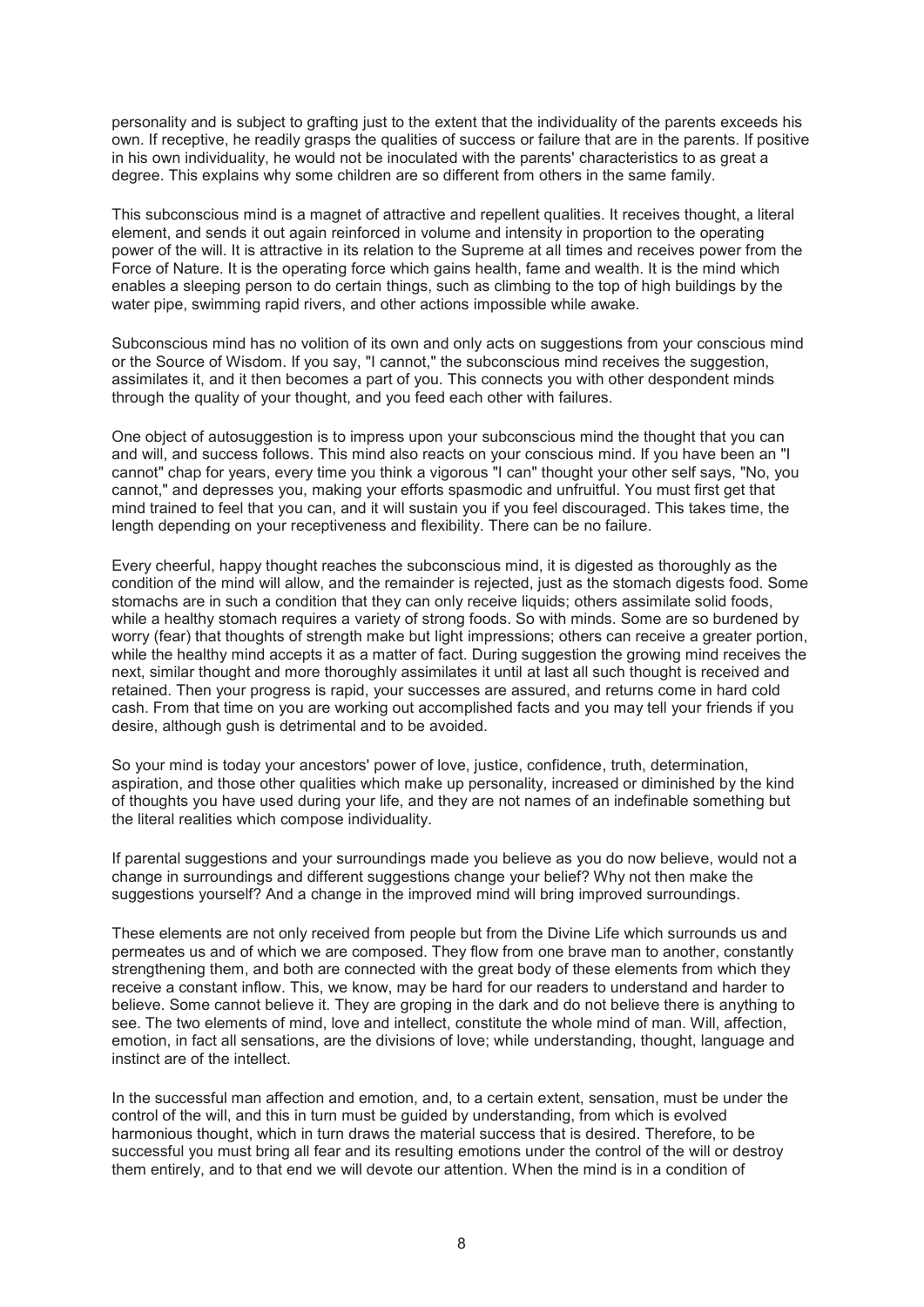harmony, i.e., the emotions under the control of the will, the will guided by the intellect, the aim high, it produces a condition of peace and allows the inflow of wisdom, infinite wisdom which produces progression; it will carry one from ill health and poverty to health and sufficient income for all needs. This is a law, this progression or success, and you are being deprived of your just rights if you do not have every needful thing. It is but natural for you to have money, friends and happiness; and any other state of existence is inharmonious and unnatural.

You have the right to enjoy life, follow the occupation you choose, do as you please, so long as you please to injure no one, either in thought or action. This is your natural condition and nothing but the action of your own mind can deprive you of it. It is a law; live in the law and your development is assured.

It is literally true that conditions confront one precisely as they are expected. Expect poverty and failure and you will get them. People think of you just as you think of yourself.

If some position is big for you, i.e., you fear you cannot hold it because of the great responsibility, that is the measure you have put on yourself and others measure you by that standard and would not let you handle important work for them even if you are educated and polished.

We do not mean that if you think you are smart others will think likewise. If you consider yourself smart it is because you have not wisdom enough to realize how little the wisest men know or can hope to know, and others measure you by what you are, i.e., by what you think, and not by what you think you are, or by what you think you think.

Your attitude of mind in both particulars is usually a very good guide to your mental state. If you expect failure, probably you are deficient in courage, self-appreciation and that optimistic, happy, loving expectation so essential to success. Some have such a wonderful power and determination that they are successful in spite of all difficulties; but the better and easier way is to build up your mind so that it may expect ease, peace, happiness, health, wealth, and thereby attract them to you; for most of us will fall by the wayside if we depend upon our force alone. And anyway the road is rough and stormy, and the degree of attainment, even for those who succeed, is much lower than it would have been had that force not been depleted in fighting obstacles created by that same mind.

If you think you are worth little or nothing to yourself and the world, others think that of you; while the fact is you have some talent, some usefulness, some little niche to fill peculiar to yourself, and no one else can fill it for you, and, unless you occupy it, there will be no occupant. You are just as much needed in your place as any other man is needed in his. Have respect for yourself as one of the forces used in and by the Supreme to the great end that to us doth not appear as yet.

Have you ever noticed that when you are angry or discouraged or sullen, others instinctively avoid you? That you see every other sullen man or woman with whom you come in contact; while a good natured, jolly person is apt, very apt, to escape your notice altogether. That is due to the attractive force of mind. People in similar conditions naturally gravitate to each other.

If you would make the right kind of friends to assist you in a business way, - no successful business can be conducted without them, learn to think strong, self-reliant thoughts and they will come to you. If you want to know just what you are, notice how strangers act with whom you come in contact. Do they smile or frown when they meet you? Are they glad to see you or anxious to get away? Do they scarcely notice you or seem to recognize your strength? If the first, you are a cheery, happy disposition. If the second, the reverse, and need more good will and sunshine in your soul. If the third, you need strength, power and force. If the last, you are equally as strong or stronger than they, and your degree of strength can be determined by their force of personality.

This Law of Attraction may be limited as follows:

#### *Mind attracts people and things in affinity with its condition.*

Gloom brings despondency. Hate brings ill health.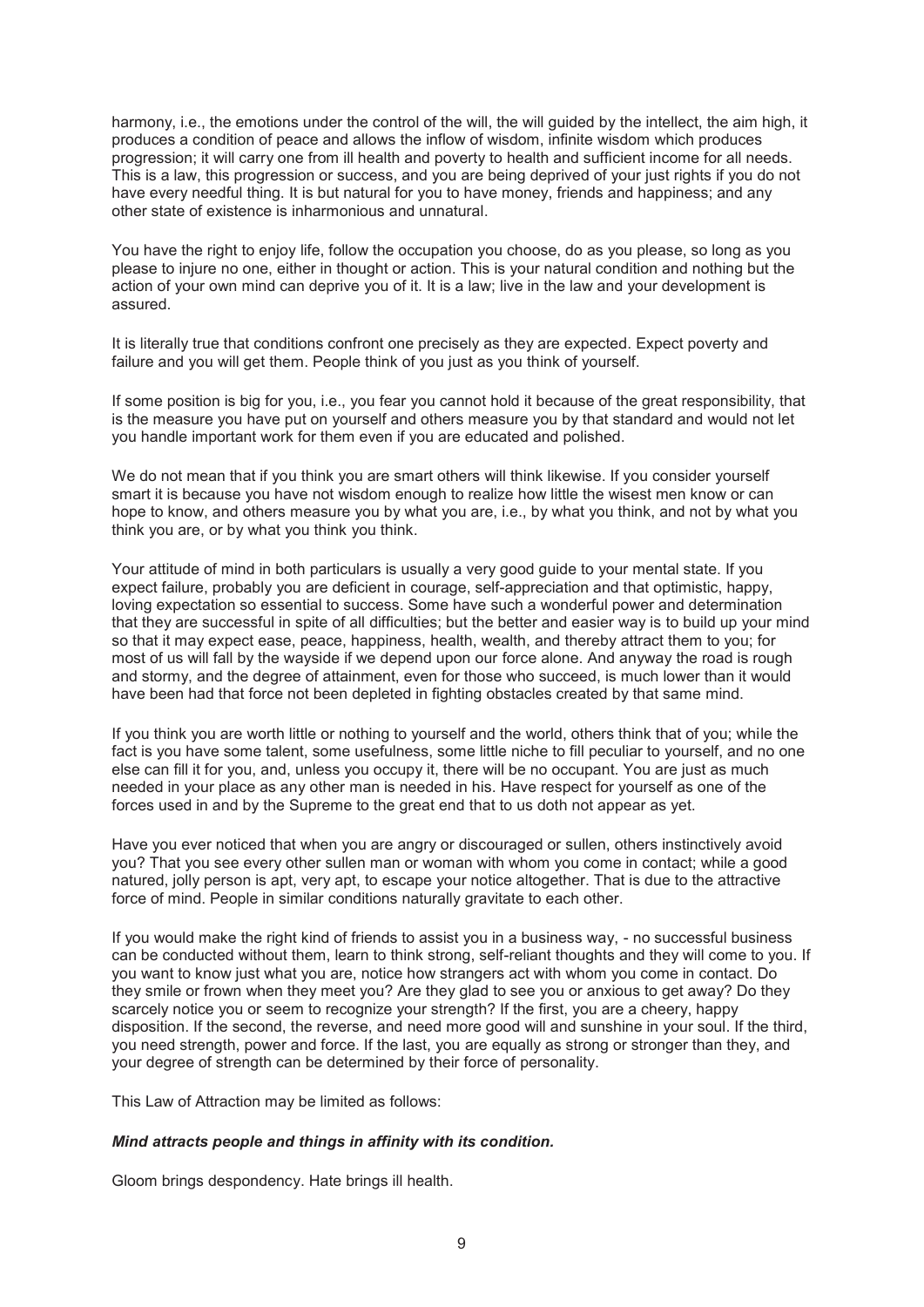Fear of poverty and lassitude bring destitution.

Hope brings happiness and elasticity. Courage, determination and energy bring success.

Dwelling on any quality of mind adds that quality to you, whether it be helpful or injurious.

The induction of any positive quality, such as courage, decision or aspiration, destroys the opposite negative quality, such as fear, indecision or gloom.

This is not a theory, but a principle well understood by Joseph, Moses and the Christ of Jewish history. Parts of that history, called the Bible, contain a true explanation of the power of mind.

These qualities will strengthen your mind to such an extent that you will attract to you all good things. There are no mistakes in the operation of natural laws. Every man, woman or child gets exactly what he deserves, what he draws to himself. Your present position in life is the result of your past thoughts, and your future position will be the result of your present thoughts.

Possibly you may say, "I don't believe a man can get wealth through his thought power." What brings wealth? Did you say opportunity? Do not believe it. I tell you the man makes the opportunity. Thousands are losing their wealth daily. Other thousands are accumulating wealth.

#### It's all in the man.

Do you know a calm, courageous, forceful, determined, self-reliant, aspiring man? If so, what is his financial condition? He is beyond need, must be. Do you know a weak, whining, melancholy, morbid, nervous, fretful, vacillating man, who probably spends his time pushing one thing today, another tomorrow, not holding to one idea long enough to drive it to a successful conclusion? What is his condition? Physically, morally, mentally and financially a wreck. Why is he so useless to himself and the world? Because his mind does not have the qualities of wisdom, persistency, determination, aspiration and courage. If he had he would not be a failure.

But you say, "I do not believe these qualities can be developed. I do not believe a coward can grow into a courageous man, or a failure into a success." Why not try it and find out? It certainly is worth a trial. Your progress may be slow at first, but remember and realize if you can - you will in time that you are actually speaking to the source of all wisdom, which is prayer - not saying prayers. Also remember that a lifetime and more has made you what you are and immediate transformation is impossible.

Your mind at this moment is connected with other similar minds, and each reacts on the other. If yours is strong, forceful and courageous, it mingles with that class of mentality, sleeping or waking, constantly invigorating and renewing every one with whom you are in touch, while they send similar strength to you, and all draw through the attractive force of mind the same qualities from the source of power. If weak, get into touch with strong minds by building up your own; then they will send strength to you, and you will cease to starve on the weak elements now received from minds of your present caliber.

That principle is demonstrated by the fact that a stranger in any city gravitates toward people like himself. He finds his level. Can you conceive of a strong, vigorous, successful man going among strangers and mingling with despondent, unsuccessful people; or one of the latter class finding congenial friends among the first mentioned who would value his friendship and company? Wherever a person is, he or she associates with similar people, and this must be an association of mind before there is any material friendship.

Choose your company is a useless admonition. The person chosen might object to the choice. Improve the character of your thoughts and you will naturally gravitate towards a better class of friends. Their association will put you in touch with opportunities that never would have been yours under the old conditions. But you say, "How am I to change the character of my thoughts?" Just keep the thought of courage, peace, strength, power, justice, good will, decision, force, confidence,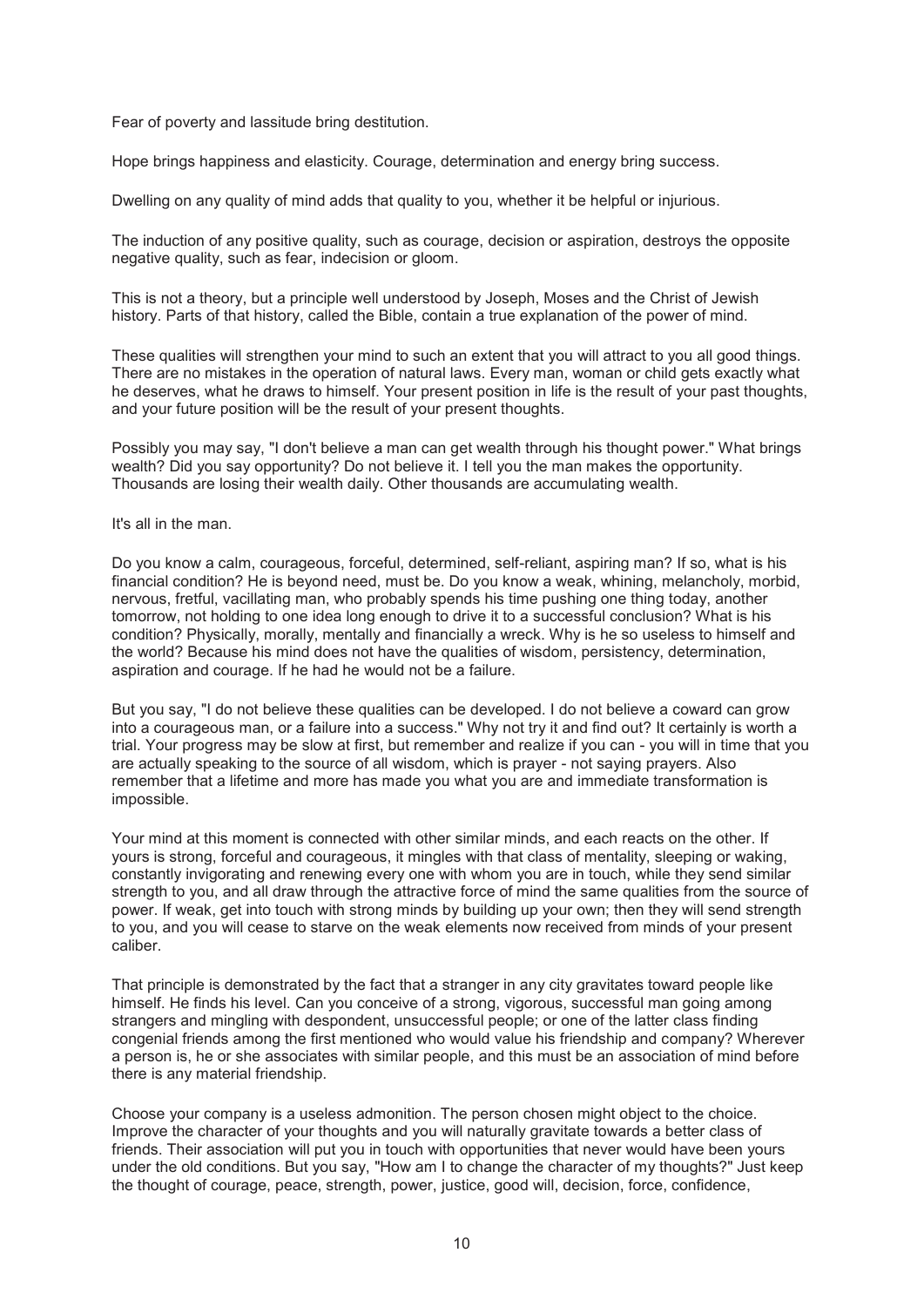determination, etc., before you; live in it, dwell on it, demand it, pray for it, and these qualities will come to you, slowly at first, but every atom gained gives you increased strength to draw more until at last the added strength attracts a cleaner, stronger class of thoughts and they bring you in touch with successful men.

So with money and continued prosperity. The attractive force of your mentality will bring you the opportunity. You need not seek it. It will seek you, and your mind will be in condition to recognize the value, will have the decision to force you to act and the courage to carry you through. Using your thought powers to seek an avenue to lead you to wealth is an error, and a useless expenditure of energy. No great success was ever planned but came naturally from following an idea, working on it quietly, steadily and courageously, and usually with little fear of future success or failure. Choose the occupation you like. If it were something that you consider beyond you, and it probably will be, develop yours into a successful mind by the methods to be given you, when it will be commonplace and natural.

One of the first requisites is a condition of calmness or peace. Many people are today in a chaotic condition; they cannot hold their thoughts to one subject for ten seconds, cannot prevent their darting around with lightning-like rapidity. If a successful thought comes they cannot grasp it firmly enough or hold it long enough to act on it. This condition of mind weakens both mental power and physical strength, renders sleep fitful and subject to fantastic imagining, and prevents the inflow of strength and destroys all prospect of health and success. *You are what you think; not what you think you are.*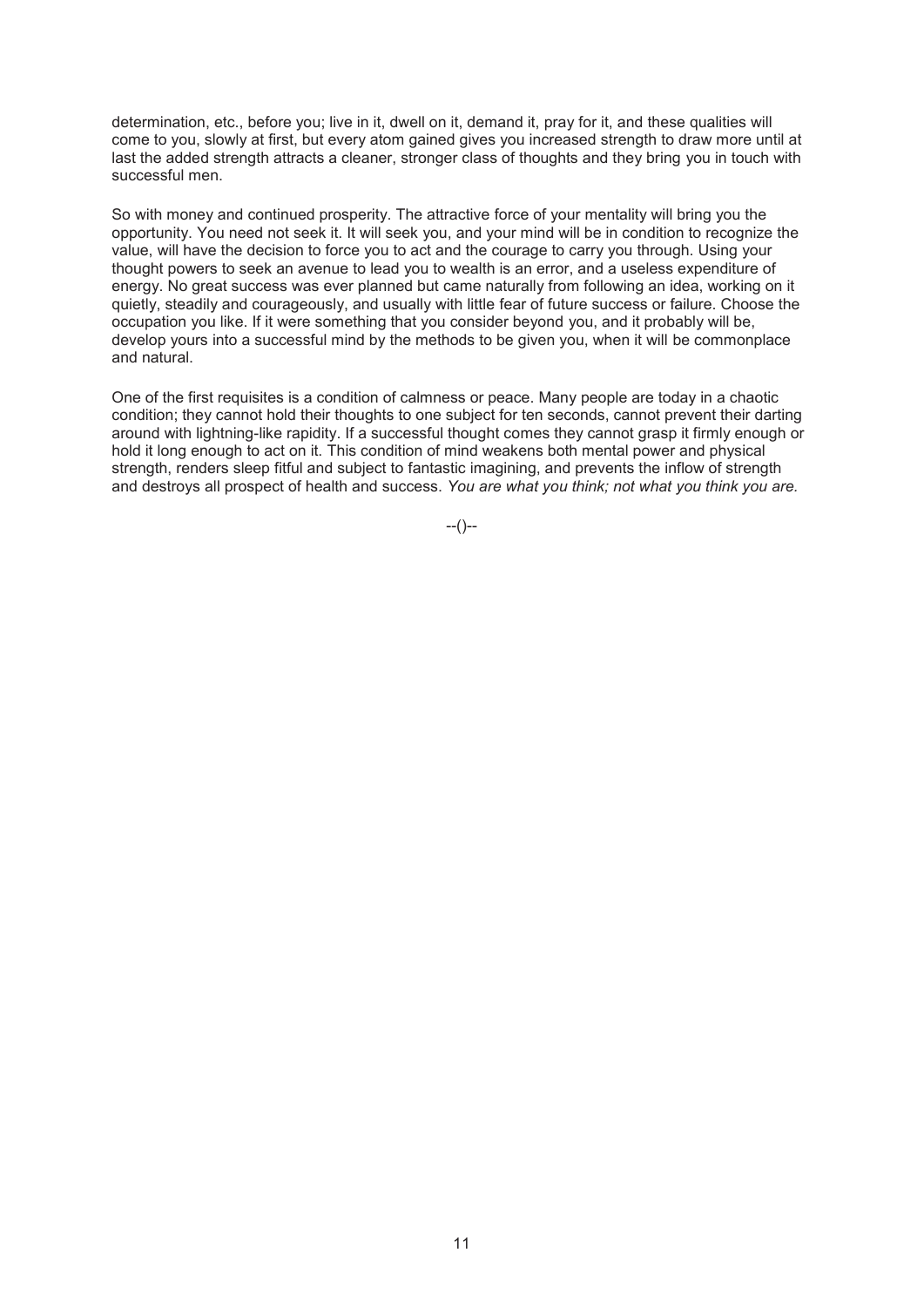## **Concerning Elements**

## *Determination*

This quality is usually confused with stubbornness and that fierce dominating desire to ride roughshod over every one who has opposing ideas; the desire to bulldoze, overpower, tyrannize, without regard to whether right or wrong. That kind of man is just as self-willed when shown he is in the wrong as before, and he will not be moved by reason, logic or superior wisdom. He will sacrifice money, friends, home; plunge his family into want, if by so doing he can only have his own way. This attitude of mind is one of ignorance, inelasticity intense selfishness, and one in which determination has no part. It is usually brought about by circumstances controlling the individual, and by the individual living under circumstances which produce a narrow round of duties, of thoughts, or, in other words, a narrow life. Study, travel, intermingling with all classes and kinds of people usually take a great portion of this characteristic away.

Judicial history is full of records of families broken up, children scattered, parents made miserable over some trifle, because neither would give up to the other. This is due to inability to control the passions. Those minds were not governed by determination, a quality which enables one to see the goal over a great barrier of obstacles, which makes difficulties but slight things, keeps the mind off trouble no matter how insistent, brings that condition which never knows when it has been defeated. This condition is never troubled with doubts of success, but, after careful consideration, chooses the course to be pursued and goes straight to the goal. It readily adopts any suggestion better than its own ideas which will enable it to avoid trouble. The determined mind does not rush pell-mell along, does not try to force things; but is content to wait, if waiting will sooner bring results. It avoids obstacles, makes friends, seeks the easiest possible road to the goal, but never loses sight of its purpose. It is the determined mind which calculates, reasons, seeks ideas, uses those which seem better than its own, and at last lays its plans and cannot be diverted from them. This quality well developed produces the desired result in any line of effort, and a mind endowed with wisdom enough to first choose the best method of endeavor and the highest goal can, with determination, reach that goal.

This quality can be developed by thinking of yourself as persistent in the one aim and purpose; by not allowing others to determine what you shall do; by not mentally ceasing effort when obstacles interfere; by repeating the words either verbally or mentally: "I am determined; I have determination; I shall succeed;" until the quality is developed in the subconscious mind, when it becomes a part of your personality. Then the jaw will grow square, the flesh firm, the look steadfast, mild and even. The body expresses just what the mind holds. Indecision and a lack of vigorous life are evidenced by the loose and drooping lower jaw, the vacant stare and ambling, uncertain gait.

*Some people think they art determined when they art only bullheaded.* 

## *Concentration*

CONCENTRATION is a condition of mind rather than an element, and may be imposed through the thought atmosphere of the parental surroundings; or it may be developed through the action of the individual mind. This state of mind is an essential attribute of success. The biblical wording, "Give no anxious thought to the morrow," embodies in it a perfect state of concentrative power which enables the possessor to give the whole force of his intellect to whatever he may be doing at each particular moment. This enables one to do well whatever is being done, and constantly adds, through the attractive power of the mentality, to the force of personality embodied in that particular individual.

By holding the thought of concentration and by building it up through the methods already outlined, your strength of mind and force of personality will constantly be increased; and, on the contrary, if one lacks the power of holding his thought entirely focused on one subject about which he desires to think, the full power of the mind cannot be given to that subject. It is like trying to do two or three things at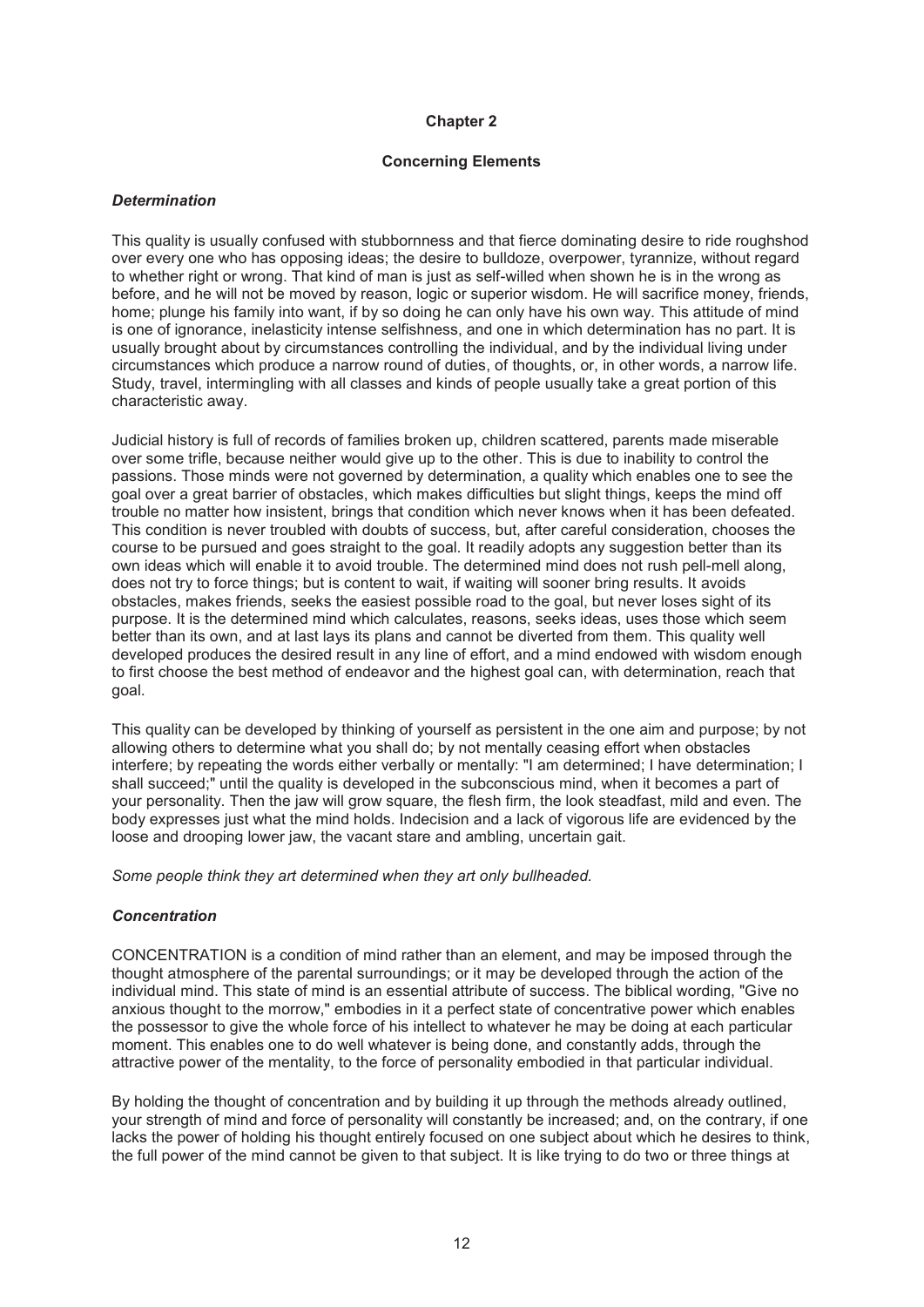once, and, as the mind has ability to do only one thing at a time, it is overwhelmed by any constant strain and does none of the things well.

The Law of Attraction holds good, and, just in that degree in which we lack concentration, we draw more and more to us the elements which tend to increase this deficiency in focalizing. "To him that hath shall be given" simply means that one who has any quality of mind also has the ability to increase that quality; it will grow in him; "and to him that hath not shall be taken away even that which he hath" is the opposite, that is, one loses whatever concentration power he possesses by the force of attraction which constantly adds to the hurrying, scattering condition of mind.

But one says, "How will concentration help me to get a better position?" or another says, "How will it bring business to my store?" Just this way. You are instructed to do a certain thing, say construct an important business letter, which you do as well as you can, but your rattled brain, slurring through it, leaves out some important sentence which afterwards involves the firm in litigation. Do you suppose that you stand as well with them thereafter, that your recommendation will have the same ring as though you had been able to give your best attention to the letter and been able to use your wisdom and foresight in its construction? Would anybody be so apt to seek you for a trusted helper in some big undertaking in the first case as the last? What is here advocated is the difference between success and failure.

Again, have you ever gone into a store to buy and found the clerk preoccupied, mind a thousand miles away, and you have been compelled to ask a question two or three times before getting an answer? Do you diligently seek that clerk the next time or do you go elsewhere? That's the how.

Every family has a thought atmosphere, i.e., qualities of mind such as courage, truth, etc., which form a mental lake, as it were, and all persons coming into its proximity can feel its action upon them. Have you ever been in a household where you felt uncomfortable and was glad to get away; where you did not like to go; felt a repulsion at the suggestion of a visit? This was because you felt the thought atmosphere or mental lake of that family, and it was not as peaceful as your own state of mind and therefore not congenial.

A practical demonstration of this power of concentration is shown by the actor who forgets his audience, his surroundings, everything, and lives in the life of the person he is representing; and not until he has this power can he ever rise to any great height in his profession. So in business. When a man has the power to give his whole mind to the particular idea which he is at that moment entertaining, he will sift it, adjust it, assimilate it, and pick out the true and reject the false, and will benefit himself through his wisdom, which is in a very great degree the product of his power of concentration.

The lack of this quality produces what a third person would call a scatter-brained man or woman. Their thought is incessantly darting here and there, uselessly exhausting the mentality. In fact, the mind can better stand the strain of continued thought on some important, (Important is here used relatively - material subjects are equally important in the thought world; the importance is only in the mind of the thinker) subject for hours at a time than even a few minutes of such exhausting misuse of its powers.

Nervousness is nothing but the lack of concentration, and concentration is only possible to courageous people. In fact, half of the ills the body is heir to are brought on by weakness due to throwing thoughts around at random, as it were; for the body is but an expression of the mind (not brain, mind or soul), and holding your thoughts to one thing at a time, then changing the character by conscious direction of the will, putting no more power into each thought than is necessary to its successful conclusion, enables the mind to gather strength constantly, and this can be plainly felt throughout the body, which becomes more vigorous, elastic, buoyant and healthy. When you are once started on this line your own mind will show the way and lead you on.

Then, again, the concentrative mind is the mind of power in so much as it carries with it the ability to take the thought, examine it, turn it over in mind, then change it from the subject in hand to some other line of thought at pleasure, interest itself in something else and recreate itself.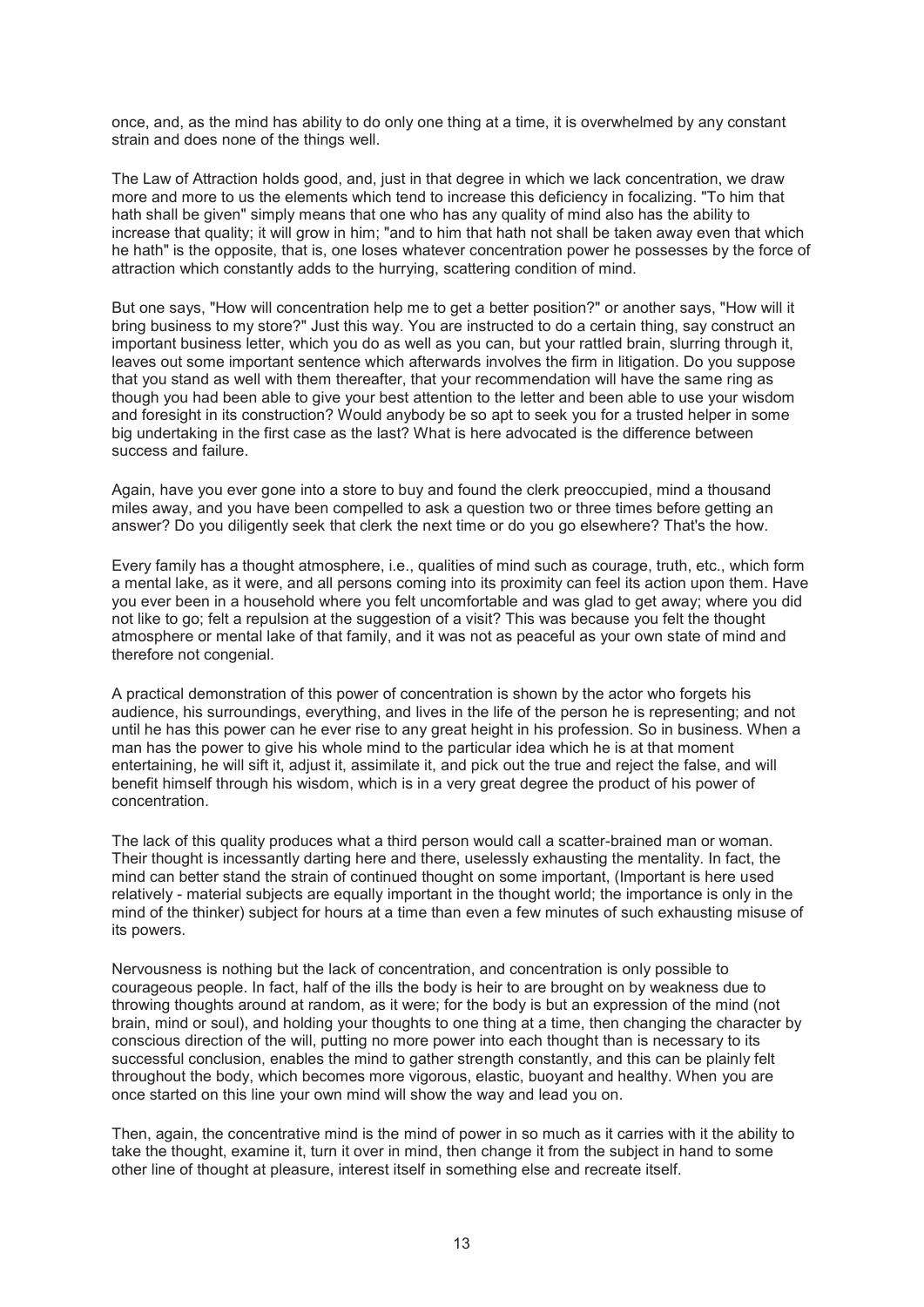Constantly dwelling upon any one idea starts the mind to thinking in a circle and, as it continues in this method, it gradually loses all power to get outside of the circle, until at last it may be but one continual round of hate, revenge, jealousy and other deteriorating elements which will act as an effectual bar to success and lead to insanity. There is also the condition of haste and flurry that makes us do foolish things and feel indignant at ourselves afterwards, yet do something equally foolish a little later; wherein we imagine persons above us, in whose presence we smile and smirk and tremble. All that can be avoided by cultivating calmness, which is another name for courage and concentration.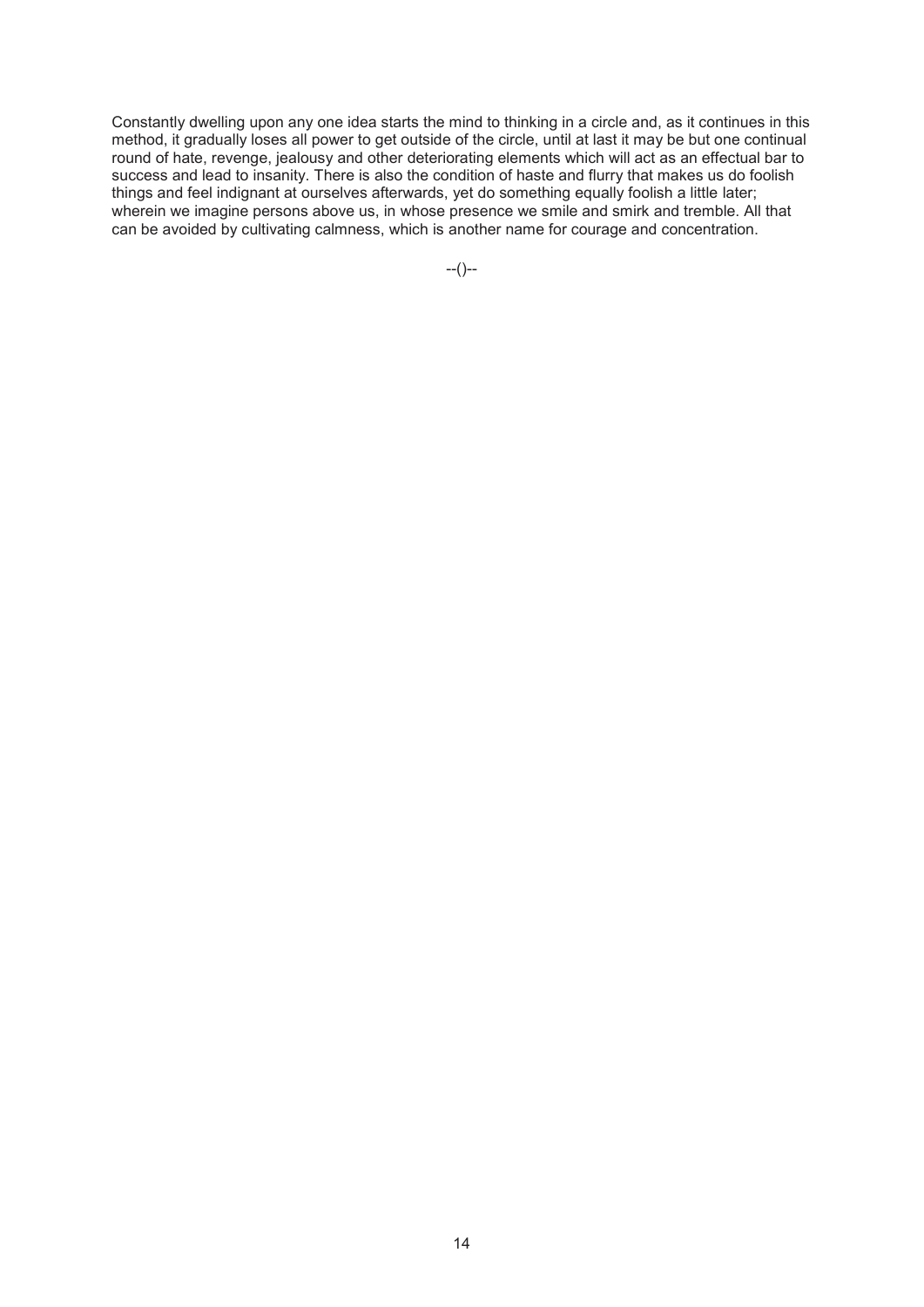## **Methods of Procedure**

## *Introspection*

This study of the condition of the mind enables one to determine in what particular element he may be lacking, to know himself. Knowing his weak points, he can develop them and round out the mind into a harmonious whole.

It is the projection of thought inward instead of outward, and may be developed by fixing on some weakness of which you may be aware, then developing that element and watching the effect of your changed mind.

This gives you an insight into an unknown world. It enables you to find some other weakness. Then develop that. Continue until a harmonious whole is produced, when a new world, the world of mind, is opened to you.

A man's actions under any set of circumstances can be clearly outlined by his facial expression, gait and bearing. Human nature becomes an open book; your friends a most fascinating study.

The endless pursuit of money and pleasure gives way to a happy contentment. Your soul is satisfied. From this one reaches up and on seeking the Infinite Life. The whole man, both soul and body, becomes thrilled with It.

You realize the oneness of all and know you will always have enough and to spare.

A young man in our employ said to me, "I cannot hold my position under that superintendent any longer. He is gruff and surly and insults me."

I said, "Young man, go to your office and concentrate on your work and learn to put forth more energy and tell the truth."

(It was the exact trouble, as Mr. Roth, our superintendent, afterwards told me.)

He immediately informed me that he was an ideal man, worked exceedingly hard and had never told a falsehood in his life.

We let him go.

What can be done for such people? Blind to their own faults, they see their reflection in every one else, and it is always the other fellow who is in the wrong.

If you are not in harmony with your surroundings, look inside, not outside, for the cause.

Every characteristic of a man is written on his face; is shown by his bearing and his gait.

*Liars art all cowards* 

 $-(-)$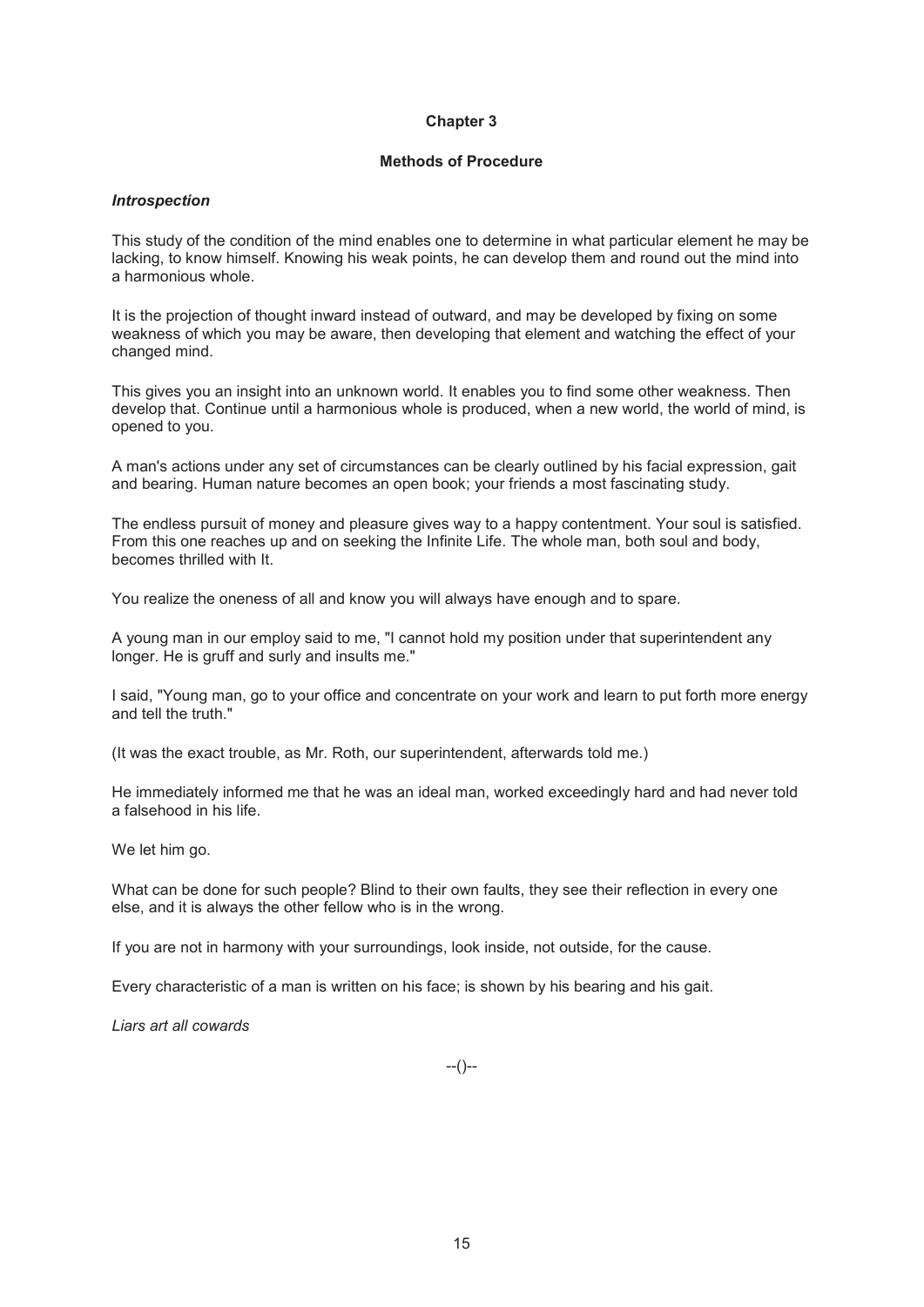#### **Autosuggestion**

The value of mental suggestion as regards the subconscious effect was explained in a preceding chapter. The effect produced is not to make you believe you are different from what you are, but to educate your subconscious mind, which now is what has heretofore been suggested to it through sight, hearing and associations, and thereby make you different from what you are. It is a question of being, not believing.

We will take the element of courage in illustrating the actual method of autosuggestion. Let us suppose you are deficient in courage. There are no absolutely fearless people, so do not be ashamed to acknowledge your defect. A man may say he fears nothing, yet smiles when he does not feel like smiling, because some one smiled at him, fearing his or her displeasure; or rushes pell-mell in wild confusion at the simple request for a business paper from an employer, or trembles at his frown.

Say to yourself, "I have courage, I am fearless, I must have courage, I fear nothing." Repeat it constantly while not otherwise engaged.

Think of it just before going to sleep at night. This is important. The thought will rest in your subconsciousness, while your positive mind, which never sleeps, is roaming around the world. Repeat it the very first conscious moment after awakening. Continue it now and then during the day. The effect of self-suggestion is illustrated every day.

A little boy ran laughing into the house and said, "There is a bear outdoors," and went out again. This was repeated several times until at last he was afraid to go out. He did not believe there was a bear outdoors, but the constant inciting of the element of fear brought him into touch with the great body of fear and engendered fear in him, totally without cause and due entirely to his own suggestions.

In the same family a little girl lived who was afraid to retire alone at night. One evening she had company, a much younger girl, and the two forgot their fear in their talking and went to their room alone. The next day she said, "I am not afraid to go alone to bed," in a decisive tone. From that time on her fears gradually left her until she became almost fearless instead of the timid little one of the past.

Suggestions may be verbal or caused by any outside agency and be for one's welfare or injury. Let them cover every defect in your mind. Make your own forms to cover each case.

Suppose your highest aim in life is to secure a good position. Let us make an illustration of supposing that you are a farmer's hired man, without money, education or friends, placed in a position where you never meet business men, and, worse than all, imbued with the idea that a position of, say, bookkeeper is beyond you, impossible for you to attain. The first thing to be done is to overcome the thought of failure, the idea that it is beyond you. Think of it often, let the idea sink into your mind, grow accustomed to it, see yourself in such a position, and gradually the thought that you can be something and do something will take possession of you. Never mind how it is to be accomplished - ways and means will be found.

Do your present work, humble as it may be, as well as you can, and give it your whole attention. It will grow less irksome and a certain pleasure will be derived from it. Soon an opportunity to secure work in a wholesale store or something similar will come your way, probably as porter or teamster, and more than likely through your own exertions. Now keep on doing each task as well as you possibly can, giving no thought to the future. But you say, "I cannot help being worried over the future"; then repeat to yourself, "I shall never worry over anything, nothing will burden me." Make your own suggestions covering any point in which you feel you are deficient.

Tell no one of your aspirations.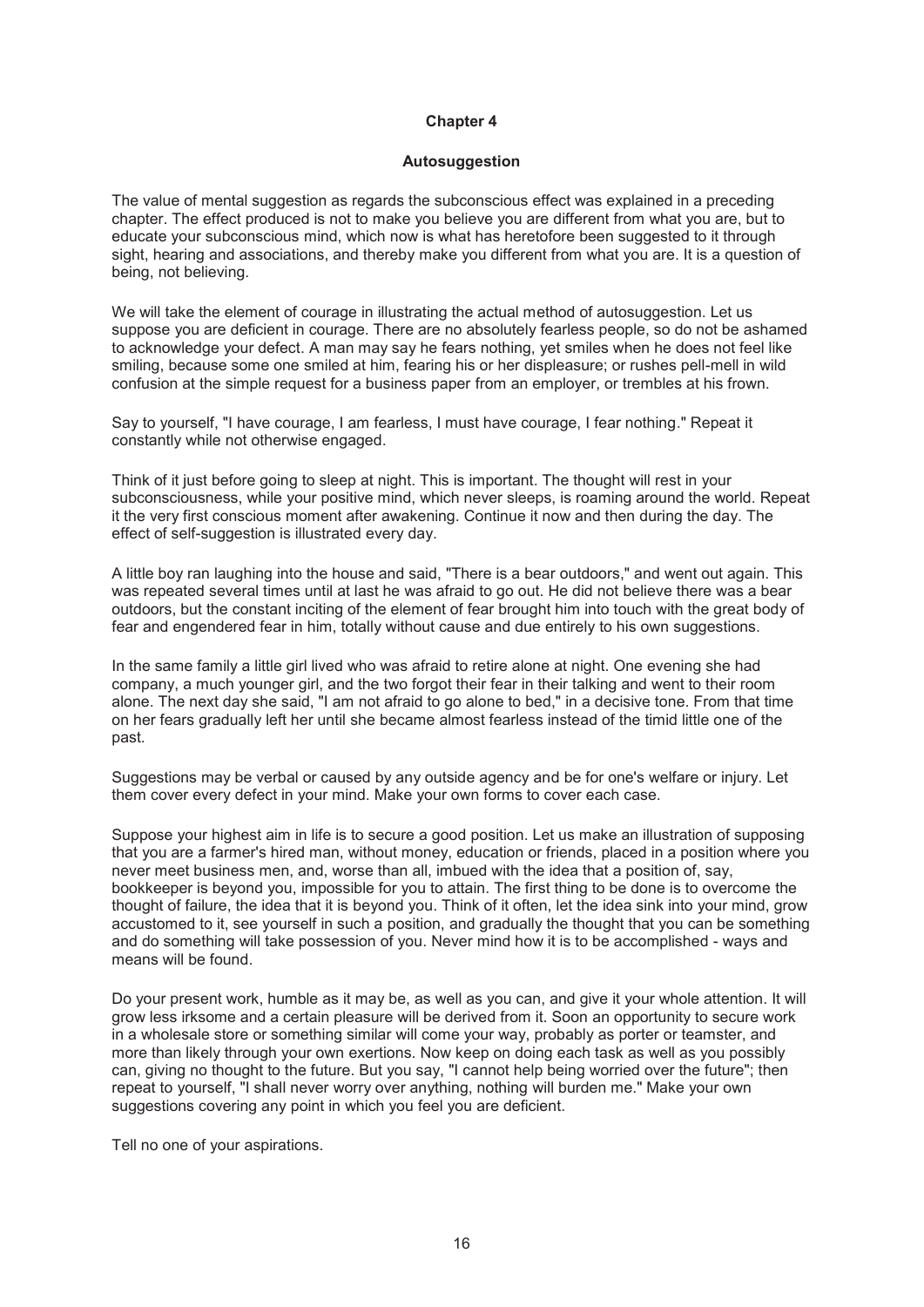Then study bookkeeping at home. Do not get in a hurry about it; study it carefully, quietly at home. An opening will eventually come. Your past record of faithful service will prove a boon to you now. Make an application in a manly, straightforward way. If you feel faint-hearted about it, say to yourself, as before suggested, "Confidence, I must have confidence." If this opportunity is missed, keep up the suggestions until you feel confident. It will come and the desired position with it.

This principle is applicable to any walk in life. The bookkeeper who aspires to be owner can employ it as successfully as the farm hand who aspires to be a bookkeeper.

Suppose, again, you are a merchant whose business is poor, your shelves full of shopworn goods, your soul full of rancor and ill will. Just reverse your thought, stop talking and thinking of others' faults, the trouble is in yourself. Develop good will to all. See yourself in imagination as successful. Gradually your face will beam with good will and ideas for pushing your business will come to you. Your customers will enjoy dropping in, others will come and stay, and success will follow. So with any position or occupation. Be the man. Build yourself into a man and results will take care of themselves.

Never say, "die." Once the seed is planted, your progress must continue. Each strong, clean thought brings you nearer the goal. When you have brought your mind into a condition of calmness thoughts will come to you, ideas will suggest themselves (for thoughts come from without, you never generate important ideas yourself then you have accumulated strength that enables you to carry out the suggestion to a successful conclusion.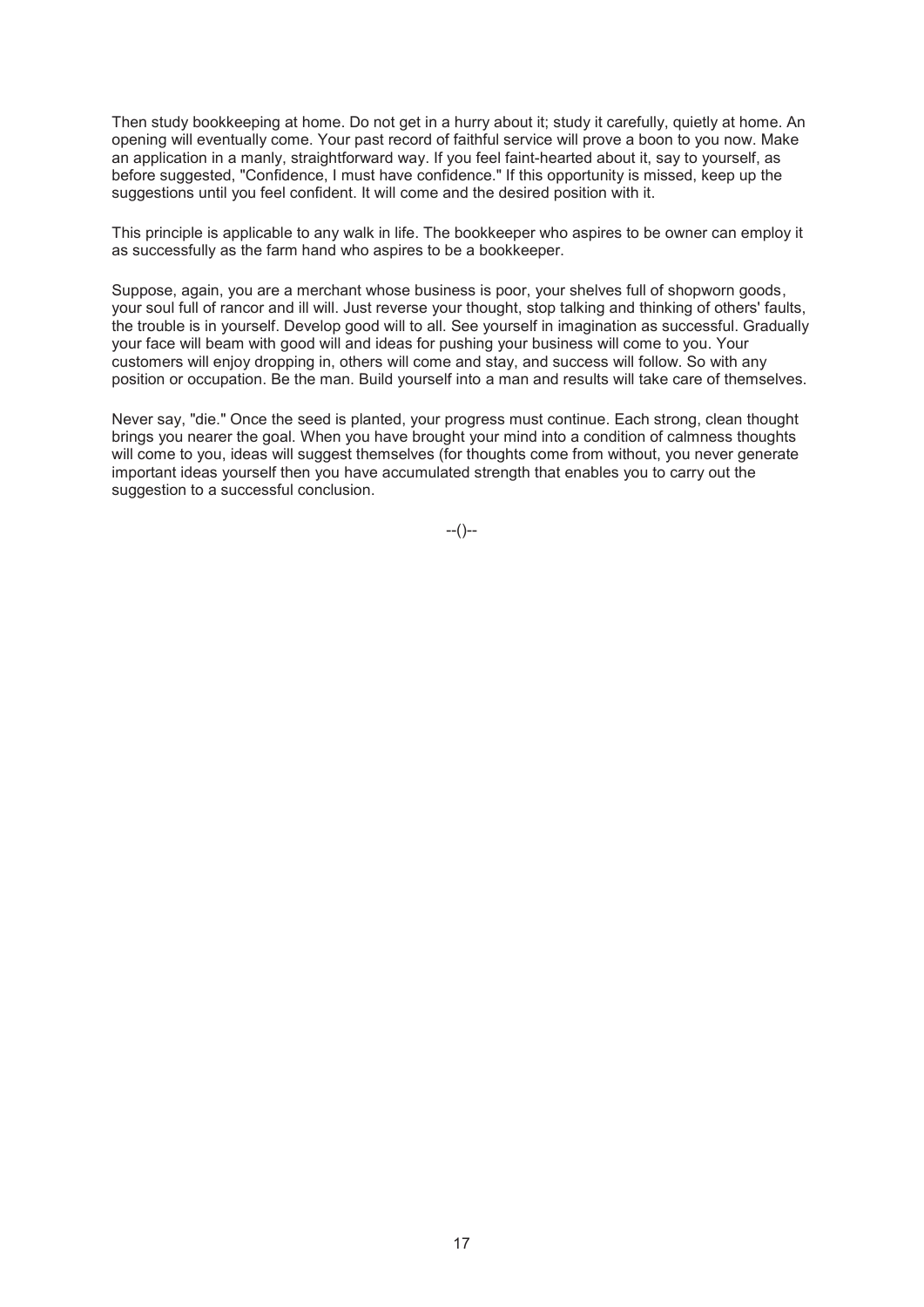## **The Law of Vibration**

As has been previously suggested the subconscious mind is capable of receiving impressions from the Source of Wisdom, and if it were not so harassed by restrictions placed upon it by the parents and by the conscious mind, it would be controlled in every action by the Vital Force of Life.

This Force of Life keeps in motion thought vibrations at all times, and the minds in unison with it can feel a joyous ecstasy which, entering the inner mind, sends a glow of health and strength through the whole being, both spirit and body, producing happiness for the present and confidence in the future.

This Force through the power of thought vibrations leads the individual into the pursuit for which his peculiar composition fits him.

The longing one may have for a certain pursuit is this force acting on him, trying to bring him to his work; but the positive mind says, "It is too grand for me," or "I can never do it," instead of leaning on the guiding hand and being led.

This being led is no small affair. It's easy to say, like our good old Methodist mothers, "He leadeth me," but that is as though we had a ring in our nose and were led by a string attached thereto. Being led means that we follow our inclinations, not repress them; that we choose the occupation we love, watch for the guiding voice within ourselves. Its manifestation comes not through a burning bush but through inclinations to do this or that; by feeling that one thing will not do even though it looks to be best, and by cultivating that guiding intuition with sufficient courage to act on its suggestions and wisdom enough to avoid pernicious activity; by letting events shape themselves and not trying to set the old Hudson river on fire, and yet holding that happy enthusiasm which leads us to be still and do things.

Work, concentrative work, and watchful interest in our own inner guide will do things for us.

We often feel like doing some particular thing but cannot tell why, and it always proves to be the proper thing for us to do.

The deficiency of any element could be instantly supplied if the soul were brought at once into accord with this thought force. Many so called educated people, having confined their subconscious mind to the impressions given to them by teachers and textbooks and none to their own inner suggestions, have built up a character so positive that wisdom cannot enter their subconsciousness. They are learned know what wise men, who received their impressions or thoughts in this way, have told them but have little wisdom.

 $-(-)$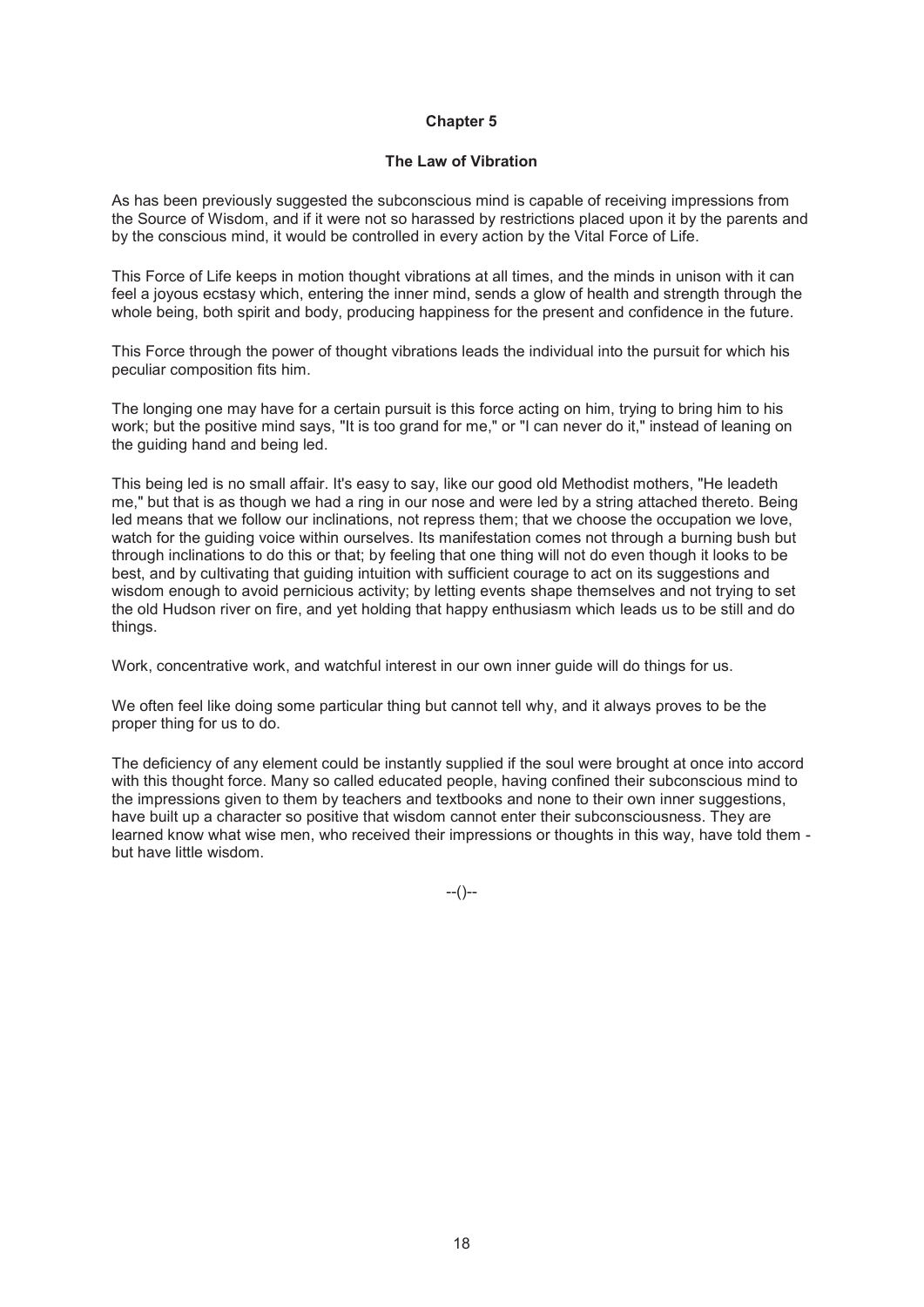#### **The Law of Demand**

We are often told of some mystical thing, known as faith, which must be possessed before prayer or demand can be answered. This is not entirely true, or if true a very small degree of faith will work most wonderful results. In fact, if a calm, peaceful condition of mind is obtained through autosuggestion without the exercise of any faith, the vibrations of thought will bring results.

The spark of divine life is implanted in all, and in those who have the least degree of sensuality, fear, rancor, greed and the host of evils which work havoc in the lives of men, it shines forth in their face, form and motion, spreading gladness wherever its possessor goes. This life is forever connected with the great body of life, and receives a constant inflow, which, as before stated, is sent to the subconscious mind, guiding and directing it in paths of peace, happiness and prosperity. This influence ceases to be a guide whenever the conscious mind assumes the ascendancy, and directs the efforts along its own lines.

The effect of shaping our own life is shown by our decision to do certain things. Then we rush about hither and thither in the fulfillment, and usually fail; or, if successful, the results are unsatisfactory. We try to guide our guiding spirit, our subconsciousness, which should be allowed to guide us. We produce thereby unrest, suspicion, trouble, which throw us off our balance, destroy our poise, just as a sleeping man standing on the ledge of a high window would immediately fall if awakened. His conscious mind would induct fear, with its accompanying loss of self-control, into the subconsciousness, just as we, through our mental suggestions or decisions to do, destroy the even continuity of progress which otherwise would be ours.

Make changes in life by natural gravitation, not by mental wisdom. Wisdom is the guiding hand of God. Be led, for, if you are not, the spark of Divine Life in you becomes a force to produce unrest, hurry, haste and strife through its constant tendency to bring the individual into those paths in which he is best fitted to succeed. The mind, unable to accomplish its results, tries the harder and exhausts itself in fruitless efforts, and becomes sullen, angry and rancorous as a result. If in that condition a prayer is sent out for some material object, there will be no result, because the world of mind does not recognize money and property.

If, on the other hand, the prayer be for peace, strength, confidence (or faith), all qualities of self, an immediate and lasting result will follow, from which we learn that confidence in ourselves to produce every needful thing is faith in the Supreme, which works through us, directing our efforts into channels for which we are fitted. We are then led by the God in self, the inner consciousness, into that work we can best do. If you have an ambition, an earnest longing for some vocation in life, that is your guide trying to bring you into it.

Do not quit your present employment now, posthaste, and rush into something you are sure you should do. Just hold the thought of that desired position or vocation; listen for your guiding impulse and gradually grow into the new life. Do not try to shape your own life at all. No great success ever came through forced effort. It creeps in easily, gently, happily. Let your life go on smoothly, feeling and knowing that you will reach your aim, careless as to the how. This attitude of mind leads you to do things instead of wasting energy in fruitless expectations of some great enterprise you intend carrying out later on in life.

Thomas Edison and other similar men illustrate so well this principle: quiet, concentrative, patient, wholly absorbed in the subject at hand. If your mind is in a hasty, scattered condition, it leads you to shun your present task as perhaps not of sufficient importance to enlist your entire attention. It will attract from the elements around you the thought force of similar minds all bent on failure, and draw failure to you in whatever line of occupation you follow. No one who is constantly boring his friends with the great things he expects to do ever accomplished anything; while the successful man keeps his ideas to himself, feeling that this strengthens him. It comes about through that great law which does not allow us to know what the future has in store for us, teaching thereby that the true life is one of contentment with present surroundings, aspirations for the future, and faith in our ability to attract to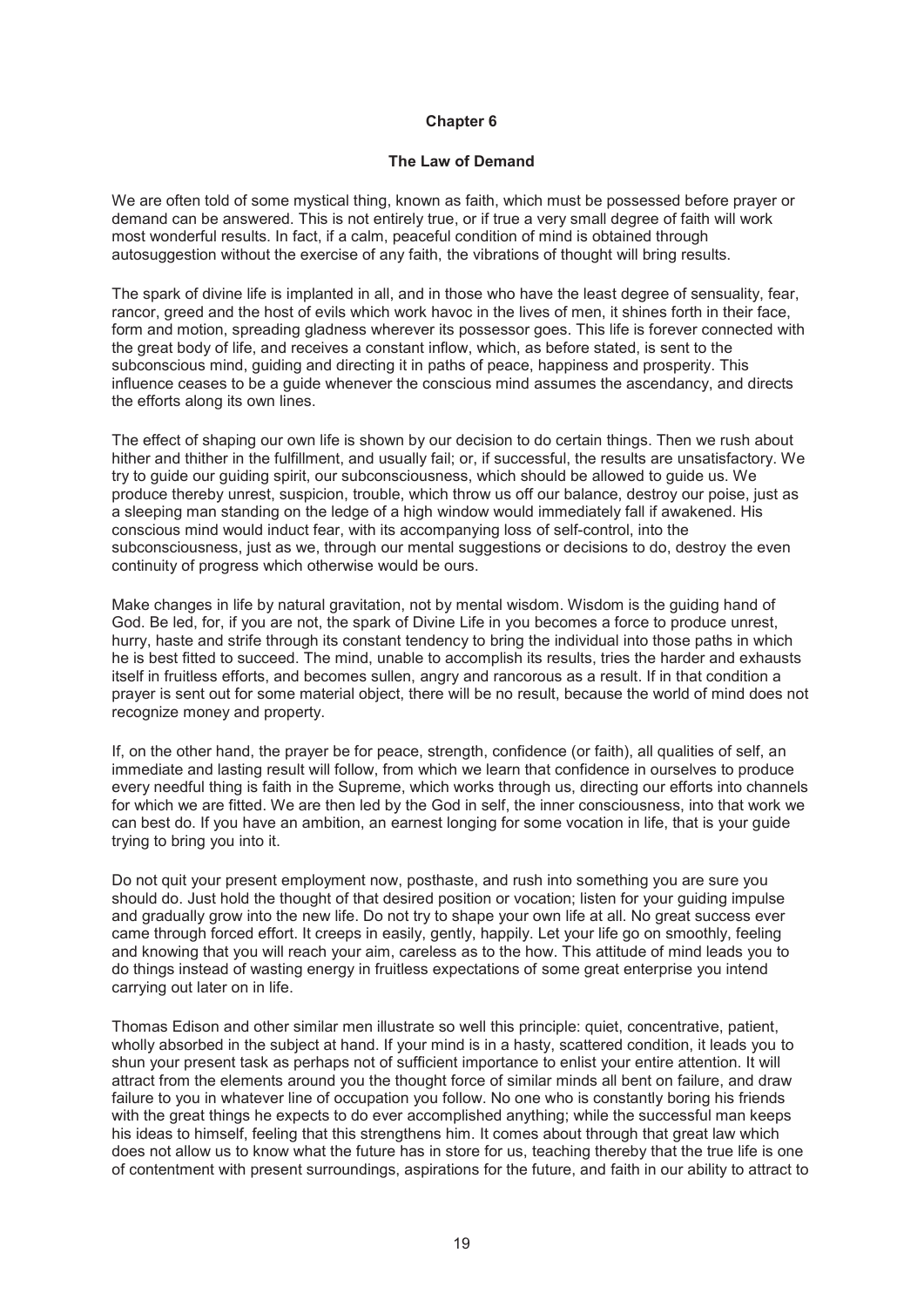us at all times all needful things through the connection of the God in man, with the Source of all Wisdom and Power and the attractive power of mind to draw from that source all needful things as needed. This is a receptive state in which one receives a constant inflow of vigor and life, thereby increasing the attractive power, and, as the demands on the exchequer grow from enlarged ideas of the proper position one should sustain, the personality has kept pace, and it will be as easy for you to maintain your higher mode of living as it was to maintain your lower.

We know that all advice, logical or illogical, is a useless waste of energy, and that the knowledge of these things will not assist you in the least; that if you are in a hurrying state now, even if you can recognize the truth in what is said here, it would be impossible for you to suddenly change. The effect of perhaps centuries of heredity cannot be at once overcome. But if you desire to change your life, your mode of thought, and give your earnest attention to it; if you require peace, say to yourself, "I must have peace of mind"; think of yourself as peaceful; demand courage (fear is at the bottom of it) and it will grow upon you. After a time you will find yourself becoming absorbed in some work, some study; your mind will be at rest; then your face will gradually fill out with manly strength, your body will grow more symmetrical, money will come easily, and the dull, weary grind will cease.

If you are overworked, have long hours and tasks, either mental or physical, beyond your strength, in the support of a large family; worrying as to where you are to get the money on next rent day; it is because of your condition of mind, your lack of courage to calmly, fearlessly face the world and demand your rightful share. Do not infer that it is meant that you are to force the world to give you a living without labor of any kind. What is meant is that you should expect and get congenial employment, not from others, but on your own responsibility; that this employment should not be beyond your strength and should bring you sufficient revenue to keep you in comfort. Just reverse your mental attitude, seek courage, and feel and know your irresistible power to overcome all material conditions. Seek peace and wisdom, learn to expect better things, and soon some little change will occur, naturally, that will ease your burden. Others will come from time to time, until at last you will find yourself where you desired to be and can hardly tell how it came about.

Require of the Supreme Life, as your right, more wisdom. Do not weakly pray for it as a boon. Determine to have it. Be careful that you do not insist upon something that will harm you, for you will get any quality demanded, either good or bad. Require wisdom to see your deficiencies Determine to know your inner self.

Do not force yourself, but expect results if the present condition of your mind will permit. Practice also the forgetting of self at all times by entirely giving yourself up to the thing you are doing.

*Wisdom and Knowledge are not synonymous - not quite.* 

 $-(-)$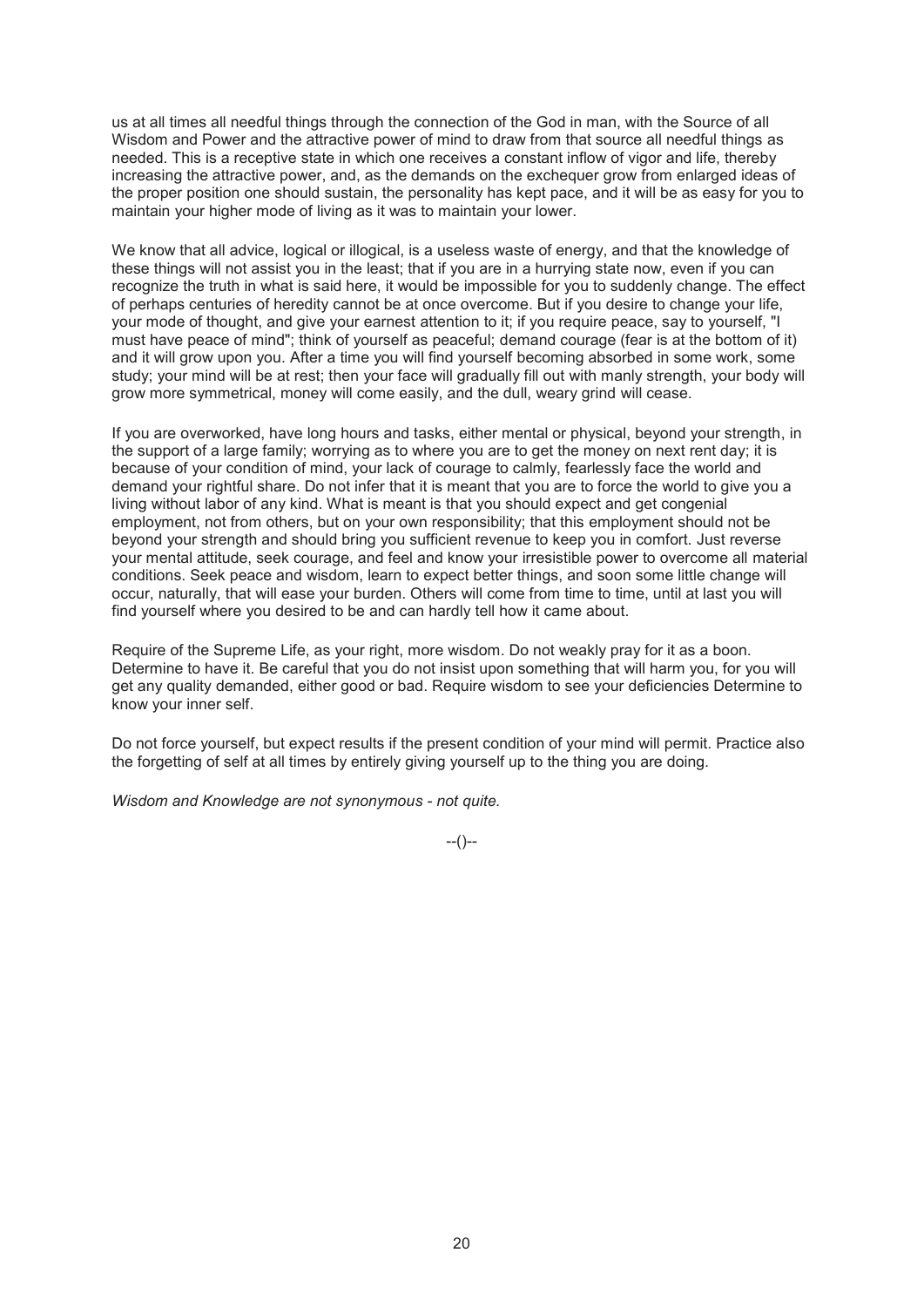#### **The Law of Imagination**

That there is a law whereby we grow like whatever we hold in mind is but little known.

This law governs every person and is in constant operation.

Its effects can be seen on every hand by those who are not blind to its existence.

There is a time in infancy when the mind is purely hereditary. It is undeveloped in its subconsciousness - a clean phonograph cylinder, as it were, ready to receive its first impression. The parents have given it potentiality and hereditary proclivities, and the first notice it takes of anything puts on the first impression. Thereafter every time it takes notice of an object, a thought, an animal, additional impressions are added, while the thought atmosphere in which it lives is unceasingly writing upon it. Thus the individuality is formed without the conscious effort of the child.

At maturity there may be much undesirable matter recorded. Fear and indecision may be a part. To put additional impressions in a lasting way on to the cylinder it is necessary to first remove the existing matter. If the possessor concentrates his attention to the period in life prior to the first impression, he sees in imagination that period of life. It has a tendency to produce a condition similar to the one at that period. Persistently imagining will remove all early teachings and the effect of early surroundings, enabling the character to be formed by conscious direction as the owner wills.

Every thought now makes a new impression. Let him see the symbol of the thought before him and the cylinder receives an impression; similar thoughts produce deeper impressions.

Holding in mind the kind of person one desires to become builds the necessary elements into the cylinder or subconsciousness and he grows into that kind of a personality.

The jocular saying, "Think you are rich and you are rich," which the opponents of Christian Science so often use, if changed to read "Think of yourself as being rich and you will grow rich" would, if backed up by the essential force of character and energy, contain some truth.

On the other hand, force, wisdom and energy will bring results without the power of imagination, which can best be employed in building those qualities into the intellect.

The following article was clipped from a Chicago, IL., newspaper and speaks for itself: -

VIVID IMAGINATION KILLS A WOMAN SHE THOUGHT SHE HAD BEEN POISONED AND THIS SO AFFECTED THE ACTION OF HER HEART THAT SHE DIED.

"CHICAGO, Tuesday. - "Not poisoned, but dead because she thought she had been poisoned," was the singular verdict pronounced by Coroner's Physician Springer today, after performing an autopsy on the body of Virginia Jackson, an aged negro woman and former slave. "This old lady thought she had been poisoned," said Dr. Springer, "and it affected her heart to such an extent that it killed her. "

A neighbor gave Mrs. Jackson a bottle containing a brownish liquid. Evidently, say the police, the woman jumped to the conclusion, on feeling ill immediately after she had tasted of the contents of the bottle, that she had been poisoned."

It was not the effect of the imagination on the heart that killed her. It was the severing of the spiritual chord that binds body and soul.

No, I am not a spiritualist!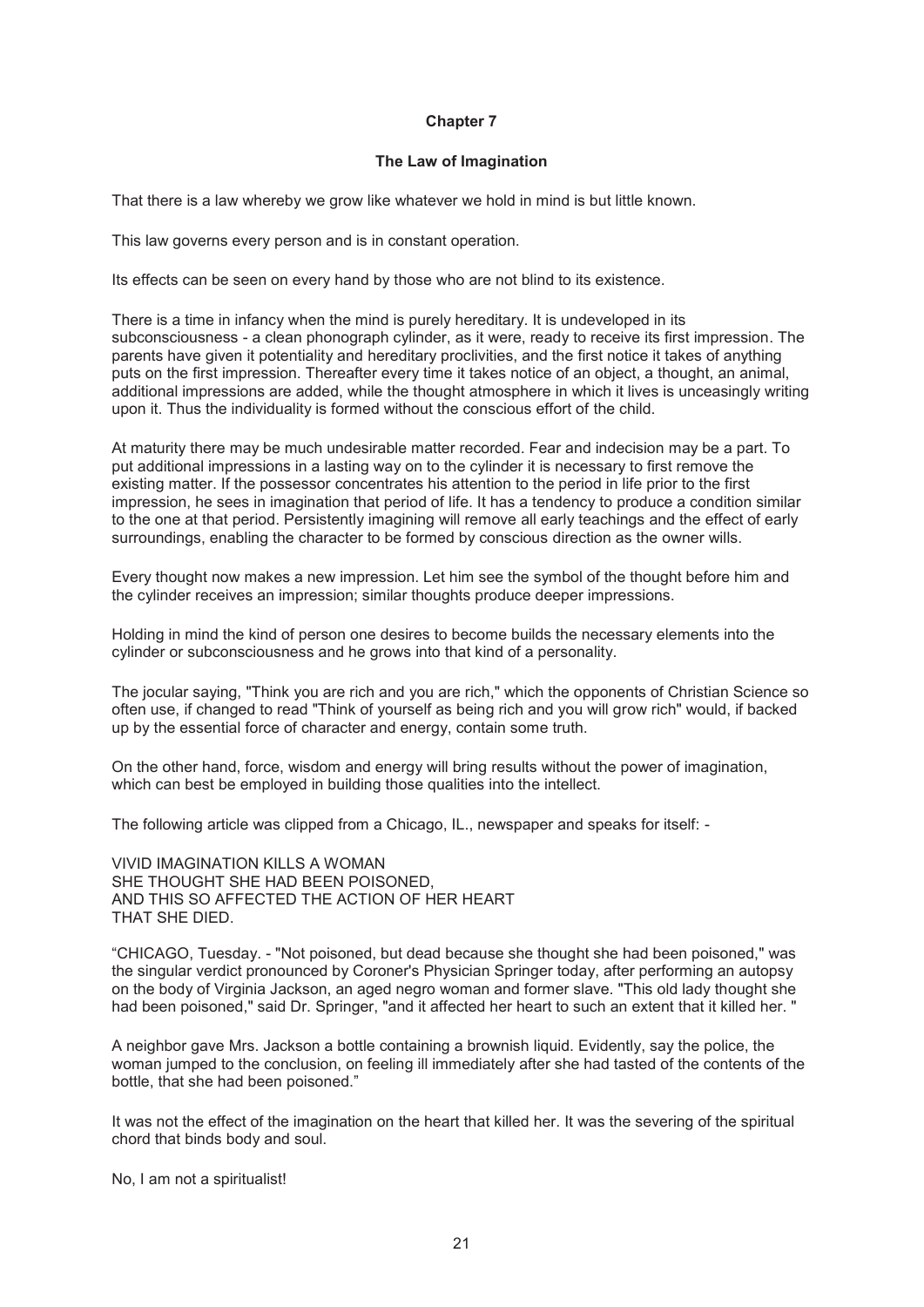The most marked effect of these early impressions is that the child when grown will resist any change. He believes anything with which he has been inoculated without regard to reason or truth. Knowing nothing of a higher mind, he rejects every aspiration whether advanced by his own soul or by another's.

The less the parents know the more firm is the conviction of the child in all their characteristics.

To induct a new and better mind he must first unlearn all he has been taught excepting whatever amount of courage, decision, etc., they might have had, and then build upon a new foundation.

By way of digression let us observe that old superstitions, the religion of our fathers, is clung to by some minds after their reason and their intuitive sense of the eternal fitness of things loudly proclaim its absurdity They cannot wholly remove the impressions of their strict training in youth even when those teachings are known to be false.

Sit by the fireside alone in the evening and imagine the word courage before you. Look at it. Spell it. Think of it.

Let it sink deeply into your mind. Read your Bible and you will learn more about the power of imagination. You grow into the conditions you image before you. Imagine yourself an ideal man as nearly as you can conceive of perfection, not as regards your face or form, but as regards being a whole-souled, honest, earnest, steadfast personality; broad enough to see good in all religions, all nations, all individuals; big enough to think without excitement of owning thousands of dollars, lands, carriages and horses. Hold this ideal in your mind; then think of it often, and be not impatient as to results.

This law is not only true as to man, but to all life. Spotted buildings and fences cause an increase in the number of spotted cattle on the farm.

If this method is too intricate, let it rest for a time, but keep up your autosuggestions. Use these first, last and every day for developing any quality or element in which you may be deficient.

 $-(-)$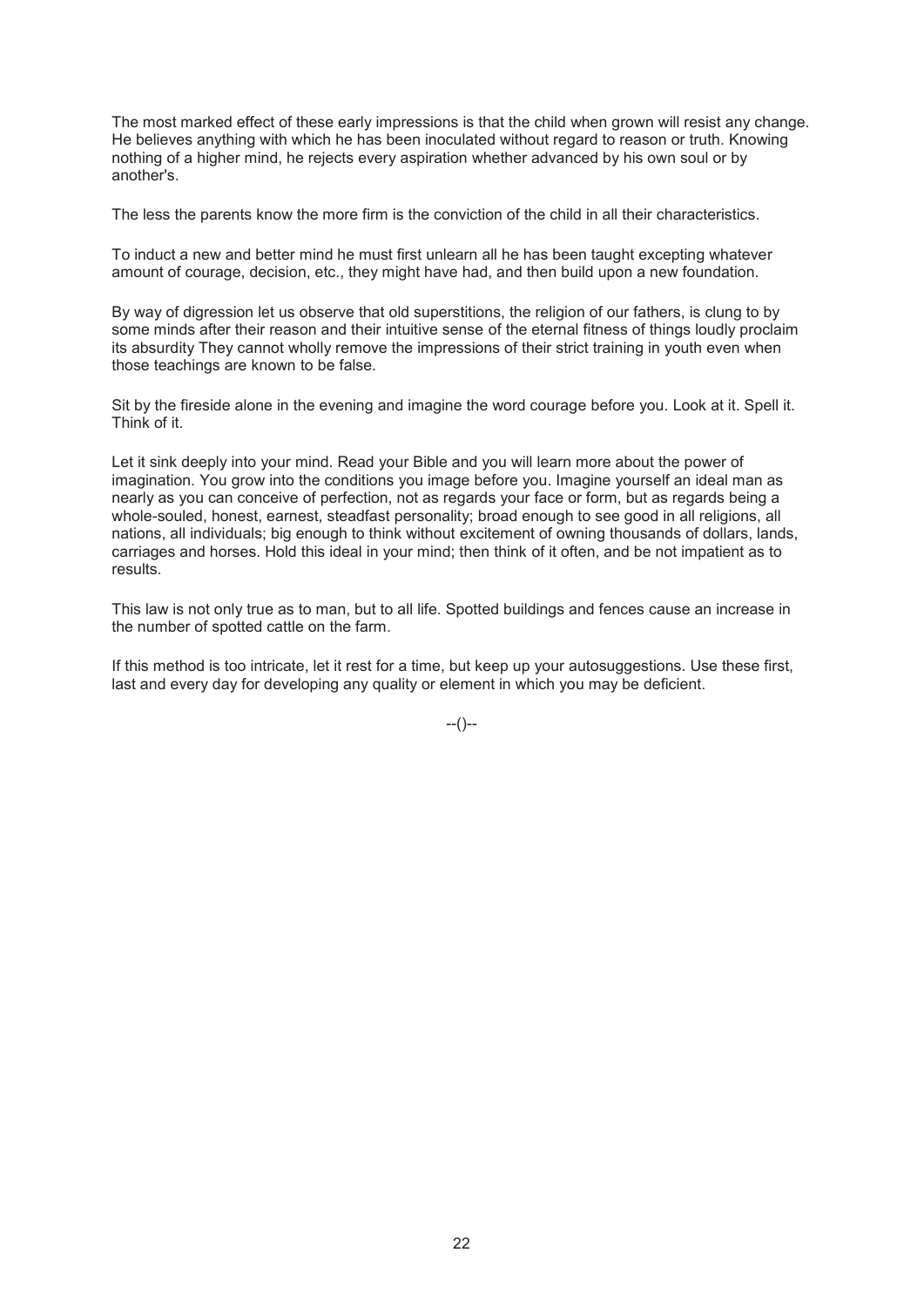### **The Mental Attitude**

We have elsewhere spoken of planes of mind which one may occupy. These cover a wide variation, from that of the dullard who scarcely thinks at all, lives like the lower animals, is guided by instinct, knows enough to eat and work, but whose mind never receives a new thought, is never filled with aspiration or an inflow of wisdom, to the clearheaded, forceful, calm, courageous, aspiring mind, which lifts itself above the world and reaches back drawing the world up with it. These may vary to any extent, governed by the degree of courage or confidence, or justice or power in either, and by the manner of thinking, each variation producing a different plane.

The proper mental attitude, then, is the plane where one can think clearly, evenly, slowly (not densely), holding the thought as long as desired, with no interference by intruding thought on other subjects; living in that condition without taking strength by conscious effort, but rather as a natural condition; the attitude that is always going ahead, pushing out strong, vigorous thoughts, never shrinking into itself fearing failure; a developed condition of peace, wisdom, force, justice, etc.

The majority of those who have studied mental attraction understand it to mean that one does nothing but figuratively hold one's breath and await results, while, on the contrary, very vigorous pushing thoughts occupy the mind. In its cultivated calmness, hardheaded, practical business plans are conceived; good judgment gives the power to avoid fatal mistakes; the concentrative strength prevents pernicious activity, which defeats one's object, and confidence in self produces a feeling of security and peace with a happy optimism. This kind of a mind steadily advances towards prosperity.

Every sensible person knows that results are obtained by putting forth effort of some kind. We see a man go into the woods with an axe and cut down a tree; that is physical effort, and the felling of the tree is the result of that same effort, and the greater value of the timber in lumber as compared to its value as a tree marks the gain accruing from his efforts. Again, we see the same man employing a number of men to fell the trees, while his time is devoted to selling the lumber with greater profit to himself.

The first case was an effect of physical effort pure and simple; the second, of building up a business through the condition of mind produced by holding the mental attitude of courage and confidence in self. The resulting action was the natural and logical outcome of that condition of mind. Had he held a slighter degree of courage he would have feared to launch out; feared to incur the liability of paying the wages of his men; feared he would find no market; feared it could not be a success; and would never have undertaken to have a business of his own.

The possessor of the right mental attitude is the kind of man of whom one instinctively says: "He is bound to be a success." The energy others use in worrying is used for work which becomes as necessary as air, and one literally works out his own salvation.

It embraces perfect self-possession, since self is lost in the absorption of the mind by the subject occupying the attention. There is, then, no fear of superiors; in fact, no thought of other people as regards their personalities, and no decision as to their goodness or badness, no judgment of any kind, nor any distraction by the thousand and one petty fears and worries governing ordinary souls; never a tremble or doubt about the proper signing of business contracts or worry regarding their fulfillment. This condition, never excited, never angered, does not allow the excessive use of one's powers; for be it firmly impressed upon you that anger or worry or excitement of any kind produces in the mentality an exhausting rapidity of thinking similar to the effect of turning a full head of steam on an unloaded stationary engine, rapidly racking it to pieces.

Anger, a species of insanity, increases the intensity of thought and seems to drive one's ideas promiscuously around without their touching anything, producing the same result as would be obtained by striking repeated blows at the air with one's clinched fist; the harder the blow, the more damaging the result; the more intense the anger, the more mental power lost. This angry condition of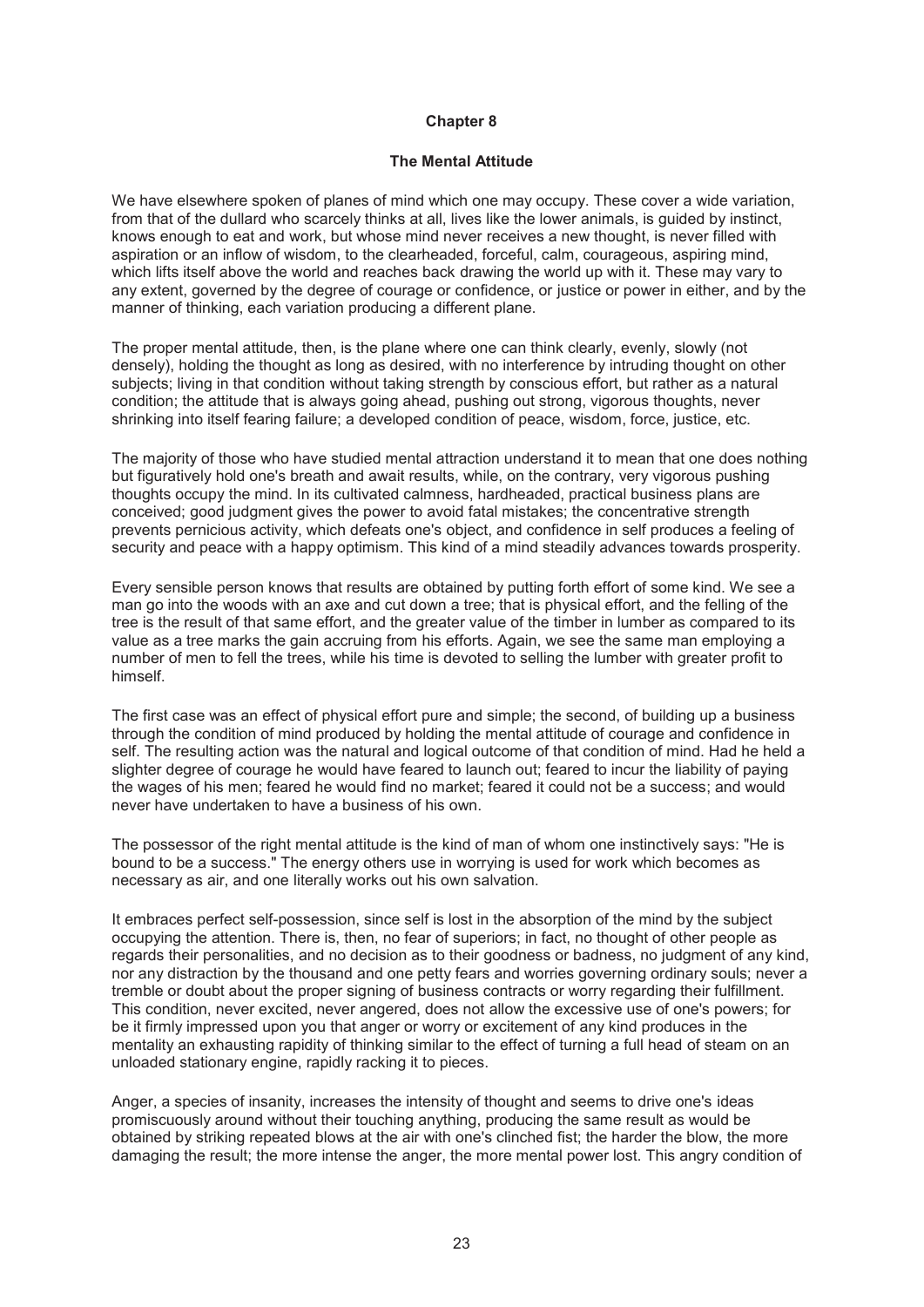mind produces sickness of the body, taking form as sick headache, indigestion, etc. Some think it a sign of strength, but strength of mind lies in the power to hold an even temper at all times.

The proper mental attitude not only allows the free and best use of one's abilities, but also increases material fortune by attracting the ideas which will push the business or furnish new plans for more acceptable lines, and by bringing one in touch with a more wholesome class of people; first, by one's strong thought going out meeting and mingling with similar thought; next, by bringing those on that plane into personal contact, when they invariably become respectful of the other and usually fast friends. This attitude is not some impossible visionary thing, but is held in some degree by every successful man. If this mental condition be cultivated, the attention being given to its development instead of to some business, the mind lives in a new world, sees everything in a different light.

Opportunities for accumulating money which before escaped notice are evident on every hand, and it is realized that what one does is more important than how much one does. A single stroke of business often makes a fortune, and it is as easy for a strong man to make one hundred dollars as for a weak man to make one dollar, the only difference being that a broad-minded, forceful man goes out with that intention, while the little fellow as earnestly endeavors to make the one dollar by part of a day's labor; simply the difference in the way these men look at money.

When one occupies a high attitude of mind in the seclusion of his home, he is attracting to himself the people who are high minded; but when he goes out into the world, the lower thought of other people meets and mingles with his and he loses his clearness of mind, brings himself down to their level. One should not open his soul to anyone, should not allow other people to dominate him or arrogantly assume the ascendancy. He must, to preserve his health and fortune, wrap the mantle of reserve around him, not by being haughty (an acknowledgment of one's own weakness), but by building up through thinking of himself as a being separate and distinct from all others, as occupying a life of his own, a distinct individuality. Then his friends will have more respect for his opinions and personality.

Sympathy bestowed on others is only wasted strength. They hold all that is given like a leech and crave the more, since it sustains them while it is being given, but destroys their self-reliance and weakens the giver until, if persisted in, it would reduce the one to mental poverty and leave the other high and dry on the shoals of dependence with no one strong enough to lean on for support. It literally amounts to giving one's self, one's force, away and getting no return, and since justice to all includes justice to self, it is a violation of Infinite Law, the punishment being loss of force and the resulting lessening of the ability to care for one's self.

There are, then, two people incapable of caring for themselves, two burdens on society, where there was but one before. This does not imply that one cannot do a kindness or think good will to all; only do not allow anyone to twine himself around you and suck your life blood away by constantly drawing sympathy from you. There is a sort of mental sympathy one can feel that prompts the giving to destitute families, caring for the sick, and generally helping one's less fortunate neighbors, without giving away one's life through extending sympathy to every one that asks.

Helping others destroys their self-reliance and self-respect, and should not be done by outright gifts at any time, since some will ravenously accept anything and everything and dislike the giver for all time. They instinctively feel that he was instrumental in causing them to become less able to take care of themselves, and they feel under obligations to him also, which produces a feeling of inferiority, and the dislike is the natural effect.

But if one does give at all it should be money or property of some kind, and not sympathy. Sympathy is too valuable to give away; is so necessary to enable one to provide for self and family. Constantly giving it away destroys one's chief asset. It is as though one cut off an arm and gave it to some one else, destroying his own ability to earn and doing them no good. There are some who are so sympathetic that their heart goes out to every man, woman and child, dumb beasts as well, that have sorrow or suffering. It is impossible for them to stop at once, but the ability can be cultivated without lessening the amount of good done others. One can protect a horse from brutality without weeping over it or feeling like it.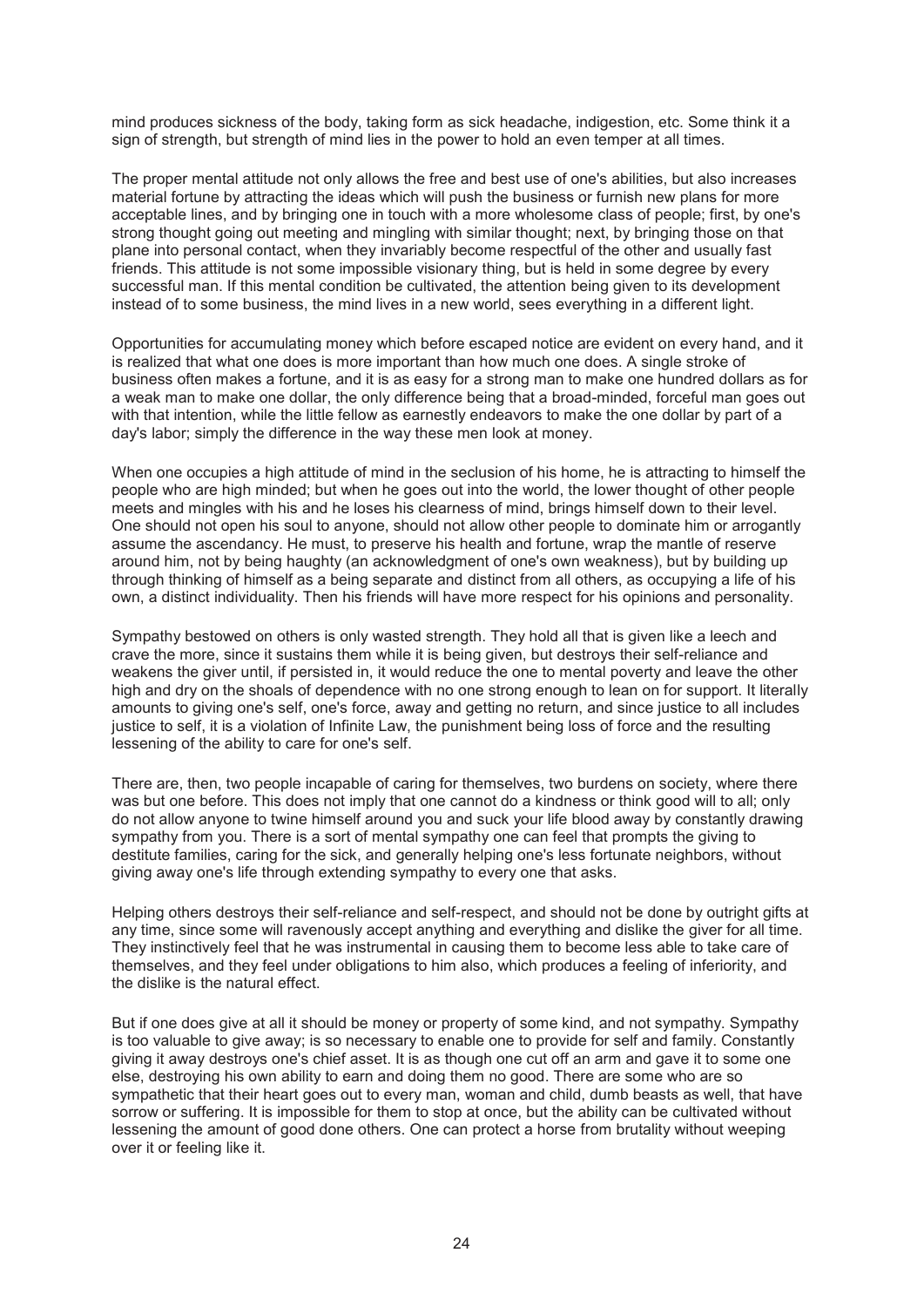It is not to be implied that the frame of mind that sends out a constant stream of love and good will should be repressed. On the contrary, that is the particular needful thing to promote health and vigor in one; but the element so created does not reach the class of people who crave sympathy, they are incapable of feeling love (emotion is usually supposed to be love; there is a wide difference), and your thoughts only reach people whose condition of mind is similar to your own, are assimilated, absorbed by them and returned with their added strength to invigorate you. There is a cold, crafty, selfish, soulless frame of mind held by some which results in their being miserly, mean and shriveled; this condition is the result of withholding the outflow of love and good will to all. They are so afraid of poverty that whatever wealth they get is held in a vise-like grip.

If you really desire to help dependent people (unmixed with any love for catering to your own emotion and no desire to secure the approbation of others for your good deeds), instill into those poor weak minds more respect for themselves, inspire them with a desire to be self-supporting; encourage them to make a start in some line of effort, teach them to stand on their own feet, and you have made a man instead of destroying yourself by giving yourself away and leaving the recipient less able than before to be independent.

It is largely a love of self-approbation, a sort of "you are a good man for helping that woman" idea, a standing off and patting one's self on the back for one's goodness, a feeling that sometime we may need sympathy and if we give it we will get it, a thorough lack of faith in the Supreme or of confidence in self that excites one to extend sympathy, rather than a desire to put another on a self-supporting basis.

Inspire people to be self-reliant instead of making paupers, both for your own good and for theirs. A species of weakness and lack of self-reliance produces the idea held by some mothers, and fathers as well, that their children will take care of them in their old age, and it usually results in their being tolerated for past favors rather than loved for what they are; or being unceremoniously turned adrift.

Had they lived their own life and taught their children to do likewise, their attractive power in their old age would have been stronger than ever before; money would have come easier; their children and friends would have loved them for their inherent strength. This life of ours is the only one we know we have, and should be lived in its fullness, not absorbed by children, friends or paupers; putting us upon the shelf as it were in our latter days. The only "trusts" you need bother about is trust in yourself and in your ability to get along smoothly through your own efforts.

There is a state or condition of mind which realizes that success and the acquisition of wealth are possible to the thinker, another that realization is probable, and another that feels success is assured. This latter goes after it and gets it. Opposed to this is the condition which makes a person say, "It is too good to be true," or, "It is not for me," which is an effectual bar to material progress. It is simply building a stone wall before you - an impassable obstacle. Why prevent yourself from prosperity? Why not rather feel and know the irresistible power of the human will, exercise the power within you, develop your latent capabilities, and enjoy life as is your right, which nothing but your own thoughts can prevent?

A great amount of advertising has been done along the line of hypnotic control. It has been advanced that no one could resist the influence of one acquainted with its wonderful mysteries; that if the operator made certain cabalistic passes with the hand, looked the subject in the eye or between the eyes; the victim must give up everything desired. Such teachings are false, idiotic and vicious. Try it sometime, and you will more than likely find yourself shutting the door on the outside, and that quickly, while your intended victim will consider you an unmitigated ass and forget you.

Now, on the other hand, suppose you bring your mind to a state of peace and strength and then go quietly into an office and ask for what you want, expecting to get it. The other fellow feels your thought and is favorably affected by it. Have you ever met a man for whom you were willing to do any reasonable thing he desired? One you liked the first time you met him, who impressed you as being a good fellow? Why do you have such thoughts? Simply because that man feels good will towards you and is strong in his own mentality. He never fears nor hates anyone. He has aspiration and uses others to further his ends, but usually does more for them than they for him. In fact, he seeks their welfare as well as his own. You feel his desire to be of service to you, and that state of mind strikes a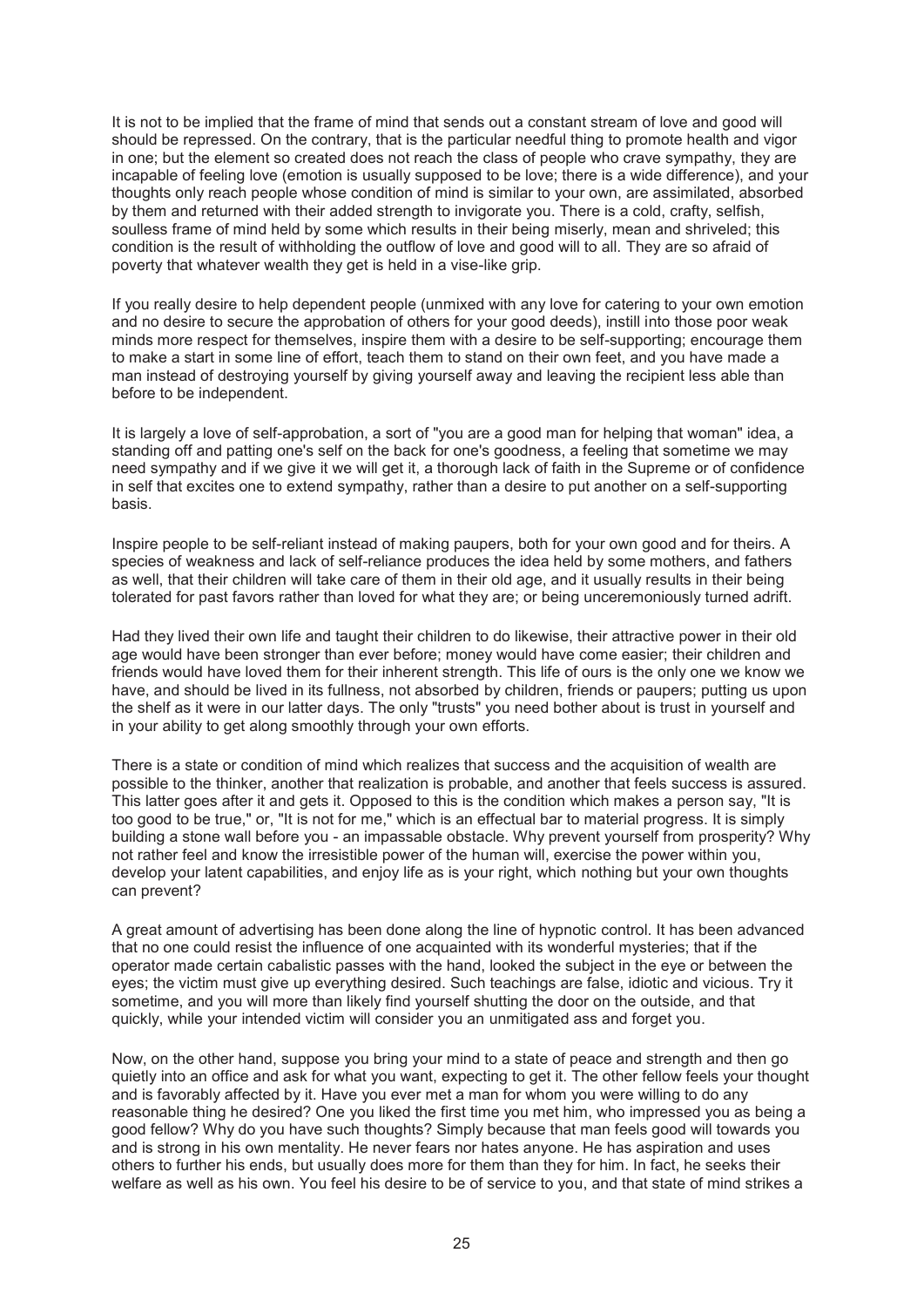responsive chord in your soul and you are possessed with the desire to help him. That is personal magnetism. You like him because he likes you. Such a man never wants for anything. Money, friends, success, happiness are his. In helping others he helped himself.

Any foolish idea of forcing others to do your will by concentrating your mind on them, and by so doing to make them do something against their own interests and to your financial gain, will result in failure as deserved. Every such thought sent from your mind reacts and lowers your mental powers, increases the element of ill will, brings you into contact with scheming, designing people who injure you. For let it be clearly understood that scheming personalities herd together and you will herd with them. Schemes and efforts to defraud another are entirely unnecessary and sure to eventually promote failure.

The writer has watched strong men of shady financial reputations, has made it a point to become well enough acquainted with them to study their inner self. Not one of them enjoyed his life. Some of them thought yachting, golfing, owning thoroughbreds and racing them was the acme of enjoyment; but the inner soul-satisfying joy of life, the bliss of breathing the pure air in mental harmony, the joy of being big enough to love peace and concord with plenty, the joy of working and seeing the results of one's own creation, the very essence of life itself was lost to them, and constant moving, constant change and excitement were necessary to prevent soul sickness and melancholy. They were whited sepulchers.

The fires of the Christian's hell could never burn brighter than the fires within their own souls. This was the condition at the height of their prosperity. Ninety percent of them die in poverty. Why should any man even entertain such an idea? One's own resistless force, relieved of the overpowering load of fear, hate, jealousy, lust and suspicion, directed towards things joyful and successful, will carry him forward to health, wealth and happiness without walking over the prostrate bodies of his fellow men.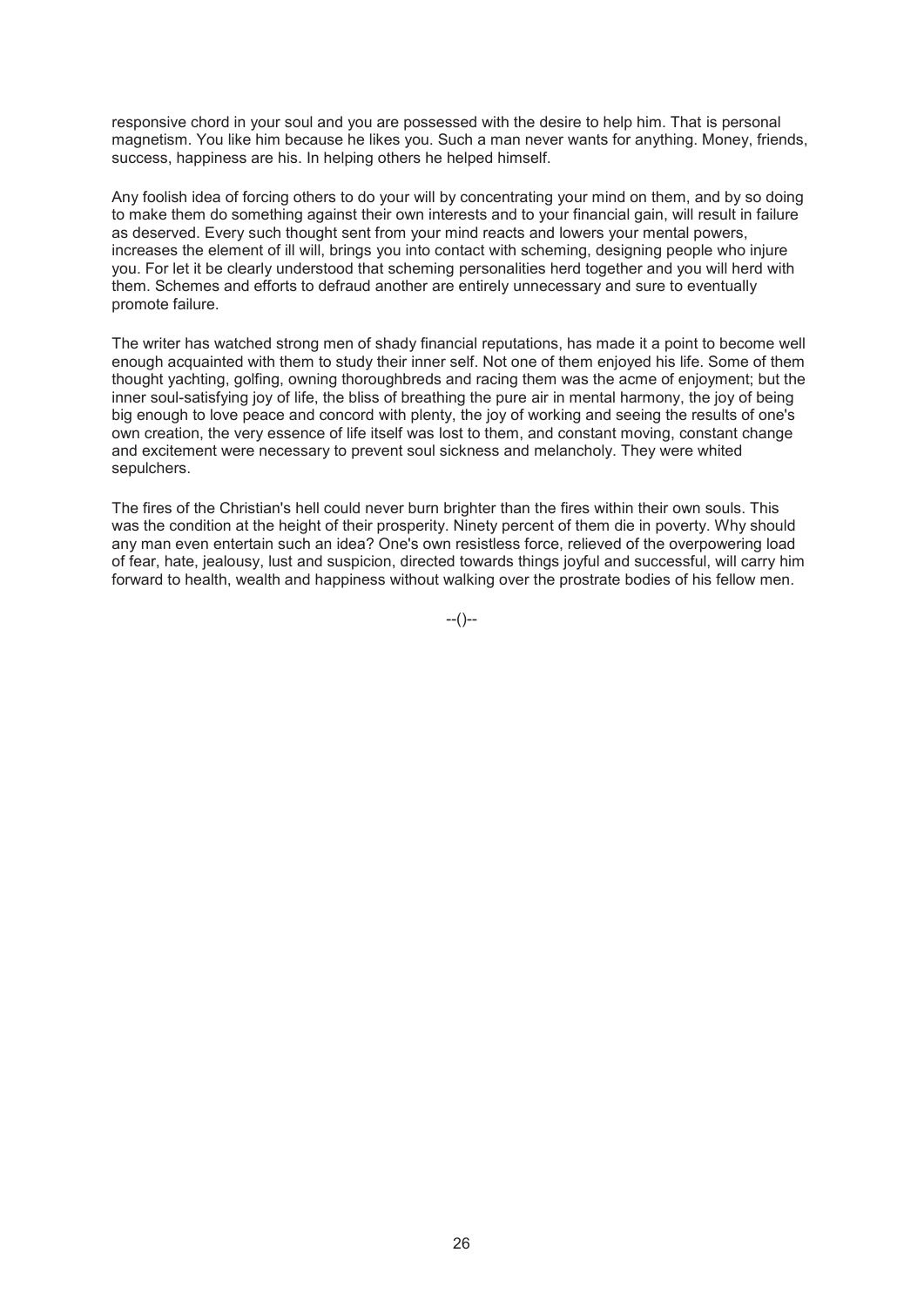#### **Better Sometimes to Forget**

When you do not have immediate success and everything - looks discouraging, just remember that it is a stage of progress which all encounter, and forget it for a time. Rest yourself and gather strength for renewed effort. This power of forgetting is the best test of mental strength. When everything looks gloomy, the sunshine is hidden by the clouds of distrust, life a failure, and the world a mistake; then to be able to get it all off your mind, to interest yourself in something light and happy, thereby taking on strength, is one necessary attribute to success in any line of effort.

For when the mind is engaged in any work or worry it gives off its strength, and when happily employed it takes on strength and power. If you are incessantly struggling, striving and pushing in spasmodic and fruitless attempts to acquire material wealth, it grows weaker every instant and less able to win the desired end; but, on the contrary, if you can dig up enough self-control to turn your mind into lighter channels, take a walk or drive over beautiful country roads, go to a ball game or play a game of billiards, in fact, any amusement you thoroughly enjoy, it rests the mentality, which gathers strength while resting, and your fears seem foolish as viewed by your new mind, and you go bravely to work without any forced effort or any weak sinking of the spirit, doing the thing at hand as well as you can and building up a strong individuality for the future.

So you see how necessary to your welfare and happiness is the power of forgetting. If you cannot forget your troubles, say to yourself and think of it as you say it, "I must forget my troubles." Insist forcefully upon having the power to forget; not impatiently, fretfully, complainingly, but using whatever confidence or faith you can summon. Your burden will grow lighter, gradually your mind will become healthy, and all fear, which is the cause of your worry, will disappear. Be not afraid to demand earnestly from the Supreme, with all your power, any quality in which you may be lacking.

The supply is unlimited. All you can assimilate is yours for the asking, if you ask in the right way. To be humble does not mean to be a craven. It only means to realize the wonderful love, power and justice of the Infinite One; to realize that this power is in you and forms your life, and that if you did not interfere by filling your mind so full of doubt, distrust and the consequent worry that it could not act, it would gently, lovingly lead you to material prosperity and happiness.

One of the great hindrances to business success is taking the business home with you. Your mind runs in a groove all day and at night as well, for the predominant thought of our sleeping hours is the same as of our conscious life. This continued current of similar thought nauseates, disgusts, wearies and sickens the intellect. There is no refreshing reception of new thought, no progress, and failure results. A similar state would be produced in the body by eating potatoes and nothing else day after day. The mind requires food, mental or spiritual food, if you please, just as much as the body requires material food, and unless it receives it there can be no invigorating life.

Determine to leave your business at the office. Study your home life. Attend wholesome places of amusement. Forget your troubles if your mind is strong enough; if not, demand forgetfulness. Think of thoughts that will make you happy, any little incidents of the day or of your past life. This faculty of turning the mind upon whatever one chooses to think is not common. It requires a strong, forceful mind, and such we are trying to inculcate in you.

Worrying thoughts go out, meet other similar thoughts, are reinforced by them, and return with greater volume 'to renew the agitation of the suffering mind. So overpowering does this disease become that the thought of poverty will set - some people in a frenzy of worry.

Would it not be a blessing to you if nothing ever bothered you, nothing could worry you, leaving a happy, elastic aspiring mind instead? If you accomplished nothing else, would it not repay you for your trouble? Are you willing to weakly say you cannot, and drudge on, or will you say, "Well, it cannot harm me to try. No one will know it; no one will laugh at me if I fail. I will try." It cannot be done instantly. It must be a growth. There can be no elasticity of conception, no wandering into new fields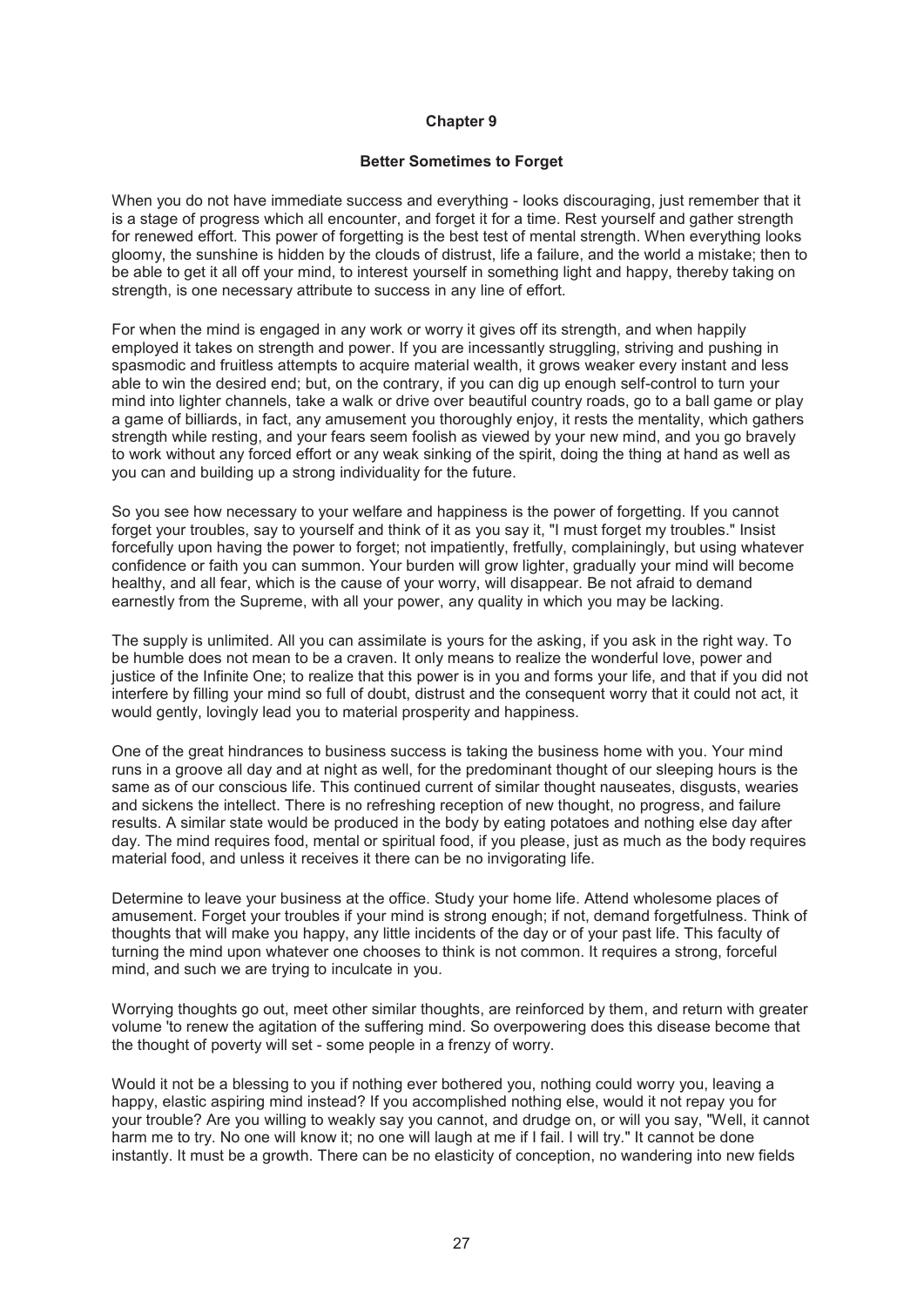seeking broader avenues of business and pleasure while the mind is enslaved by worry, held down in the mire, the victim of disease. Worry is a symptom of the mental disease, fear.

Banish all fear from your mind; say, "Things are coming my way; I am growing into a successful man; I am full of courage;" and gradually you will build up courage and optimism and all worry will disappear.

I once knew a woman who was so controlled by fear that she would not allow her little boy out of her sight, dreading some misfortune to him. Should he go out of doors, she rushed after him and brought him in, usually with some exclamation of dread that he would fall into the well or be kicked by the horses. That poor little life was cramped. His healthy, vigorous action restricted. The beautiful bud of a strong man was dwarfed into a driveling, cowardly simpleton. This is a literal truth. That woman would have done better had she taken the boy's life outright and given the spirit freedom, rather than sink it so deep in the mire of fear that it may never return - absolutely uncontrollable fear, destroying all chance for success; for wisdom, calm judgment, and that elastic, pushing spirit so necessary, cannot live in such a mind.

*Fear is the Foundation of Fools*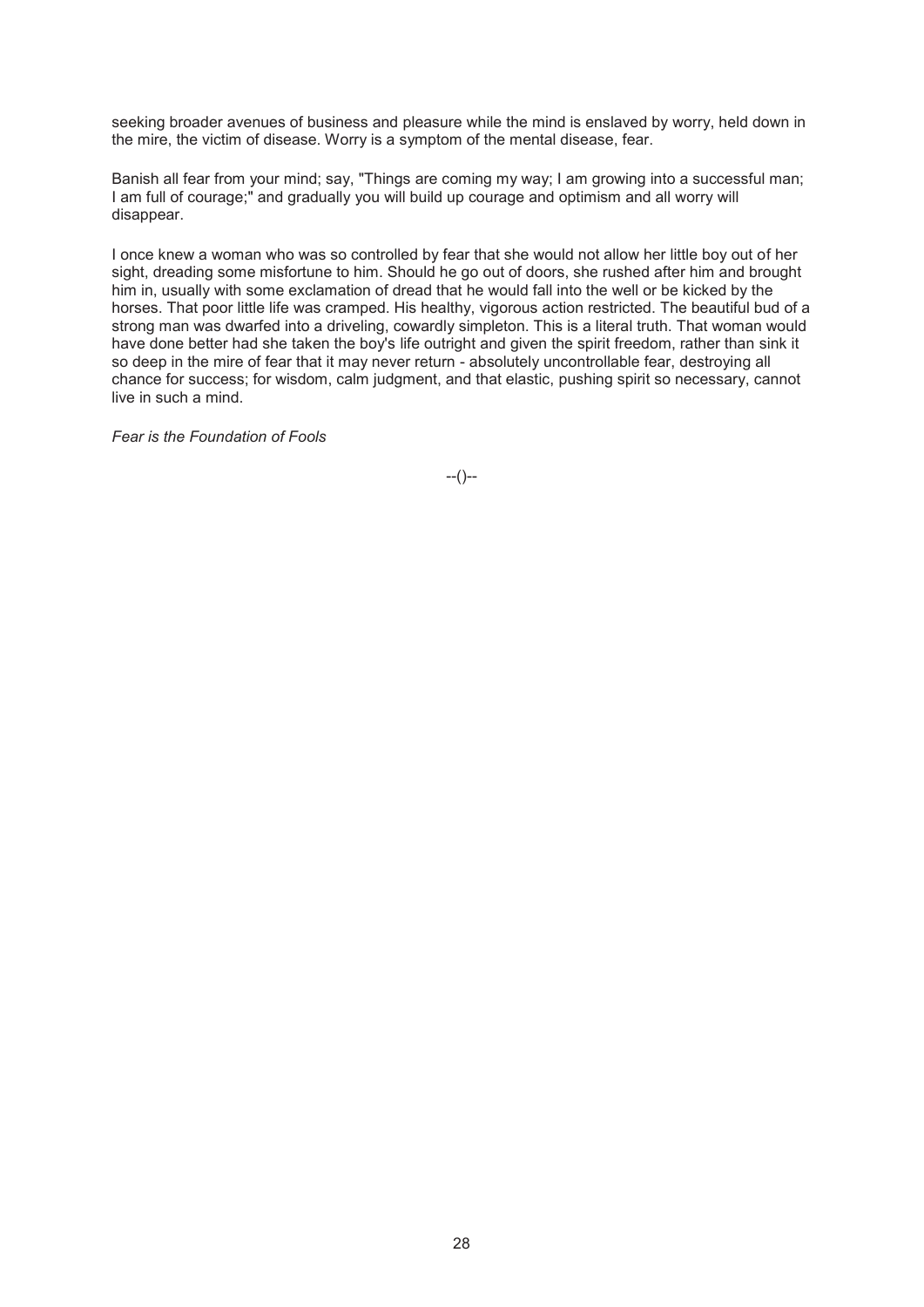## **Physical Effort Vs Mental Attraction**

All people must classify themselves either as masters or servants. They must have sufficient courage and selfreliance to start a business of their own, employing others to carry out their ideas, or else they must work for someone who has.

It is, therefore, largely a matter of individual decision whether one will serve or be served; since if a certain amount of force be wisely guided results must be produced in conformity to the volumes of power employed, lessened only by the mistakes made through lack of wisdom. As both qualities can be added to one, it rests entirely with you what position in life you will occupy.

It is self-evident that no man by bodily effort alone can accomplish great results. The volume of returns must be of necessity limited. If the effort be turned in the direction of laboring entirely for others with no mental assistance, the wage averages one dollar and seventy-five cents per day. If, however, the mind co-operates with the body and the laborer is a skilled carpenter, the wage rate is materially advanced; but if the carpenter contracts to erect buildings and employ men to assist him, the mind becomes the predominant factor and the bodily effort though still employed becomes of secondary importance, since he must furnish materials and give instructions to the other workmen before he can do any manual labor himself; and, as his business grows, he becomes so busy with the business details that the body is only used to carry the mind around to inspect the different buildings. Then the mind is dominant and the wage whatever he chooses to count his services worth, limited only by competition.

We do not, however, reach the pure attitude of mental attraction until we think of the wealthy banker who comes to the office in a carriage at eleven o'clock, sits in an easy chair until two, spending the balance of the day as his inclination directs; yet he gathers thousands of dollars while the others gather hundreds. Therefore one must have courage to contemplate the assumption of responsibilities if he would have wealth, must think of himself as relying entirely on his own ideas and his ability to push them to a successful conclusion. Snugly ensconcing one's self under the protecting wing of some corporation or stronger individual brings retrogression, and with very few exceptions the trials of life increase and the salary decreases with age. We know it may send an electric thrill of terror to your soul to contemplate yourself as being without a position and salary, but it is the making of you. We do not advise haste or immediately severing your present relations.

Commence by thinking of yourself as standing on your own feet, relying on yourself alone; this brings strength and allows the natural law of gravitation to operate and you will drift into the desired independence. If you do not want to put forth the necessary effort to undertake something alone, at least develop a frame of mind that will hold up and carry some one's business for which he will pay well. The principal reason why applicants for positions receive scant courtesy is because they bring a dependent frame of mind into the office. Let the manager feel, by feeling so yourself, that you can be leaned on instead of leaning on him, and see how quickly he will attach you to his business. The world is overrun with dependents, human hop toads and leeches, all intent on finding some one on whom to cling for support.

These things are but common sense, nothing startling or visionary about them.

Mental effort brings large returns. The development of mind gives a broader view to everything. Business is done on a large scale. The man who works at day labor ten hours daily, earning two dollars per day, is using physical effort. The broker or financier who stays in his place of business for four hours daily and puts forth no physical effort attains much greater results and uses mental effort. Let the laborer suppose himself to be occupying the position of the financier and there arises at once a desire in his mind to fill that place.

That is aspiration, usually followed by the thought, "Oh, I cannot do it," showing a want of selfconfidence and courage. There is where the mental attitude comes in. You must build yourself into a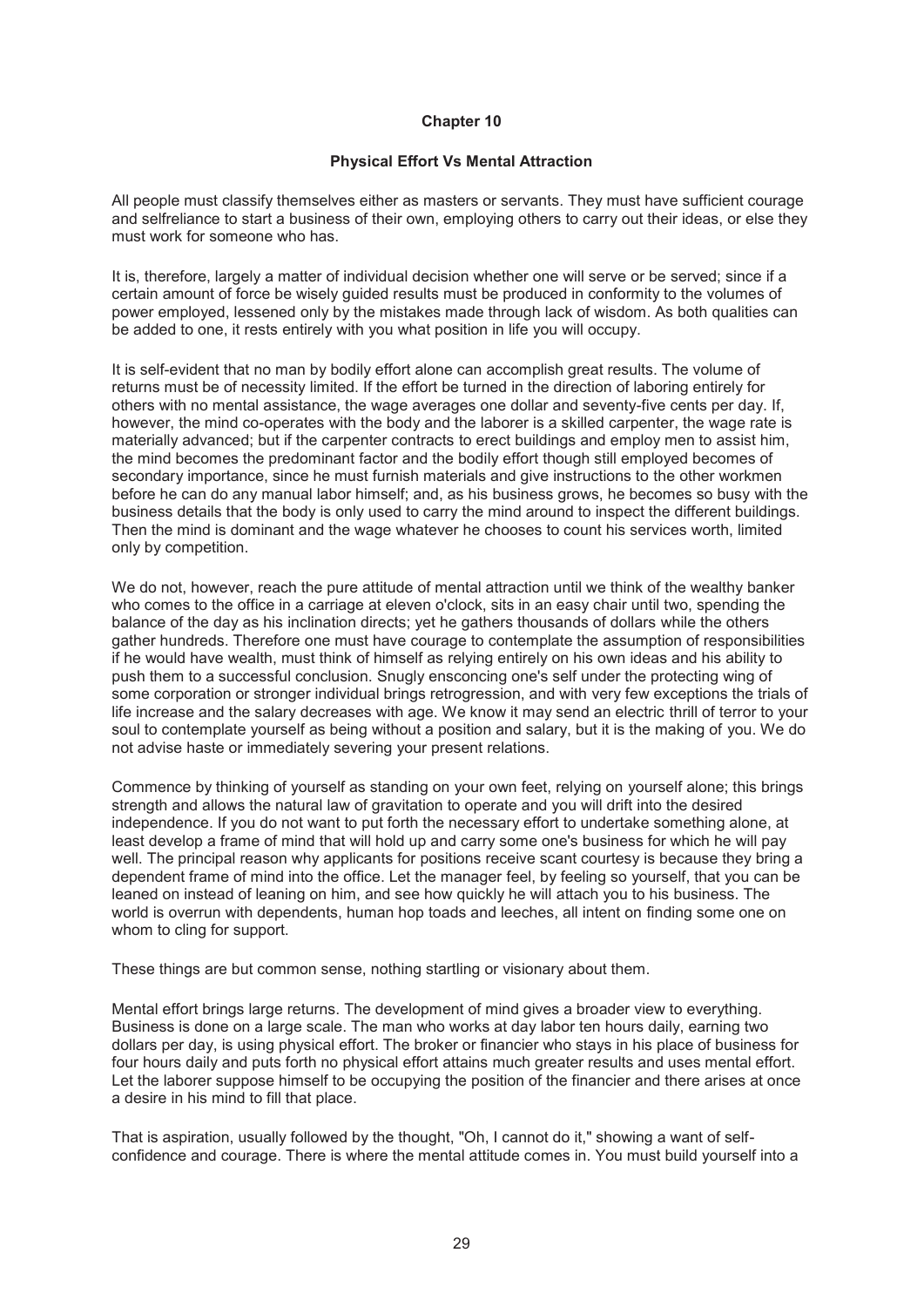condition where you can feel "I can and will do it," and then have no exhilaration, no excitement, the precise condition that you would have if you said, "I can earn \$2.00 per day laboring."

Now the projection of thought brings returns consistent with its character. The strong, courageous, active thought brings health and wealth, but that thought cannot be allowed to "die a-borning" or there will be no returns. The laborer would earn nothing unless he put forth effort. Neither will the mentalist, unless the thought is vigorously projected into the world, and that constant unwavering condition of hopeful, determined expectation, a natural condition brought about by autosuggestion, will carry one into larger lines of effort.

Now every time you think "I am tired of this condition and do not purpose living in it; I shall better it," you are making a suggestion to yourself. Constantly repeating this class of thought will make you over until you will eventually send forth a constant stream of forceful enthusiasm. Your face will brighten; your step become elastic, vigorous and hopeful; the entire character become changed into a man of action, mental not physical. Plans for pushing your business will suggest themselves and life will take on a new aspect. Repeating the words courage and confidence will make you able and willing to undertake things which before appalled you.

Again referring to the different results obtained by bodily efforts and mind's attractive powers, there was a splendid illustration in the cases of two Iowa farmers who came under my observation. The one started in life with seventy dollars, the gift of his father. What can one do with seventy dollars? Why, bank it and go to work for some one. That was the decision his mind brought him. Its condition produced that thought, chemicalization. So he found employment, and, being vigorous, active and ambitious, received his board and twenty-two dollars per month, which he carefully hoarded. After some eight years of worse than slavery he saved enough to start himself as an independent farmer on a rented farm, and at last owned the farm.

His was entirely a case of striving after results through bodily efforts and he was successful, but others got the best years of his life at a nominal wage. He failed in his duty to himself, was unjust to himself, gave his force away, made money for others. He had no right to so misuse his energy; it was a God-given force to provide for his dependent ones. We are very apt to howl down the wealthy man as an autocrat and censure him for his success, but if we must blame anyone we should rather condemn the men who work for him, giving him part of their earnings when they should have all.

But, you say, some can do better by working for others than they can for themselves. I doubt it, or, if they can, the fault lies in their lack of wisdom to plan, courage and self-reliance to carry out. John G. Saxe wrote: -

*Fools will be fools as certain as fate, Men of wisdom, make them your tools; That, only that, is the use of fools."* 

It contains a large element of truth, yet their foolishness scarcely exceeds our own, since we give our assistance and sympathy to their cowardly whines of poverty, hard luck, etc. Let them devote as much strength to some work, any work, as they do to getting sympathy and help and they would be able to care for themselves.

My hand is always in my pocket dragging out the dollars for some imbecile who is too cowardly craven to face the world standing on his own feet; and, if one spends time explaining these things to him, he whines, "I can't." Oh, yes, I'm a good fellow all right, and, as a result, am the vat into which hundreds dump their woes. I return thanks daily. That, when in the past I have tried the dumping process, some stony-hearted old businessman has figuratively kicked me out and on to my feet. It is making a man of me. Going up against the real thing is a developer all right (slang is so expressive). Oh, if you must come, tell your woes, get advice and go away with the expression, "I feel so much better after talking to you; my burdens are lighter," why come along, we will brace you up.

But let us go back and finish the history of our farmers. The second man in mind had thirty dollars as his portion. He bought a team of poor old horses, paying a part thereon, and pre-empted some land.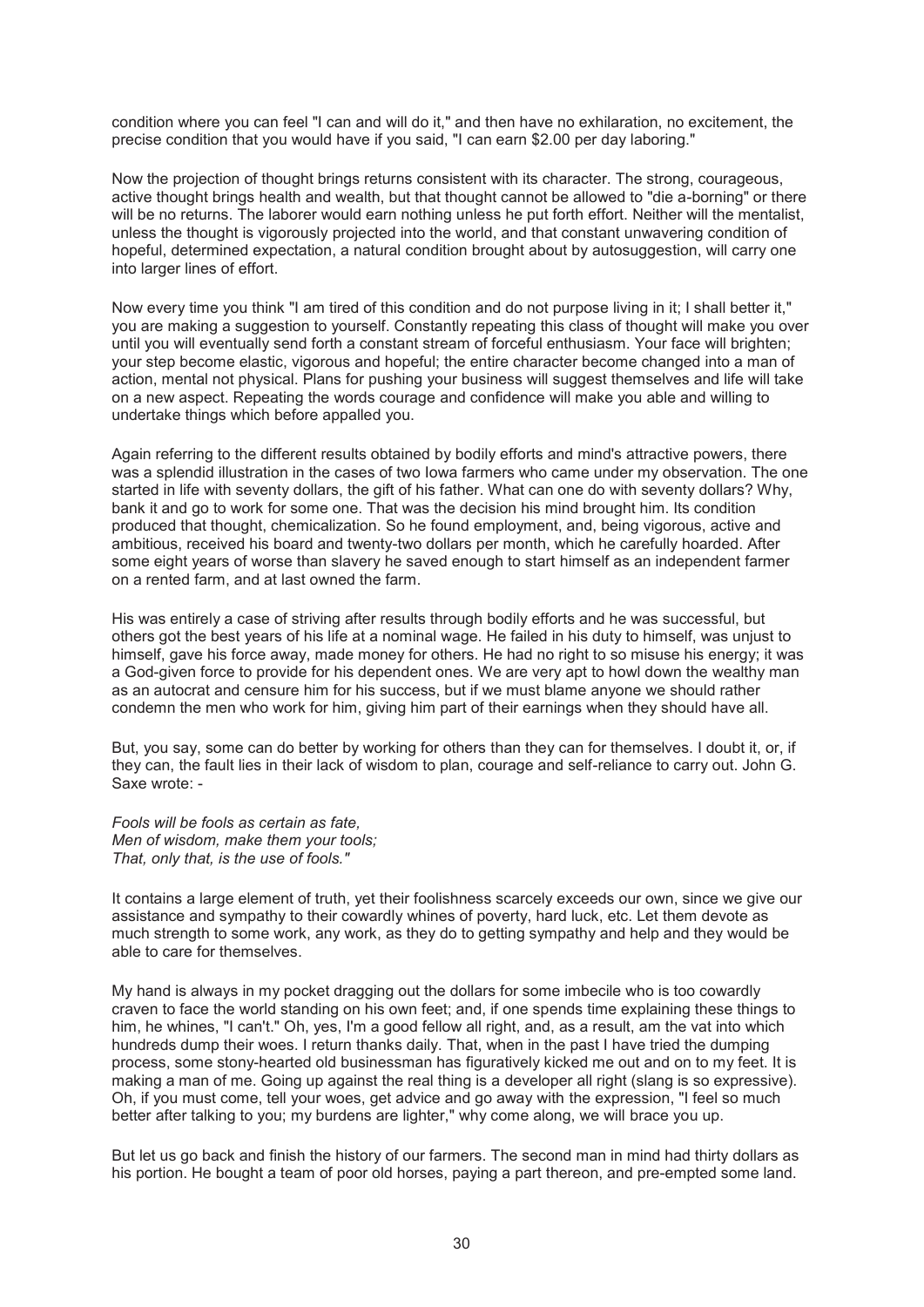He raised his own crop, and in ten years was worth fifty thousand dollars - more than enough. It never occurred to him to go to work for another. His mind was incapable of receiving that class of thought. He relied on himself and asked no favors. Both were equally successful, having accomplished their object, yet what a trifle the one had as compared to the other.

Now this talk about it being the fate of the one to have to struggle, etc., is all rot. The fate lies in one's own mind. We personally know that the mental faculties can be developed until one sees everything from a different viewpoint. Things look different. Success looks easy instead of that impossible thing we have heretofore longed for. Start the suggestions.

*Things on which we depend seldom meet our expectations. Success comes quietly, gently.*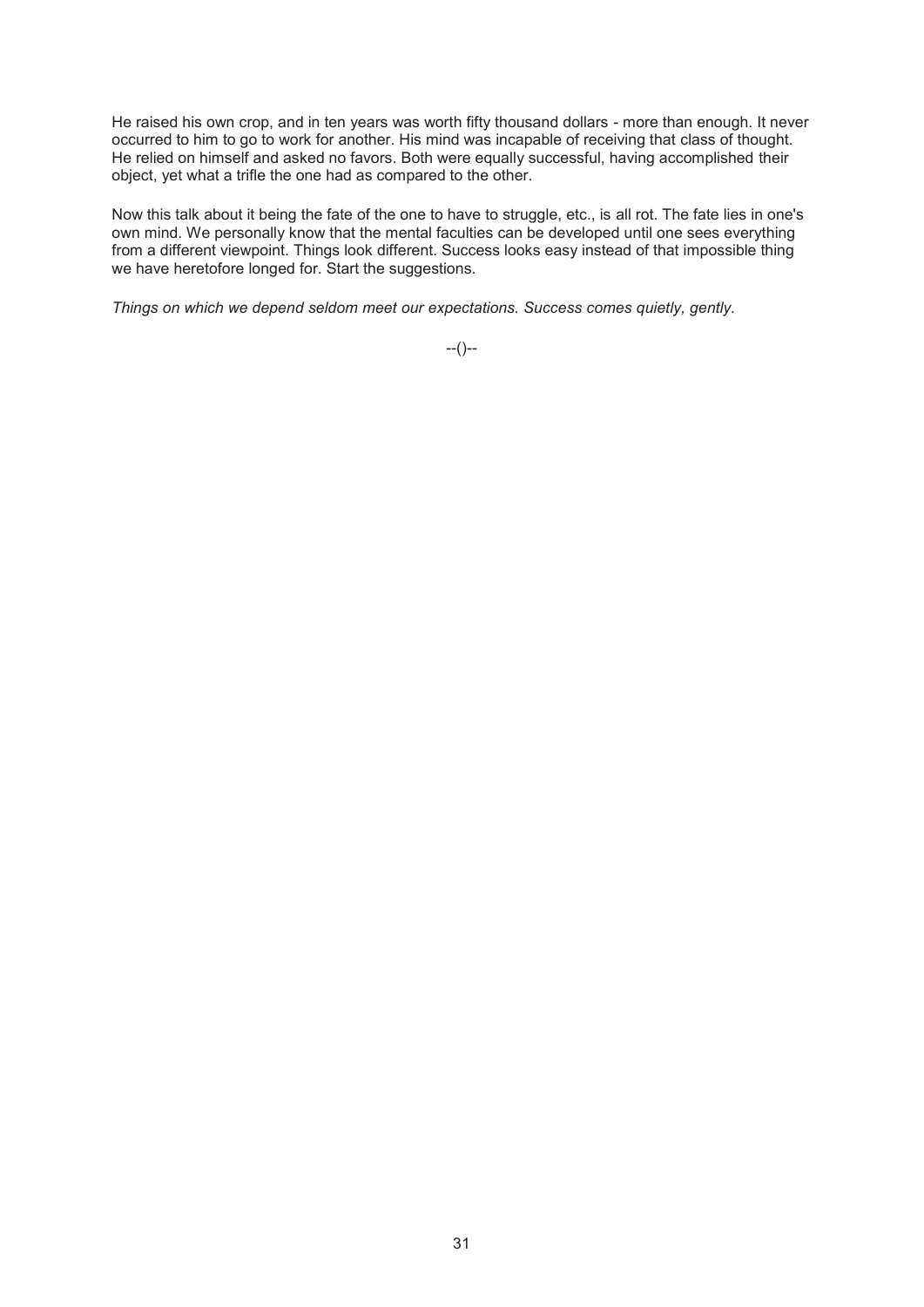## **Fear of Failure Brings It to You**

An active factor in all misery is fear, the product of deficiency in self-assertiveness, the action of the faculties when not supported by the element courage. When an attempt to do some particular thing promising more returns than have aver heretofore been earned is undertaken, the first effect in some people is a fear that they cannot accomplish the undertaking, and this sets in motion the very thought element that will seek other failures, bring one into touch with them, add the burden of their indecision and general weakness to one's own, make that class of people our friends and drive the courageous people away.

Shrinking from the world, the fear of interviewing those who might be induced to do business, withdrawing into one's self, bashfulness, flushed face and halting speech are all from this element fear. We see its manifestation on every hand. Here one is eating his breakfast at breakneck speed, for fear of being late to the office. Another trembles at the footsteps of his employer, and, if spoken to, can scarcely make an intelligent reply. A third sits alone at home nights and mentally, if not actually, shrieks at every noise, imagines burglars are in the house even when common sense would tell him that no self-respecting burglar would spend time robbing such a modest home.

The businessman worries himself into an early grave for fear his ventures will not be successful. The preacher does not allow his thoughts free action for fear he will be dismissed for heresy. The dog crouches at his master's feet fearing bodily harm. All insurance is founded on fear. The walking delegate fears he will lose his position unless he creates trouble and strife to prove his usefulness.

The merchant fears trade will fall off. Every class of man and kind of animal knows this self-abusing, soul-destroying element, fear. It has been generated since the world began and is so ponderous in volume that everybody and everything are affected by it. The miser is its product; the grasping for wealth by all is its manifestation, caused by a fear of poverty in old age and growing into the desire for power and love of show; and so fixed becomes the wealth acquiring habit that there is no limit to its desires and no amount can satisfy its appetite.

People are on a nervous tension, strung up to the breaking point, strained, rigid, unyielding, until the face is lined and seamed, the eyes restless, the fingers twitching, arms swinging. Sitting quietly in a chair, relaxing the muscles and resting is foreign to their nature and would be, to these people, actual torture. Such people have little common sense and no one respects them. I remember a gruff old manager of a railroad when a new clerk fluttered and flushed and stammered over a question he had been asked, turning to his chief clerk and asking, while his face was a study, "John, what's the matter with the damn fool?" There was no emotion or feeling in the question, just a plain interrogation. They must be moving, active, cannot and do not rest until the nervous system breaks down; then off they go at breakneck speed to some health resort to rest and recuperate, if financially able, when they find that rest is not to be commanded at pleasure after years of ceaseless activity.

It is, therefore, essential that courage be developed to insure health and success; courage to look at difficulties or new and better projects squarely, without flinching, dissect them, render your opinion and dismiss them from your mind; courage enough to forget business when at home with family and friends, enough to relax the muscles, open the soul to an inflow of new strength, to smile easily, naturally, to live one day at a time letting the morrow take care of itself, to face the world and demand your share of the good things, enough to use, but none to hoard.

Financial success may be brought about by keeping the mind fixed in a determined, resolute way on a larger income; learning to expect it, even if fear largely predominates in the makeup, only every thought of fear puts an obstacle in the way of its accomplishment and an overwhelming degree of fear will prevent the mind from knowing and realizing that success is for you; but good health, that is, freedom from the ordinary aches and pains of our fellows, cannot be realized until the mind is at rest, when the body will likewise rest, and resting gather health and strength.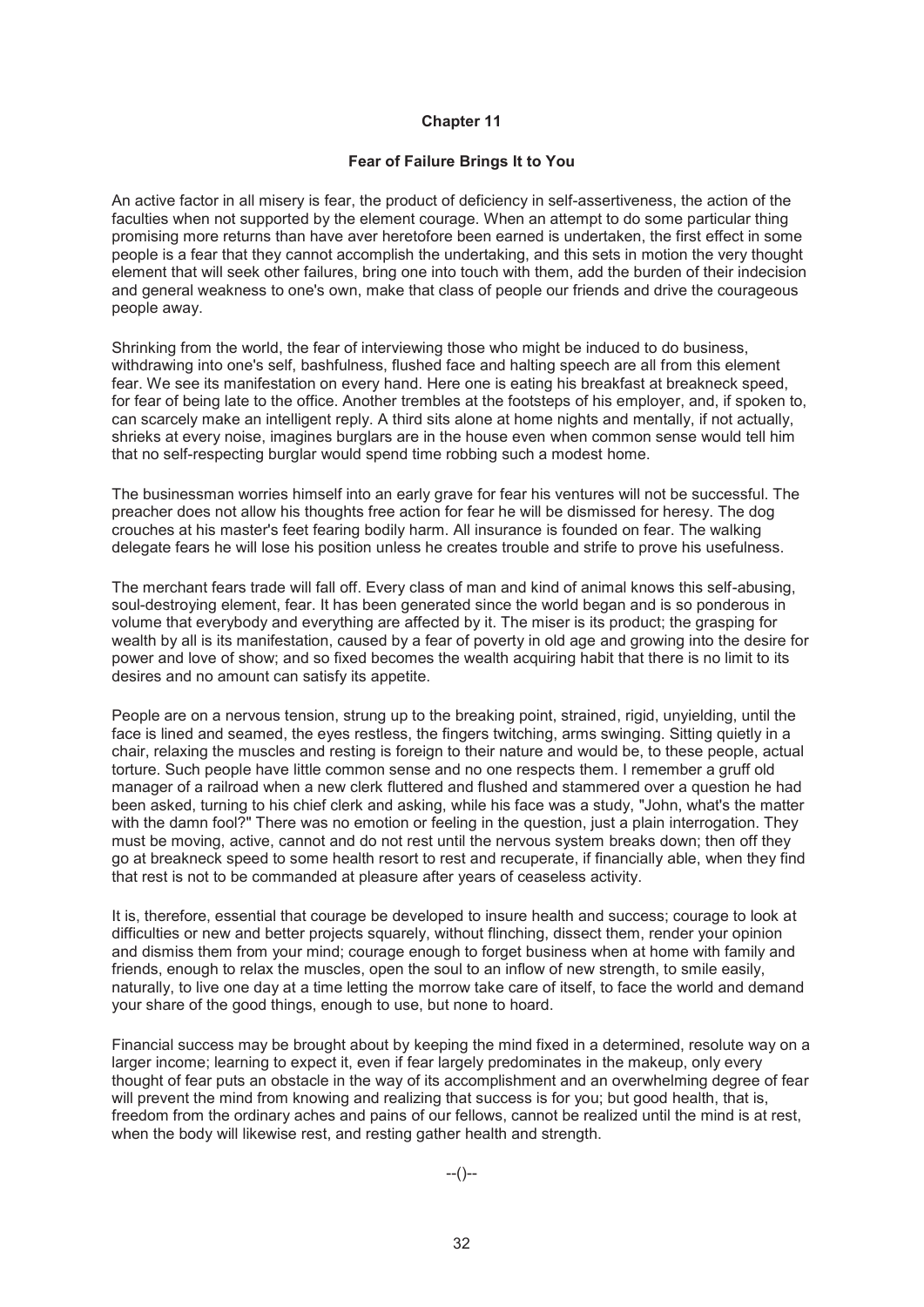#### **Some Other Things**

It has been said before that desire is the controlling force of your destiny. By this it is not to be inferred that simply because one desires wealth it will come, but rather if one relieves the mind of all passion, untruth and fear, leaving freedom of mental action, that desire controlled by will, which is in turn guided by wisdom, will attract to you, through the strengthened personality, all needful things.

If, in this condition, thoughts of trouble and poverty come (and they attract to you those most undesirable things; try to avoid such thoughts), you could easily turn your mind into thoughts of success which would then be attracted instead. There is but little value in constant admonitions, such as to choose good company, to avoid people who are failures and not to worry, to expect success, etc. If the desire for good company and prosperity honestly deserved can be instilled into a mind, the resulting self-purging and purifying will build up that mind into a pure man who unconsciously gravitates toward similar people.

All arguing is valueless, since, for example, a child's mind not being on the same mental plane as the parent's cannot see things from the same viewpoint. Tell the boy not to smoke; he sees others apparently enjoying a good smoke and desires to try it himself. After he has grown up and finds what a nuisance it is, he tells his son not to smoke and carefully explains how he did not obey his father and is now sorry for it, and his son immediately gets a cigar and tries it. The source of all wisdom cannot make a mistake.

The human being having the quality of wisdom adulterated by his imperfections, for the stagnant pool will taint the purest rivulet, does not see things as clearly and accordingly makes many mistakes for which he suffers. Again, the quality of truth enables one to detect error, inasmuch as in any idea advanced, containing part truth and part error, the truthful portion would appeal to the mind having the quality of truth developed as being true, while the error would not occupy a prominent position and would fall away and fade from sight from lack of attention.

If, however, that mind has but little truth in it, then the error in any proposition seems to be the truth, and an unsuccessful mind is likewise attracted to a plan promising more probability of failure than of success, and, if its possessor was going into business, would adopt such a plan; while the successful mind would feel and know the probabilities of success were small and reject the proposition, but immediately embrace the plan rejected by the unsuccessful mind. Cultivate, therefore, truth for selfprotection.

If one sees all the faults in another, it is because those same faults are in one's self. If not, the qualities of mind would attract the attention to the better side of the criticized nature. There is no one so low but there remains some good qualities, and if the critic were absolutely pure, those good qualities would occupy such a prominent position that the imperfections would escape his notice. If, therefore, you gossip, putting in circulation the element of ill will and literally destroying the mentality of your neighbor as well as building up through the reaction of your own thought those very defects in your character, would it not be well for you to cultivate good will to all, when all desire to find defects in others would disappear?

Then build up peace, justice and love in yourself in order to be able to see them in others. The simple desire in your soul will start you on the road, for know you that desire is prayer. Long set forms of words, repeated hurriedly, on your knees, in a cold room, in conformity to duty as laid down by some sect, as outlined in their creed, is not prayer, and will bring no response. But the warm soul pulse of earnest desire starts in vibration all those qualities desired, and builds up the individual through their inflow. We hold that all nature prays. Trees, flowers, birds, all animals, inclusive of man, send out their desires for life, love and happiness, and such prayer is answered.

Learn to control yourself that your desires may be entirely for love, peace, purity, strength, justice, decision, force, and these things will be added to you and money will follow as fast as you allow your personality to develop. In your weak state you find money hard to get. You strive and struggle for it. It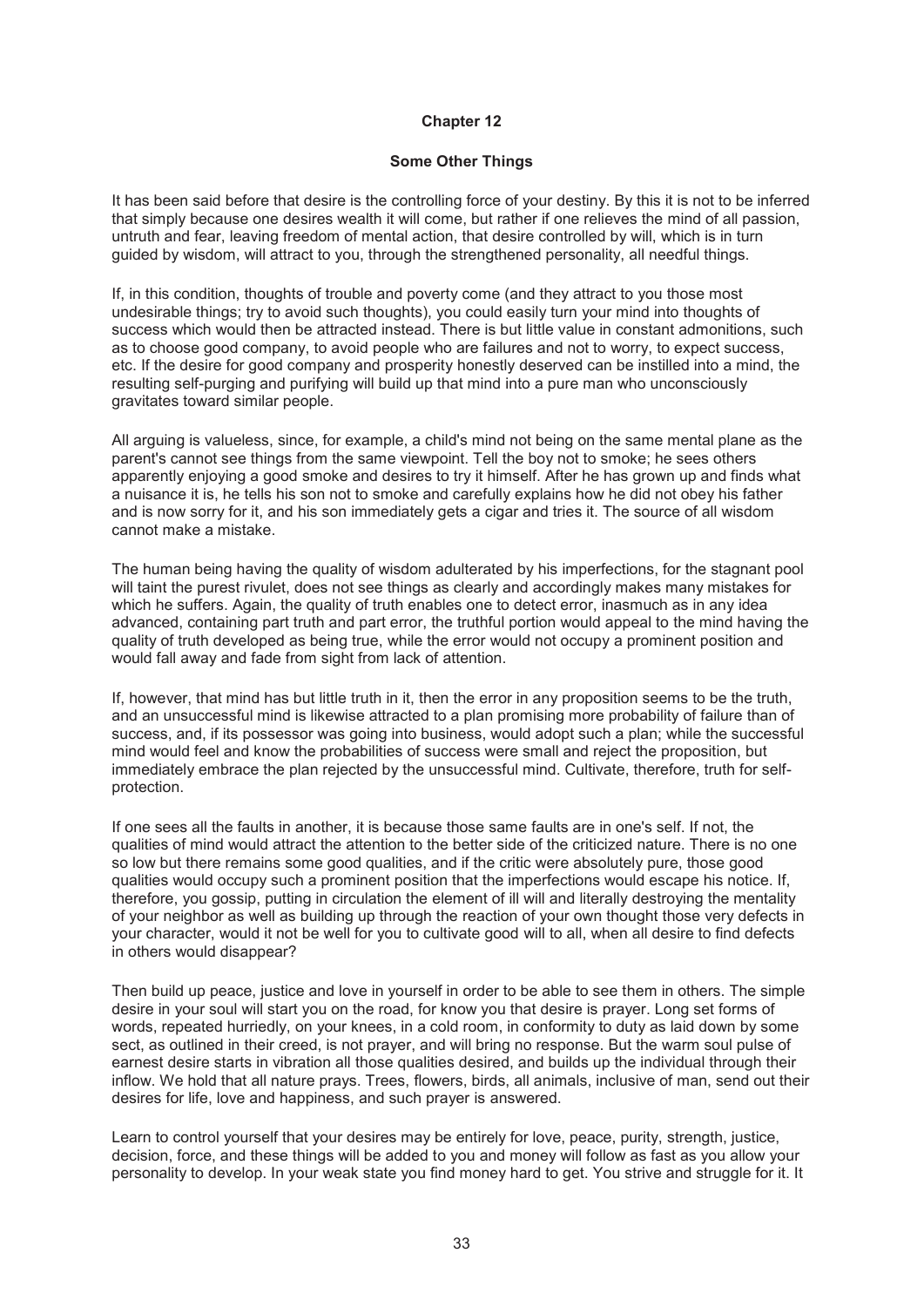seems almost impossible for you to accumulate anything, and it is hard for you to acquire if your parents were poor and you have always been in poverty, because in your mind this educated you to set material value on a pedestal and mentally worship it as being above you.

If the greatest self-control has been reached, the amount of revenue derived from your efforts depends on the amount of force in you and on how you look upon monetary values. Force is obtained by conserving your energy; by never being anxious or worrying; by not throwing your whole power into whatever you do, but using only as much as is required to do it well; by not flinging your thoughts around at random; by alternating leisure and labor, for, be it known, the person who devotes his whole time to pleasure is farther from happiness than he who is ground down by cares.

As before stated, you can no more regulate these things in yourself without great labor and protracted effort than you can stop the progress of the midday sun. But constant endeavors and forceful demands for the deficient qualities will attract them to you, until at last absolute self-control will result and you will be able to use just the required amount of mental effort to accomplish results, and even then a man of small caliber will only do little things. Some never rise above a peanut stand, others sigh for more worlds to conquer; there is the difference. Any particular individual will, therefore, attract to himself results in accordance with the caliber. If a peanut man, he will get peanut results, i.e., if he thinks in pennies, the result is pennies; if in millions, the result is millions. The law is as clearly demonstrated in the one case as the other. Both drew to themselves in accordance with their force. If the little mind receives force and power, pennies become too small to seek, and broader fields of effort follow bringing greater returns.

But, you say, "Why does not the little mind think in millions at once?" Simply because he cannot think beyond his caliber. When his force is built up he finds his ideas have in some way undergone a change and things come in greater volume. This acquisition of force is assisted by aspiration, inasmuch as the idea of greater things is constantly held before the mind's eye, and growth results. Without this desire for constant improvement, retrogression sets in and the progress is backward. No one can stand still in mentality. It is push forward or slip backward.

Aspiration attracts both ways - to you, bringing power and force, and from you, lifting you upwards, just as the earth and a falling stone are mutually attracted towards each other in proportion to their volumes. The larger the stone, the greater is the effect on the earth; so the greater your force, the greater your attraction towards better things. It is just as easy for the forceful man to attract millions as for the peanut man to attract nickels, and both are governed by the same law. Build up, therefore, your ability to expect thousands instead of dollars, and thousands you will get.

This fact is further exemplified when it is remembered that an honest man is seldom cheated. We mean a man who would not take advantage in a business transaction when he could. His pure mind brings him in contact with honest people, and, if another tries to take advantage of him, some instinctive voice holds him from accepting the transaction. The old adage that honesty is the best policy is based on a scientific fact. Cultivate it. This quality, force, is the sustaining power that enables one to laugh at trouble, the mental attribute that causes others to recognize its possessor as a strong man.

If any character be strongly endowed with it, some degree of success would be obtained, even if the great part of it was wasted in violence, and self-control is only valuable in a business sense as it enables the mind to use all its powers to the very best advantage; to stop the worrying thought and substitute instead the strong, vigorous ideas of pushing on to the desired end. A weak man (one lacking in force and power) having perfect self-control will accomplish more by properly directing his force and retaining his energy than the strong man who wastes his energy in driving numberless projects towards, but never to, completion, in worrying over his failures, in anger and other modes of mental dissipation, for it uses the same energy to worry that would be used for pushing forward a successful business.

One idea carried to a successful conclusion will produce larger returns, even if it be but a poor idea, than a half dozen imperfectly carried out. The less irons a weak character has in the fire the better for him, since he requires the concentrative energy of all his power to carry one plan forward. On the other hand, a strong, vigorous man can carry several plans to as great a success as the other fellow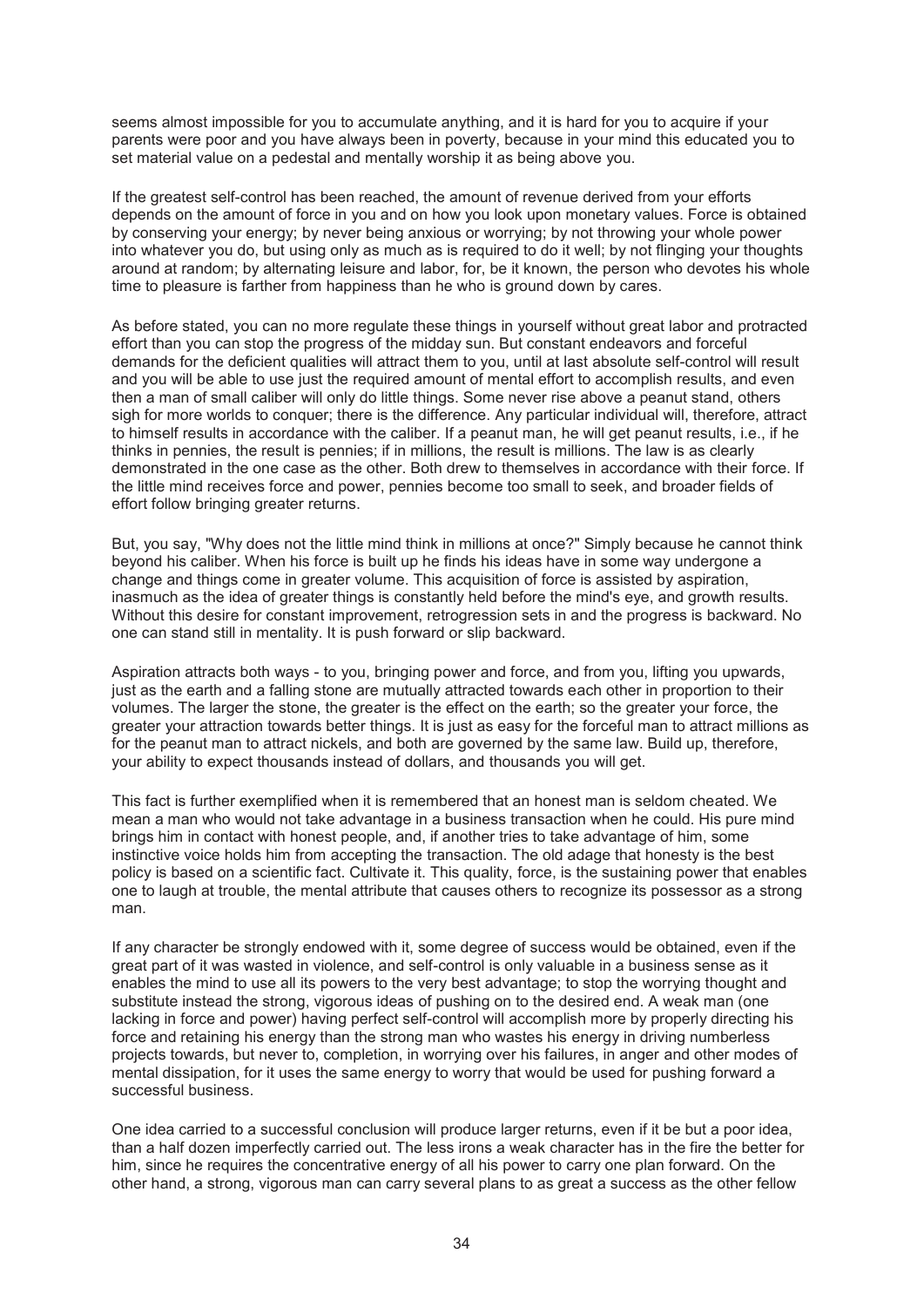can his simple purpose, but not to as great success as he could if his whole power was given to one large project.

The little fellow attempts sometimes to carry out great things on the principle that the higher the aim the greater the results, which is true in so far that great aspirations bring force of character which enables one to increase his power, but until that increased power is obtained there is danger of his being, assailed in mind by his own doubts and lack of confidence in his ability to carry it out, which invariably leads to failure. This lack of confidence is shown by the expression, "I know I can do it," while, if confidence prevailed, the question as to whether or not he could, would not occur to him, and, if the question were asked, he would probably answer abruptly, "Why not?"

Now do not understand that a perfect state of confidence must be developed before any degree of success can be obtained, for, if that were true, the most of us would never be successful; only, one should do those things which he can do without being assailed by doubts and fear of failure, and, in the meantime, build up the qualities of force, courage, confidence and determination; and as they are acquired he will find himself doing work of such caliber that the idea of it would alone have frightened him off some time before, while carrying with him the intention of doing some larger line of business will accustom his mind to the idea and he will not "scare at the cars" so easily. In time he will grow into such confidence in himself that it will be no longer a great idea, but just a commonplace affair when he is ready for its projection.

The lack of education will not be a bar to success. Wisdom and knowledge are not synonymous; neither are refinement and polish. Some of the most refined, gentle and estimable people are wholly without polish; while some of the smart set are puppets and snobs. If, however, the mind puts a limit on itself because of a lack of education and says, "Oh, he has a good education; of course he can do it; but I did not have that advantage and there is no use of my trying," that thought will put a bar to all great progress. In general terms, we are just what we assume ourselves to be, but may be whatever we determine to be.

If you have a child of whom you desire to make a failure, just teach him that education, alone will make him a success, and nothing else will be required. You establish a limitation for him, and he will never, can never make the necessary effort to be a man unless his own power of observation shows him the David Harums of life and proves your teachings erroneous. By great men we do not refer to statesmen or noted people in any sense, but to the quiet, strong, forceful, and self-controlled man who always has enough and to spare of this world's goods and who has conquered his spirit.

Neither does age prove any bar. Lack of youthful elasticity may make progress slow until confidence is acquired; but the sober judgment of mature years will counterbalance it. Spirit, your spirit, has always existed, will always exist in some form, and the time limit called age is only a measure of the length of existence in this body. People whose minds never rise above the round of petty trifles, who constantly think of themselves instead of losing the consciousness of their own identity by thinking of their work entirely - concentrating on it - are apt to talk of themselves or of some one else instead of discussing matters of greater import. They are also apt to talk incessantly with but little to say and nothing worth hearing. If you are loquacious, find the cause; it will be in your mental condition.

If you receive a thought, you send it out again, reinforced, to be absorbed by another mind. If you think hate towards some fellow man, you add to your stock of hate and increase your thought current of hate, and that is sin.

Attending theaters, ball games and similar places of amusement is not a sin, but rather a rest and recreation which add to your strength and should be cultivated. Low resorts, such as cheap variety theaters, with barroom attachment and female attendants, or the pistol-firing, blood-curdling drama of the hero rescuing the maiden and similar rot, contain a vulgar thought atmosphere and you, by absorbing it, weaken and degrade yourself. But a high-grade actor, from thinking strong thoughts (and he cannot be such an actor without vigorous thought) becomes strong, and his influence adds to your strength and improves your mind aside from the relaxation, which also benefits you.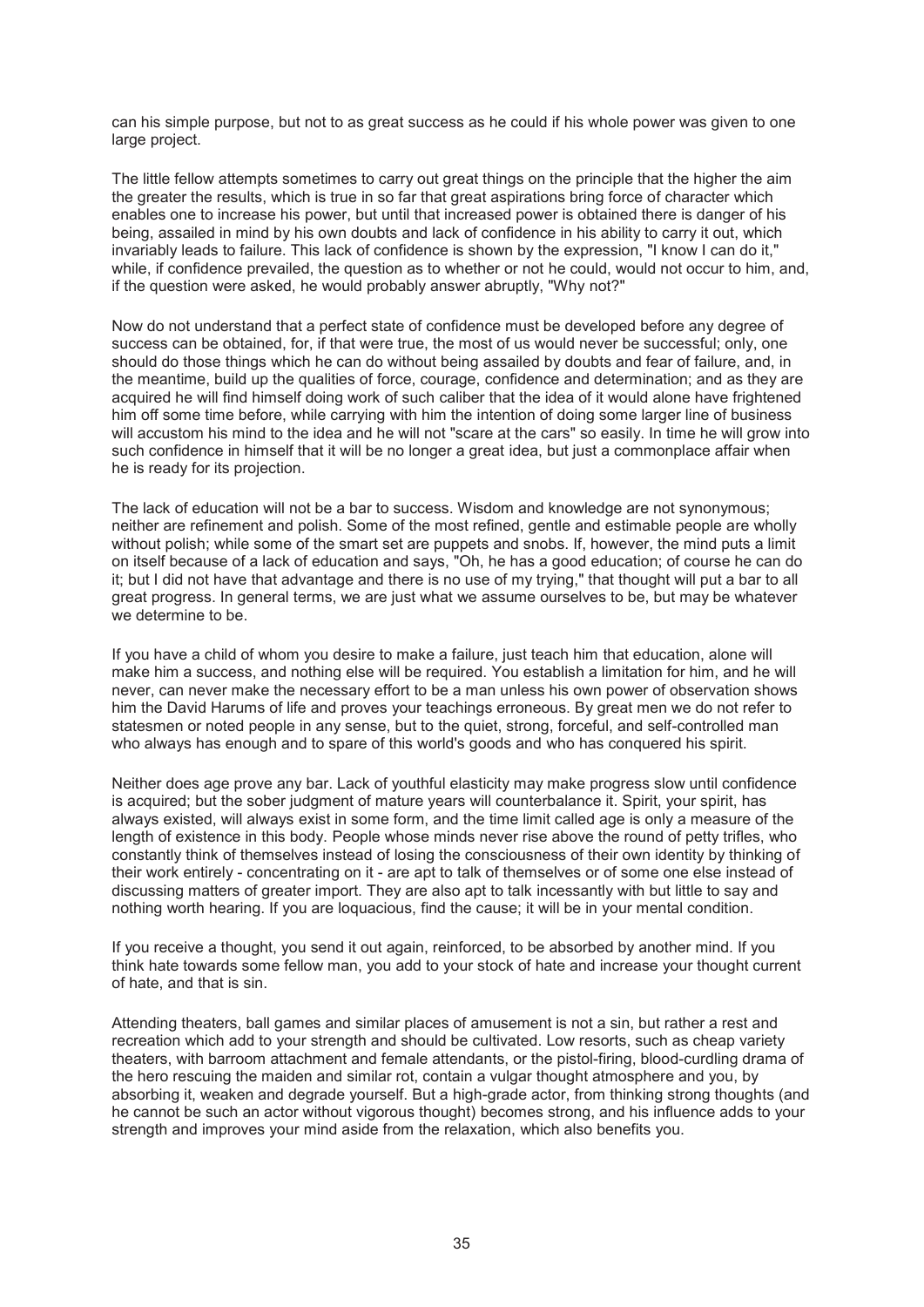Goodness, godliness, holiness, consist in building up the qualities of good will, strength, judgment, determination, confidence, courage, power, justice, gentleness, order, precision, force, calmness, and the resulting self-control; in short, of being a gentleman in the best sense of the word.

Fathers, mothers, what kind of justice would you show if you deliberately chose one child and said, "He shall have money, health, happiness," and of the other, "He shall have cares, worry, poverty, misery"? Yet that is just what the Supreme Life says to us if the doctrine of predestination is true. Can you believe such a fearful thing could come from a mind in which lies exact, unfaltering justice? Would you do it? And yet some believe that the Universal Life is less just than the human being. The law is there, and that law says, in unmistakable terms: you make your own life by the thoughts you think.

Every thought received in your mind is in accordance with the attitude of that mind and that attitude is governed entirely by your desire, - as a man thinketh, etc. Though that desire may be beyond control, through years of heredity and your own uncontrolled thought, that does not change it, and you must suffer the same. If you desire to hate anyone, your mind is immediately filled with thoughts of hate, which you send out again reinforced by the strength of your own personality. This hateful thought meets and mingles with the great body of hateful thoughts which has been generated through countless years, and, reacting, comes back to your own mind, establishing a connection between the great body of hate and yourself from which a current constantly comes to you, degrading, weakening, eventually destroying you.

On the other hand it works precisely the same way if your mind desires love. Love others and others will love you, and your ability to love will grow, constantly adding strength to your mind. Anyone can bring the hate or love of the entire world on himself, as he chooses, by building up the quality in his own mind. As now constituted, the minds of most people desire to love their friends and hate their enemies. Now don't you know you have no enemies excepting as you make them by considering them as such? You send them hating thought, they return it; this establishes a connection between you, constantly taking your strength to keep up the war. You cannot afford to do this; it is destroying your money making power.

Just reverse your plan and imagine him in mind as a friend; think of him as such; feel friendly towards him. That is strength. Then the current he generates will rebound from you like the sunrays from a plate of polished steel and do no harm, while he will feel your friendship and accept it heartily. Such a course requires mental strength, and by saying and thinking good will to all you can reach it.

That is controlling people. Acting ugly when they are ugly, fighting people, compelling them to do your bidding, is but a crude physical control at best; but when some violent tempered, infuriated man stands before you and you look into his eyes kindly, unflinchingly, absolutely fearless, the anger will fade away, the hostile attitude dissolve, your own look of good will and courage supplanting it, and you feel his hearty grasp of your extended hand. That is the mastery. That is self-control.

But if you become affected by his anger, lose your temper, act as ugly as he, then self-control is lost and he is your master and troubles are accumulating for you. The Indians with whom William Penn traded were affected by his mental condition. He meant to be just and they felt his honesty, and as a reward for holding the right mental attitude the Quaker garb was the best life insurance a person could have in Indian war times. If you master yourself first, hold yourself absolutely obedient to your desire for peace; you can control anyone, savage or civilized.

The passengers on a through train from Chicago to New York were disturbed by the constant crying of a little babe in its mother's arms. She walked along the aisle of the car, tossed the babe up and down, laid it face downward on her lap, and her nerves were evidently at a tension. At last a gentleman asked her to permit him to try to quiet the child, and, in a few minutes, it was peacefully sleeping, and he did nothing but hold it in his arms. Evidently knowing the effects of the mental condition of the mother upon the baby, he would not allow her to take the child until both obtained a restful sleep. Poor baby! Poor mother! What a difference inherited or cultivated calmness in the mother would have made in the lives of both.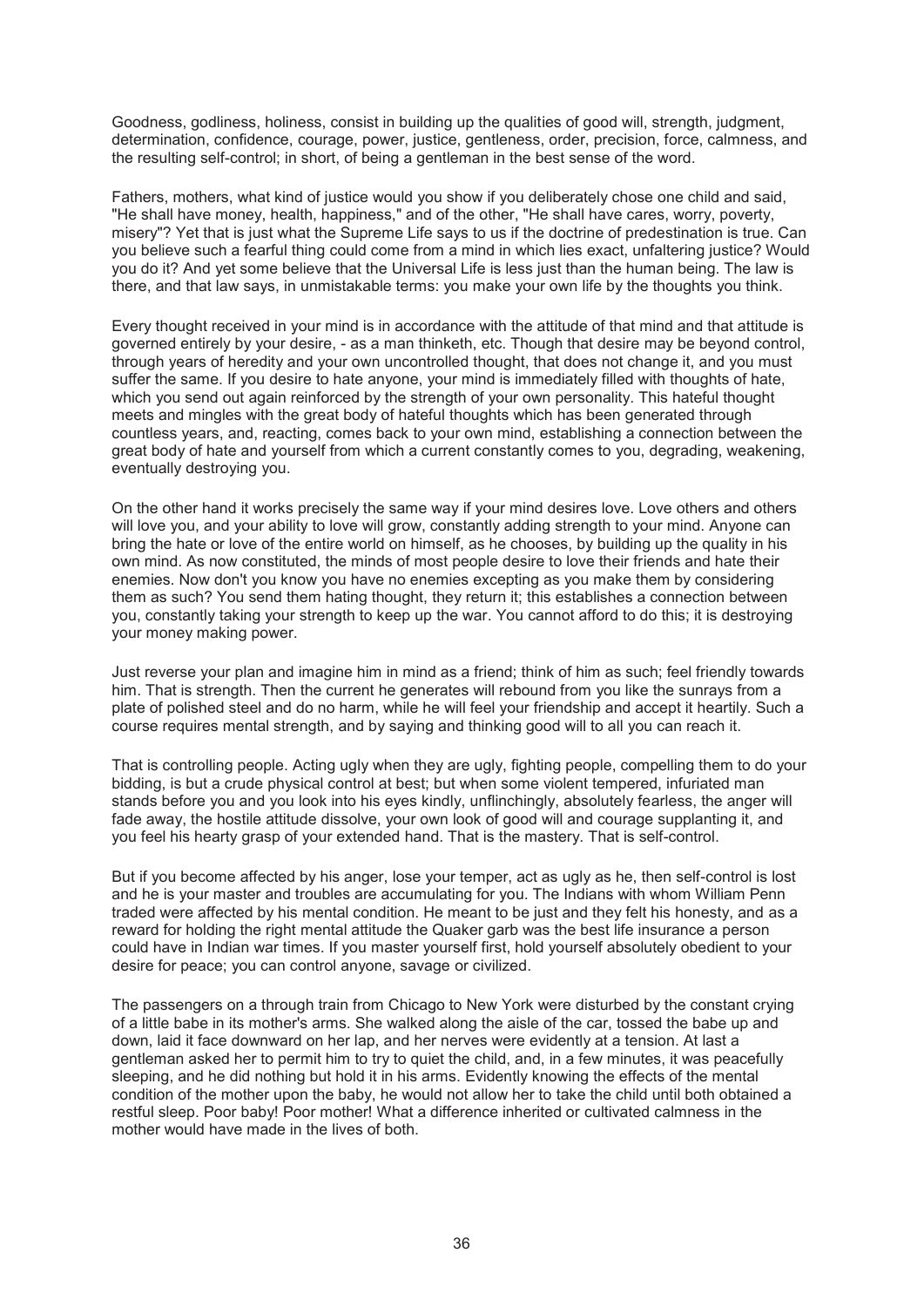Had she been quiet in mind, which means that thoughts pass through one at a time, deliberately and not in droves (each crowding and jostling the other and more pushing from behind), the child would have been stronger, more courageous and healthful, and bright smiles of happy contentment would have shown in the baby face instead of the constant nervous crying.

Now, briefly, to summarize: Build yourself into a calm, determined, courageous, forceful man by the aid of autosuggestion, and the attractive force of your mentality will bring success to you. You need not seek it. It will seek you. Use the methods given for any quality desired, eloquence, wisdom, health, anything - you will get results.

Faith is a dead letter unless accompanied with active, progressive thoughts and actions.

*Cowards cannot concentrate*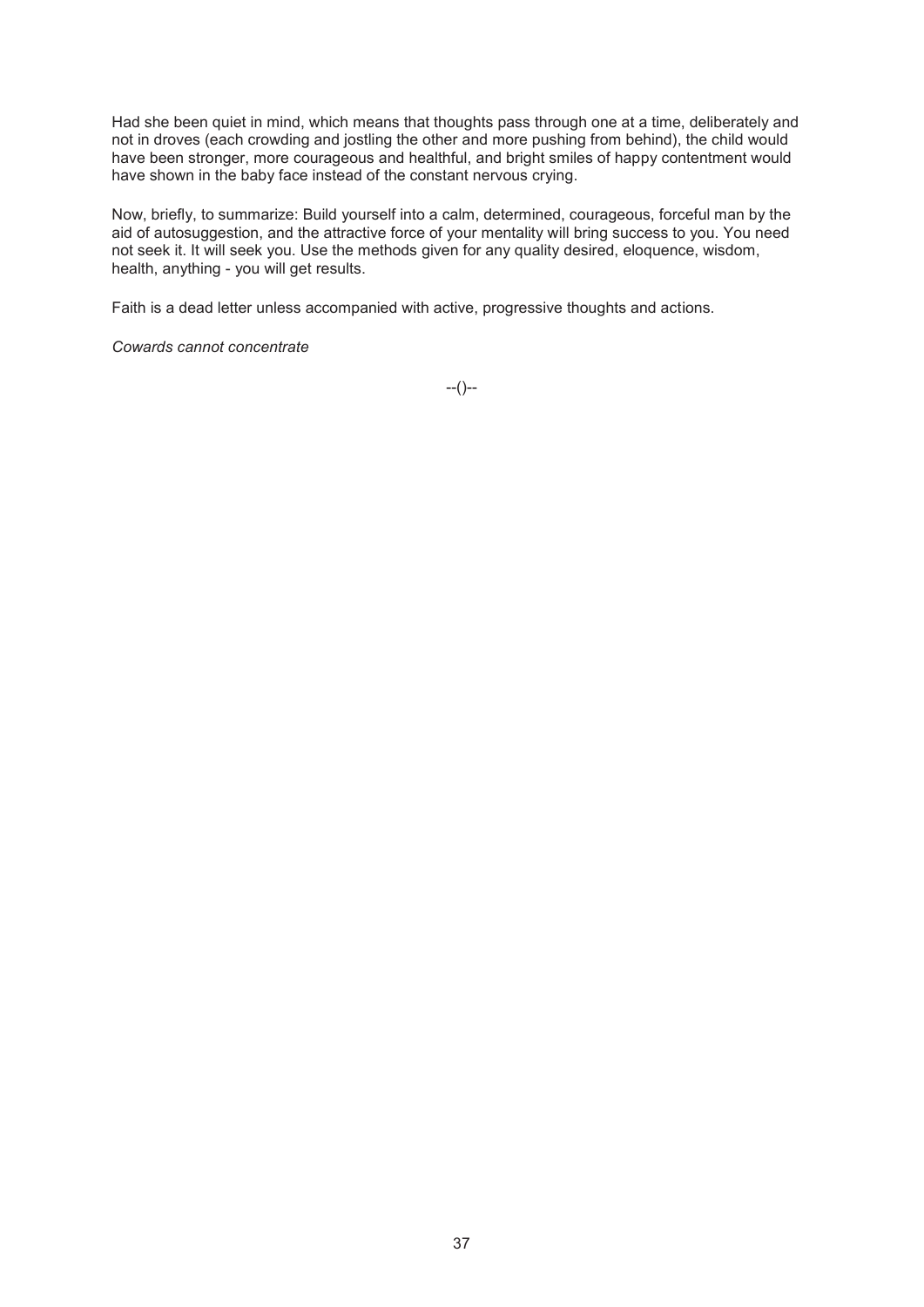#### **Nearing the End**

After all that has been said, suppose it be stated in plain terms just what is considered necessary to have, or acquire, in some measure, before any degree of success can be had in any line of effort.

Let aspiration take precedence, inasmuch as there is included therein hope of future betterment, without which there can be no progress. In this condition one is never satisfied, which does not mean never contented. The feeling that there is more beyond remains, which is no impediment to perfect contentment, but rather does it augment that condition, producing the feeling that we are all right at this particular moment, and, when the future becomes the present, we will have become stronger and wiser and therefore better able to sustain ourselves.

Aspiration is not ambition. The one is hope, desire and expectation of your own and world betterment. The other a desire to outstrip your fellow men in the race for temporal glory and power. The first adds to your strength, builds up your conception, accustoms you to the idea of better things, brings peace to your mind. The second makes you jealous of others' success, hostile to the world, thereby bringing antagonism of others upon you, using your strength in useless resistance to that hostile thought, and this weakens you and prevents success.

Aspiration can be grown by suggestion. The attitude of peace, assisted by aspiration and developed by suggestion, prepares the mind for the induction of thought, of new ideas. As this is developed you see opportunities to make money that were hidden though in plain view. Hurried, impatient, angry thoughts become a thing of the past. Strong, forceful, quiet, concentrative ideas, one at a time, take their place, and from these you choose the one adapted to your own peculiar mental composition. The right one in its entirety will be chosen if the quality of truth in you is fully developed. If not perfectly developed, but only the foundation is there, such part as you are able to recognize will be accepted and your success will be limited to the degree in which the whole idea, free from intruding error; is worked out.

Then having chosen your work without any idea of shining as a great leader, free from every thought of the morrow, devote your energy to its being pushed on and on. There is a constant inflow of new ideas for its promotion, and as they are worked out life becomes one constant joy, each day bringing its new pleasure and its new work and the quality of determination holds you from deviating from that work, from chasing one idea, one occupation today, another tomorrow, and wasting your life in fruitless effort.

Good will to all is a wonderful lightener of mental burdens. Jealous, hating thought brings its burden of antagonism from the world and wastes strength in resisting it which could be used in pushing your ideas forward. Then develop calmness, courage, push, confidence, determination, concentration, justice, truth, with any other qualities in which you are deficient. This produces the same effect in your personality that tempering does in steel. You are the man. Instinctively people feel your success is assured. They speak of you as a coming man. Ideas for making money will come to you unsought. The natural thing for you to do is always the right thing. You push those ideas forward and success comes as a natural result. Every effort brings some effect, every thought is an effort. Determined thought bent in the direction of success brings it to you. It becomes a natural evolution. As your personality grows the little business grows with it. Holding the mental habit is your natural condition and requires no effort to maintain it. You therefore only need study yourself, practice autosuggestion, use the Law of Vibration, employ the power of imagination, and the future is assured.

There, we are done. These ideas have lightened my burden. May they do as well for you. There is a great truth therein. What part of it we are able to see can only be determined by its effects. It must be measured by the amount of truth we have developed in ourselves.

This much I know and have proven autosuggestion or suggestion to self, the power of imagination, the Law of Demand, will build up your personality and increase your fortune; will make you contented and happy.